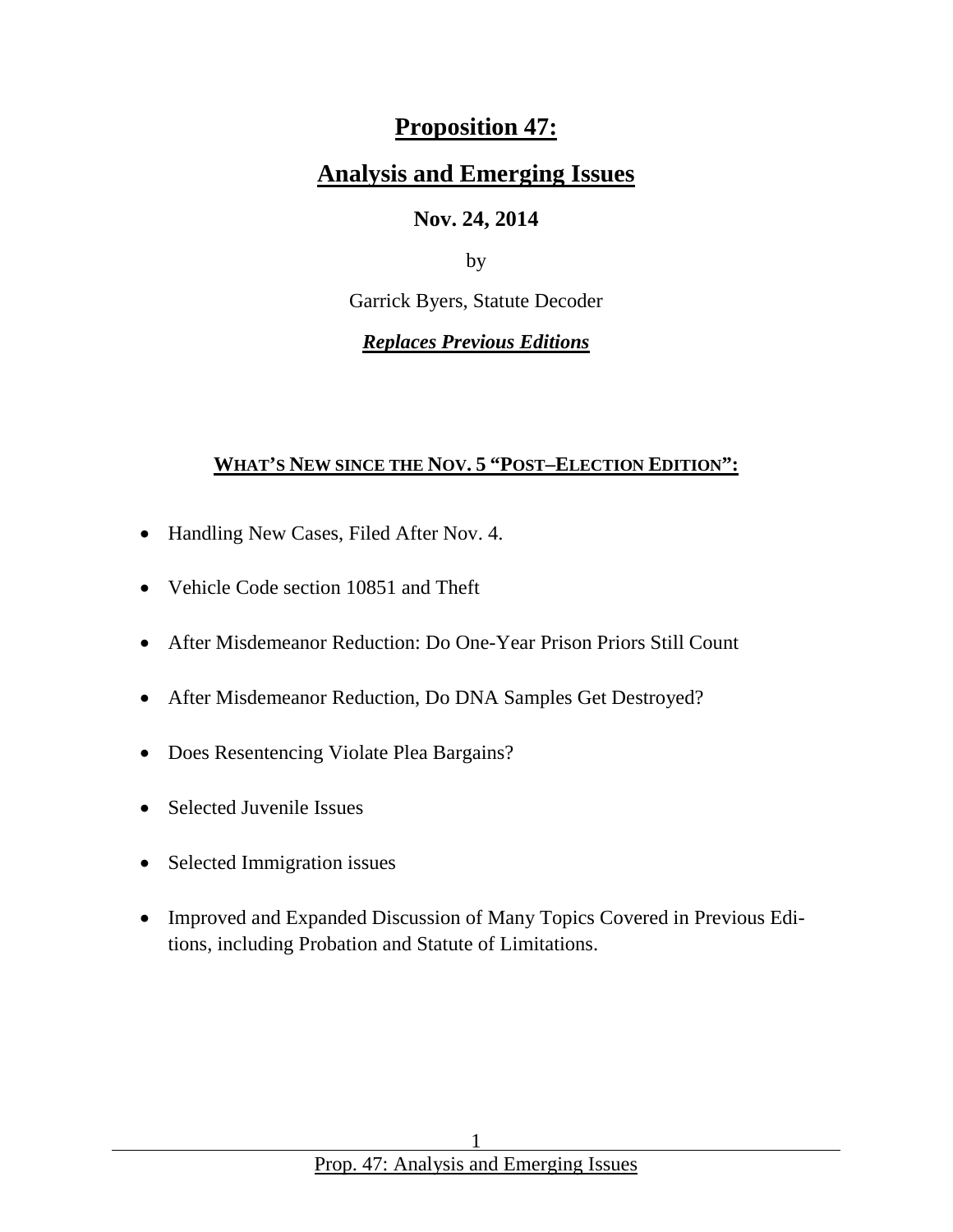# **Table of Contents**

| I.              |                                                                                                                                                     |
|-----------------|-----------------------------------------------------------------------------------------------------------------------------------------------------|
| II.             | The two types of priors that elevate new charges from misdemeanors to<br>wobblers or straight felonies; and that prohibit convicted defendants from |
| A.              | Prior convictions of offenses listed in Pen. Code §667, subd. $(e)(2)(C)(iv)$ 6                                                                     |
| $B$ .           | Prior convictions of offenses requiring registration under Penal Code §290,                                                                         |
| $\mathcal{C}$ . | Must the prior be pled and proved? If it is pled, can it be dismissed under Pen.                                                                    |
| D.              | Can the court strike, or dismiss, the priors, thus making the person eligible?                                                                      |
| Ш.              |                                                                                                                                                     |
| IV.             | Prop. 47's Application to Incidents Committed Before Its Effective Date,<br>But That Did Not Go to Sentence Until After its Effective Date?  13     |
| А.              |                                                                                                                                                     |
| $B_{\cdot}$     |                                                                                                                                                     |
| $\mathcal{C}$ . |                                                                                                                                                     |
| V.              | Sections 1, 2, and 3 of Prop. 47: Title; Findings and Declarations; Purpose and                                                                     |
| VI.             |                                                                                                                                                     |
| VII.            | Section 5. Adds Pen. Code § 459.5. Defines "Shoplifting" as entry with intent;                                                                      |
| <b>A.</b>       |                                                                                                                                                     |
| <b>B.</b>       |                                                                                                                                                     |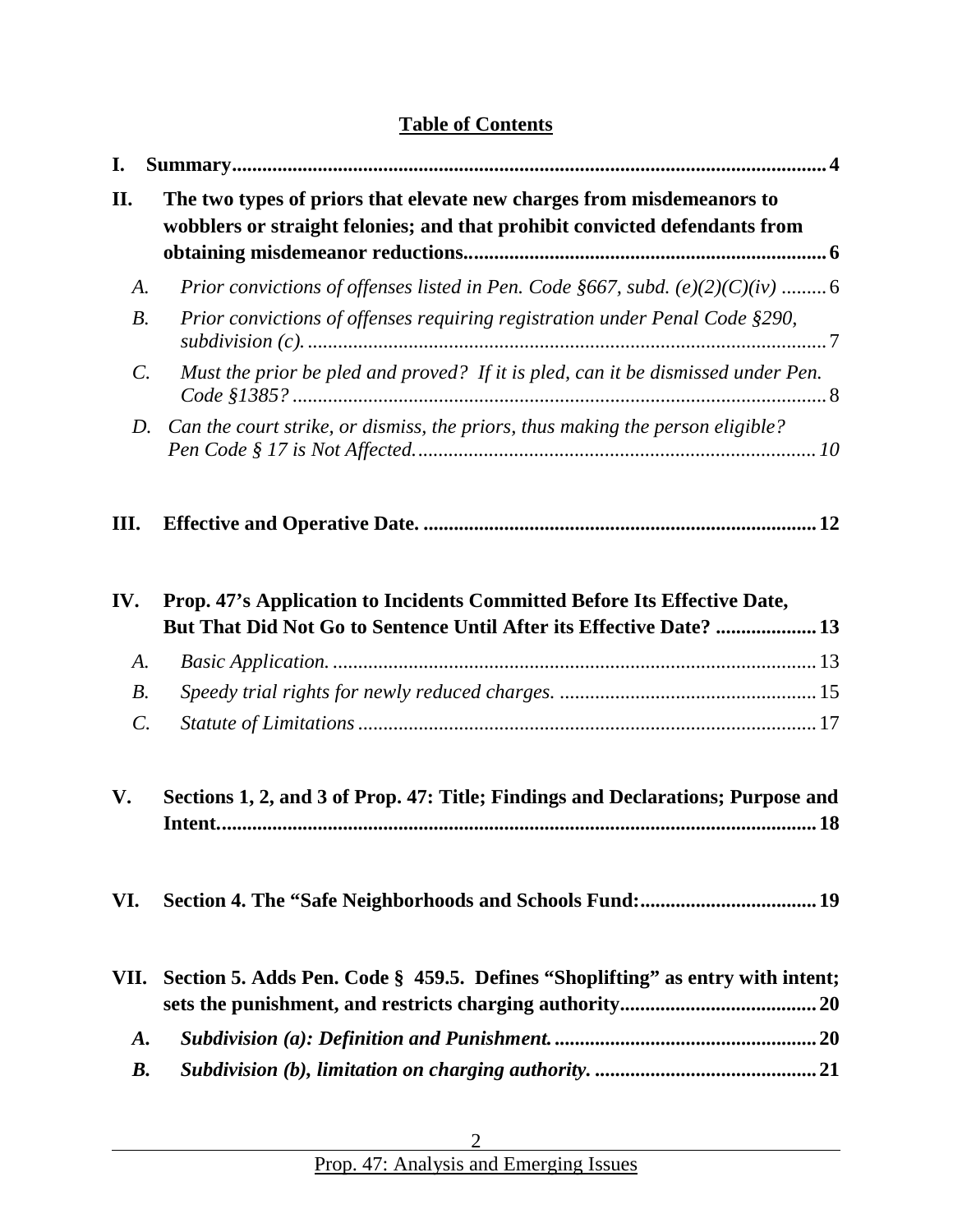| VIII.           | Section 6 amends the punishment for forgery in Pen. Code § 47321                                                                                   |
|-----------------|----------------------------------------------------------------------------------------------------------------------------------------------------|
| IX.             | Section 7 amends the punishment for non-sufficient funds (NSF) checks in                                                                           |
| X.              | Section 8 adds Pen. Code § 490.2, amending the punishment for theft,                                                                               |
| XI.             | Section 9 amends the punishment for receiving stolen property in Pen. Code §                                                                       |
|                 | <b>XII.</b> Section 10 amends the punishment for petty theft with a prior in Pen. Code $\S$                                                        |
| XIII.           | Section 11 amends the punishment for drug possession under Health and                                                                              |
| XIV.            | Section 12 amends Health and Safety Code section 11357, subdivision (a) .27                                                                        |
| XV.             | Section 13 amends the punishment for drug possession under Health and                                                                              |
| XVI.            | Section 14 adds Penal Code section 1170.18 permitting most persons already<br>. 28                                                                 |
| <b>A.</b>       | Provisions common to all person who apply for post conviction reductions,<br>both currently serving a sentence, or whose sentence is completed. 28 |
| <b>B.</b>       | People who have already completed their sentence can petition for reduction 29                                                                     |
| $\mathcal{C}$ . |                                                                                                                                                    |
| D.              |                                                                                                                                                    |
|                 | 3                                                                                                                                                  |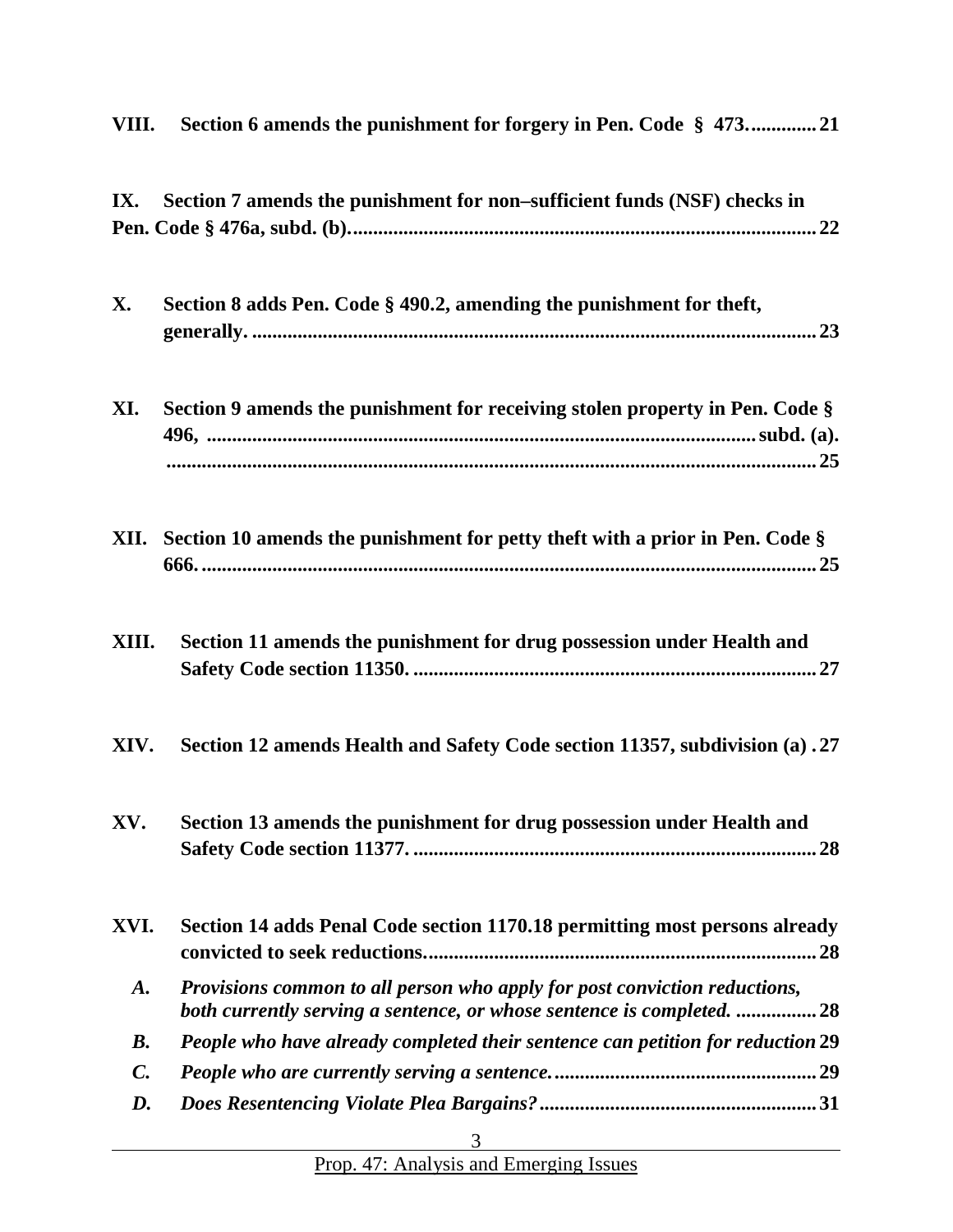| What about persons who are on probation with no pending appeal? 32<br>E.                          |  |  |  |  |
|---------------------------------------------------------------------------------------------------|--|--|--|--|
| Timing of the Petition for Resentencing; Limitations on Gun Rights; Is Pen.<br>$\boldsymbol{F}$ . |  |  |  |  |
| G.                                                                                                |  |  |  |  |
| After Reduction, Do One Year Prison Priors Still Count?38<br>Н.                                   |  |  |  |  |
| Sections 15 and 18: Permissible Amendments to Prop. 47; Construction 39<br>XIX.                   |  |  |  |  |
| XX.                                                                                               |  |  |  |  |
|                                                                                                   |  |  |  |  |
|                                                                                                   |  |  |  |  |
|                                                                                                   |  |  |  |  |
|                                                                                                   |  |  |  |  |
| Appendix 2: The Sexually Violent Offenses in Welfare and Institutions Code section<br>44          |  |  |  |  |
| Appendix 3: The Offenses Requiring Registration under Penal Code section 290,                     |  |  |  |  |

#### <span id="page-3-0"></span>**I. Summary**

- Proposition 47, the "Safe Neighborhoods and Schools Act, passed with a 59% "Yes" vote, on Nov. 4, 2014. Its full text, including three uncodified sections, is in the Official Voter Information Guide for that election, and, likewise, at the Secretary of State's elections web site.
- Where the value is \$950 or less, reduces the punishment for most people convicted of forgeries, bad checks, thefts, and shoplifting (defined as entry with intent),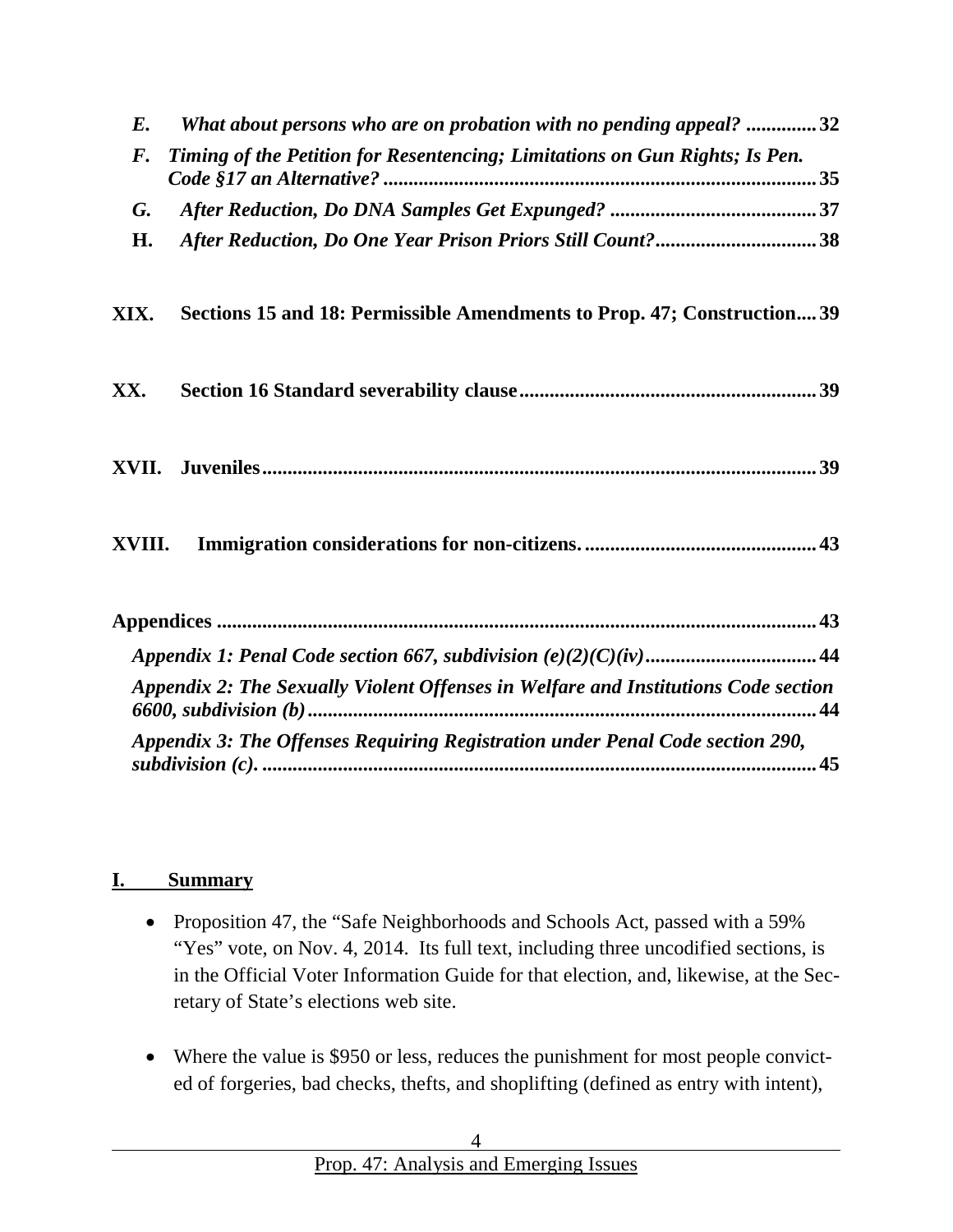from a straight felony, or a wobbler, to a straight misdemeanor. The main exception is for people with certain prior convictions.

- Reduces the punishment for most people convicted of the drug possession offenses listed in 11350, HS 11357, subd. (a), and HS 11357, from a straight felony or a wobbler, to a straight misdemeanor. The main exception is for people with certain prior convictions.
- People (without certain prior convictions) with open charges pending as of election day get the benefit of the reductions.
- For people with new charges filed on or after Prop 47's effective date, Nov. 5, 2014, the amended and new statutes are charged as misdemeanors, unless they are elevated to wobbler felonies or straight felonies on account of certain prior convictions.
- Creates a mechanism for most people previously convicted of felonies for offenses that are now be misdemeanors, to obtain reductions. People who are currently serving a sentence who would have gotten a misdemeanor under Prop 47, can petition to have their convictions reduced. People thus released way may be on parole for one year. Petitions will be granted unless the court determines that resentencing the petitioner would pose an unreasonable risk of danger to public safety. People whose sentence is completed, who would have gotten a misdemeanor under Prop 47 can apply for reductions which will be automatically granted.
- Not discussed in Prop. 47 are people on probation, people whose conviction is not final on appeal as of November 4, 2014, and juvenile adjudications. This paper discusses mechanisms for such people to obtain, or at least petition for, reductions.
- People excepted from these reductions:

(1) People with a prior conviction for the offenses listed in Pen. Code §667, subd.  $(e)(2)(C)(iv)$  [see Appendices 1 and 2] **or** 

(2) People convicted of an offense requiring registration under Pen. Code §290, subd. (c). [see Appendix 3].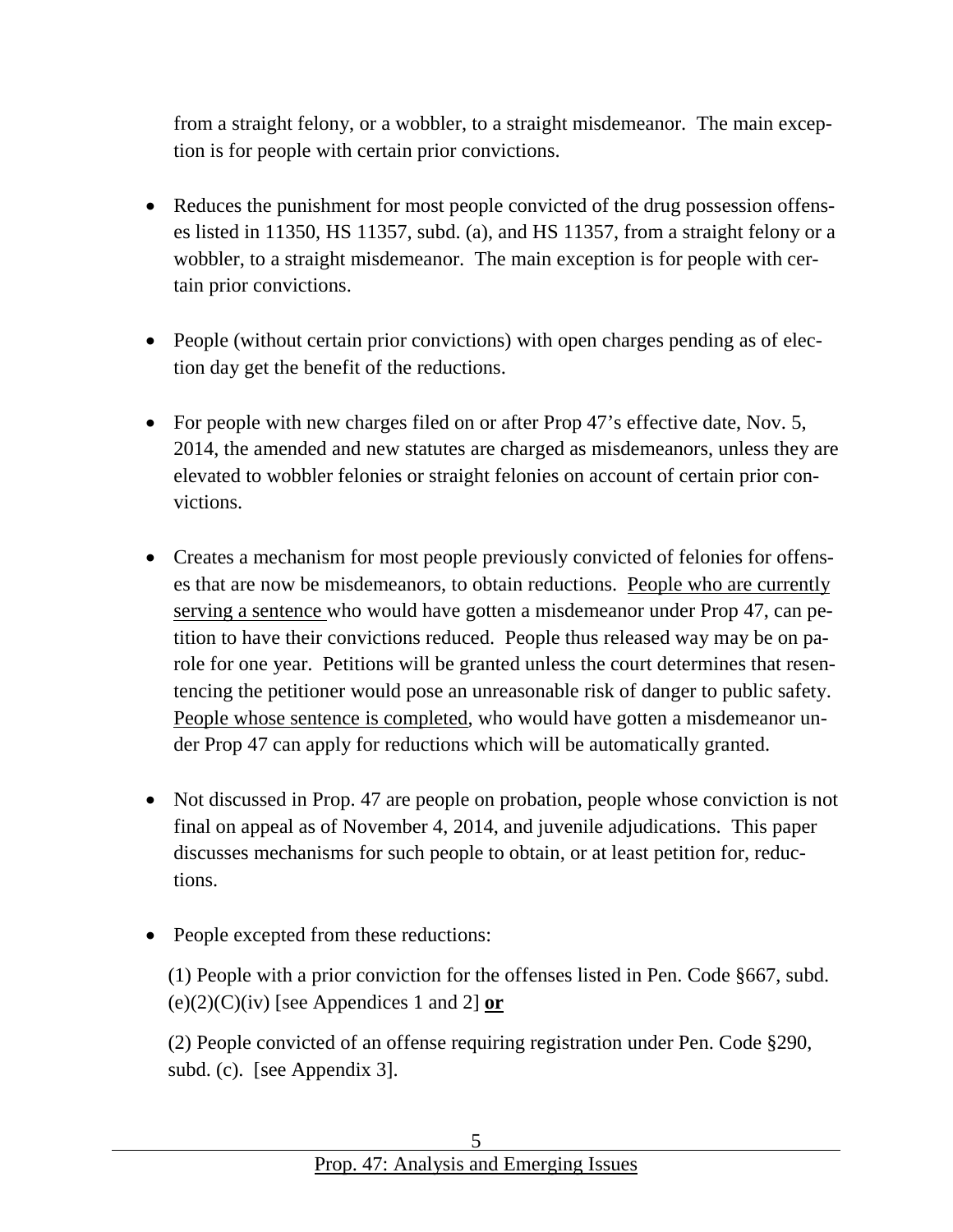A limited number of other specific exceptions appear in some of the statutes defining each offense. Some statutes are slightly recast, as well, in other ways.

- Creates the "Safe Neighborhoods and Schools Fund." Monies saved by the state from this Proposition are deposited into this fund. Monies from the fund are distributed, according to a formula, to (1) schools, for designated uses; (2) the Victim Compensation Fund, for designated uses; and (3) the Board of State and Community Corrections, to administer a grant program to public agencies, for designated purposes.
- Juveniles should be entitled to the reductions in new petitions. Query whether they are also entitled to post-adjudication relief similar to that for adults.
- Immigration effects, and strategies, for non-citizens are discussed in this paper.

# <span id="page-5-0"></span>**II. The two types of priors that elevate new charges from misdemeanors to wobblers or straight felony; and that prohibit convicted defendants from obtaining misdemeanor reductions.**

#### <span id="page-5-1"></span>*A. Prior convictions of offenses listed in Pen. Code §667, subd. (e)(2)(C)(iv)*

The first group is those:

"... with one or more prior convictions for an offense specified in clause (iv) of subparagraph  $(C)$  of paragraph  $(2)$  of subdivision (e) of Section 667 ....

The introductory clause in the above, "one or more prior convictions," or its equivalent, is found at each of the substantive amended or added statutes in Prop. 47, including new Pen. Code §1170.18, subd. (i), except for Pen. Code §§ 666 and 1170.18, subd. (c).

In Pen. Code § 666, the introductory phrase is "prior violent or serious felony conviction [under Pen. Code § 667, subd.  $(e)(2)(C)(iv)$ ].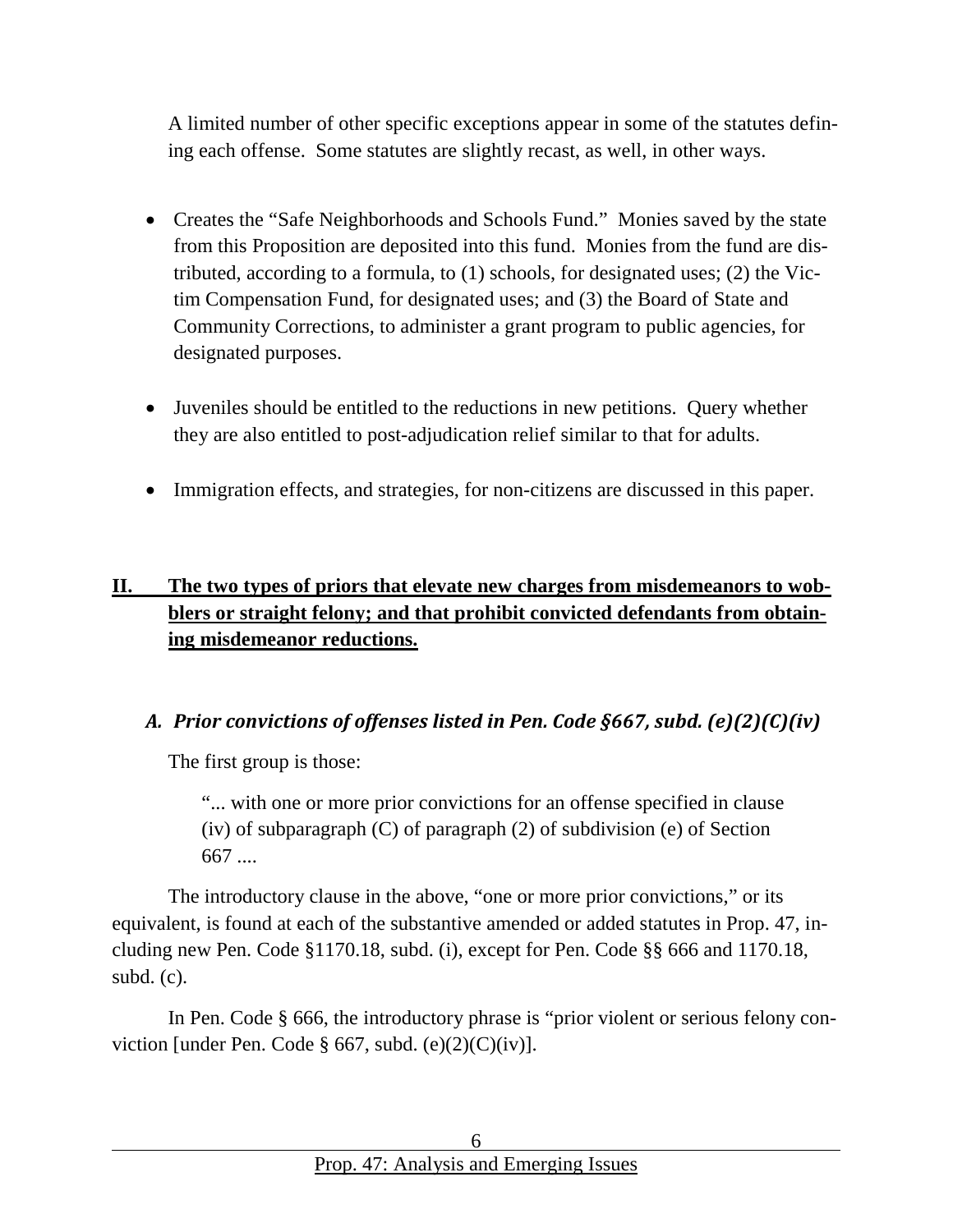And in Pen. Code § 1170.18, subd. (c), the introductory clause is "violent." Query how these different formulations will be treated by the courts.

### A full list of the offenses listed in Penal Code section 667, subdivision  $(e)(2)(C)(iv)$  is in Appendices 1 and 2.

These offenses are, mainly, murders and attempts, sexually violent offenses, nonviolent felony child molestation, assault with a machine gun on a peace officer, and possession of a weapon of mass destruction.

*Notice that not all prior serious and violent felonies are disqualifiers; only those listed in Pen. Code § 667, subd. (e)(2)(C)(iv). Thus, for example, a prior first degree (residential) burglary, even though it is a serious felony under Pen. Code § 1192.7, subd. (18) does not disqualify a person.*

Curiously, Pen. Code § 667, subd.  $(e)(2)(C)(iv)$  includes two felonies that are not listed as serious or violent in Pen, Code §§ 1192.7, subd. (c) or 667.5, subd. (c). Those are (V) Solicitation to commit murder as defined in [Pen. Code §] 653f, and (VII) Possession of a weapon of mass destruction, as defined in [Pen. Code  $\S$  11418, subd. (a)(1)]. See discussion in this Subpart above, about the different formulations used in amended and added Pen. Code §§ 666 and 1170.18. Query how the courts will handle these anomalies.

### <span id="page-6-0"></span>*B. Prior convictions of offenses requiring registration under Penal Code §290, subdivision (c).*

The second group are people who have one or more prior "convictions":

"... for an offense requiring registration pursuant to subdivision (c) of Section 290."

*Note that not all persons required to register as sex offenders are disqualified. Thus, for example, a person required to register only because the court exercised its discretion under Pen. Code § 290.006, is not disqualified, because that person is not required to register under Pen. Code § 290, subd. (c).* 

A full list of the offenses listed in Penal Code section 290, subdivision (c) is in Appendix 3.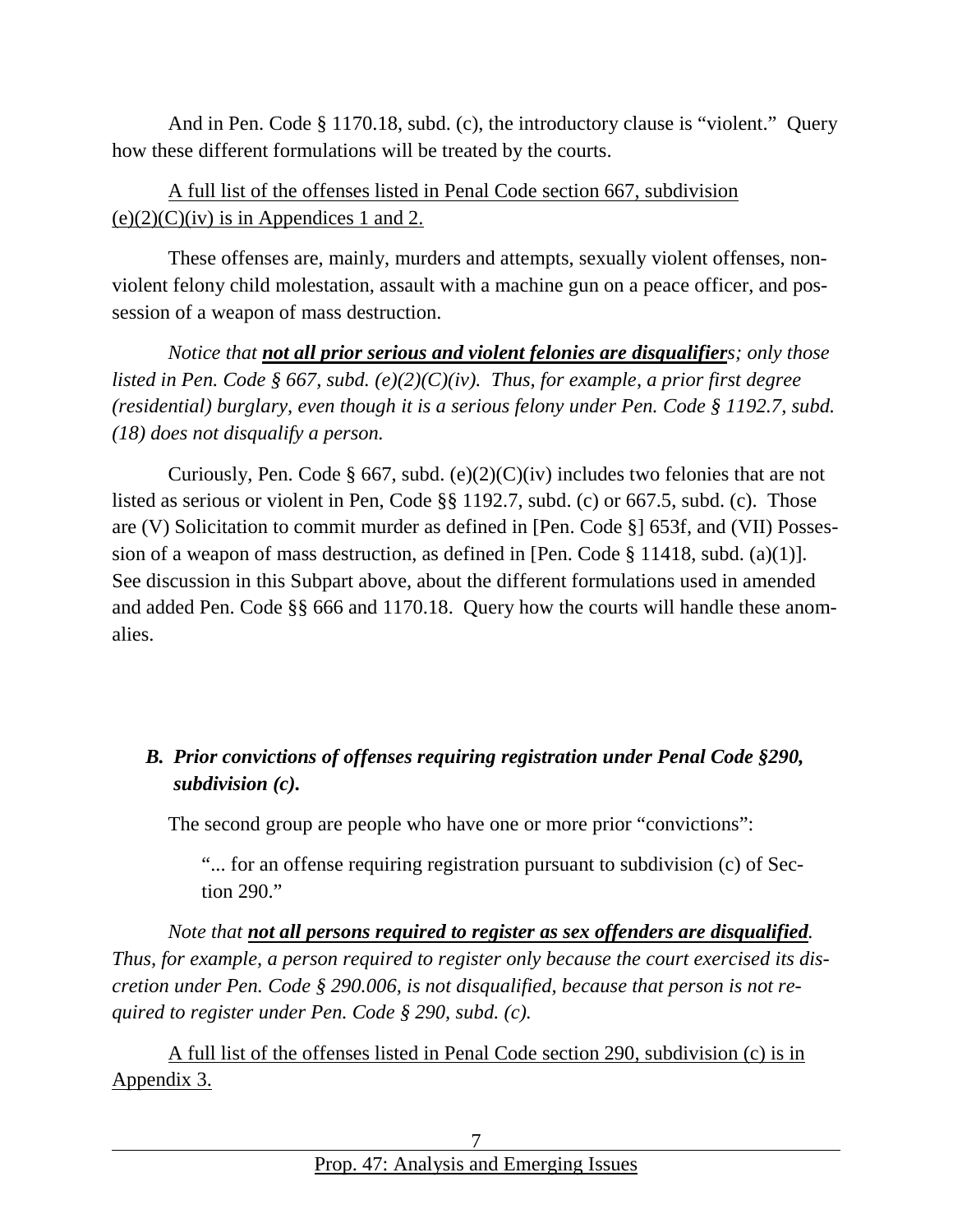Notice that other offenses for which registration is required under the Sex Offender Registration Act, such as those from other states (for which Pen. Code §290.005 requires registration), or for which the court exercises its discretion to order registration under Pen. Code §290.006, are not exceptions to these reductions.

Likewise, juveniles are not convicted, they are adjudicated, and will, if they meet the criteria in Pen. Code § 290.008, be required to register. But this is not because of a conviction under Pen. Code § 290, subd. (c). This is discussed again, below, in the section on Juveniles.

Note an additional ambiguity: what if the registration requirement has been ended under Pen. Code § 290.5? Is that still an offense "requiring registration pursuant to Pen. Code § 290, subdivision (c)?" The Act does not answer this question.

# <span id="page-7-0"></span>*C. Must the prior be pled and proved? Can it be dismissed under Pen. Code §1385?*

Prop. 47 does not expressly state that the prior must be pled and proved. See, e.g., section 5 of Prop. 47, creating the new crime of "shoplifting," in new Pen. Code § 459.5:

*"... except that a person with one or more prior convictions for an offense specified in [Pen. Code § 667, subd. (e)(2)(C)(iv)] or for an offense requiring registration pursuant to [Pen. Code § 290, subd. (c)]may be punished pursuant to subdivision (h) of Section 1170."*

And see, e.g., section 6 of Prop. 47, amending Pen. Code § 473, forgery:

*"... except that such person may instead be punished pursuant to subdivision (h) of Section 1170 if that person has one or more prior convictions for an offense specified in [Pen. Code § 667, subd. (e)(2)(C)(iv)] or for an offense requiring registration pursuant to [Pen. Code § 290, subd. (c)]."*

This lack of an express pleading and proof requirement, however, does not necessarily bring into play the sometimes–rule that, generally, unless the legislature requires pleading and proof, there is no such requirement. See, e.g., *People v. Griffis* (2013) 212 Cal.App.4th 956 (stating that there is no requirement that a prior conviction for a serious or violent felony or for a sex-registerable offense be pled and proved to disqualify a de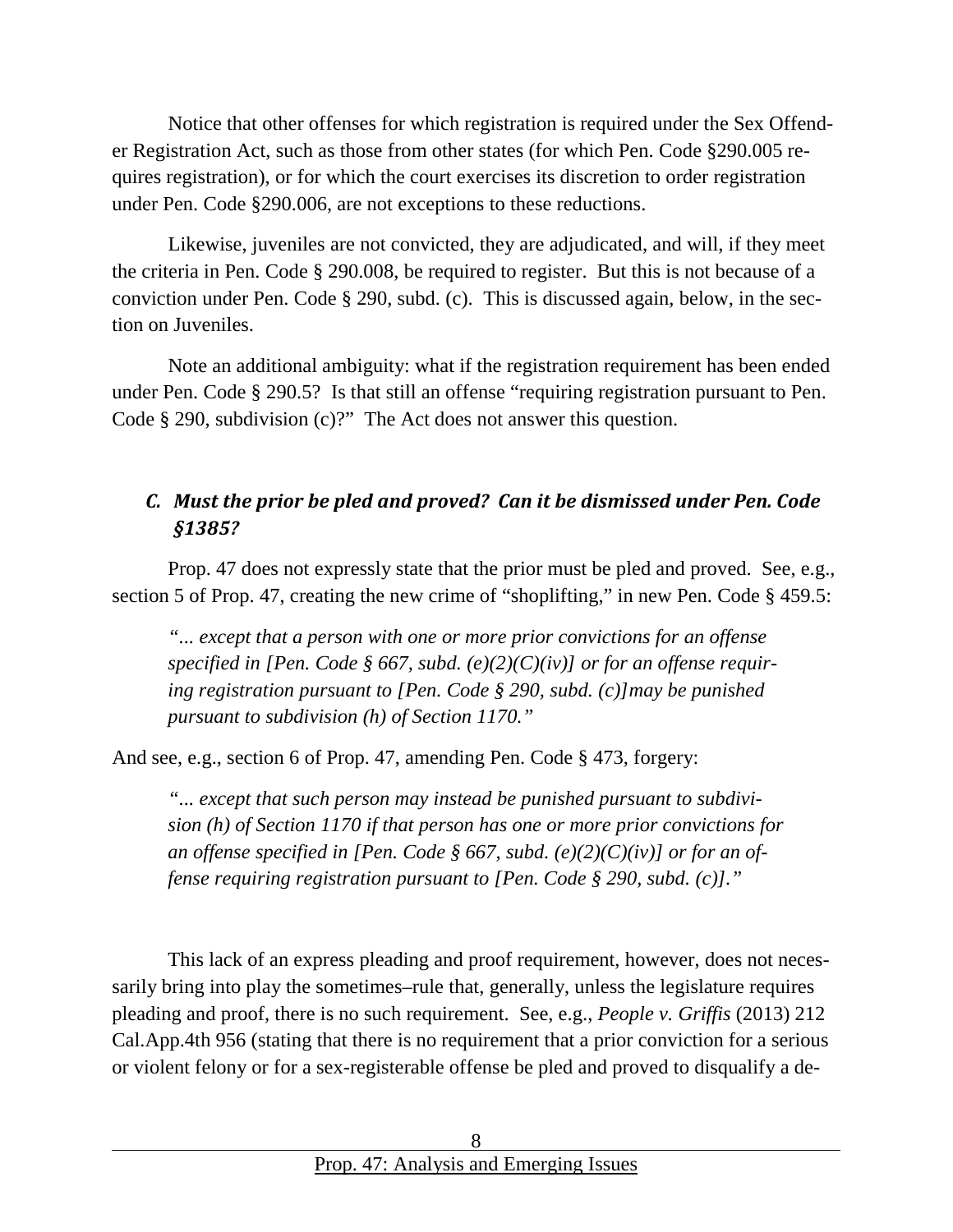fendant from being required to serve in state prison a conviction for what is normally a County Jail Felony under Pen. Code § 1170, subd. (h).)

That is because Prop. 47 works like the offense commonly called "petty with a prior," Pen. Code § 666. That section elevates a misdemeanor petty theft to a wobbler (an alternate felony or misdemeanor) if the person has certain designated prior theft or theft-related felony convictions.

It is necessary that the defendant have some notice of the enhanced penalty, that elevates the offense from a misdemeanor to a felony. See *People v. Robinson* (2004) 122 Cal.App.4th 275 (even though no prior conviction was proven at a preliminary hearing for both robbery and petty theft – which was amended after the preliminary hearing to petty with a prior – a probation ineligibility portion of the accusatory pleading, alleging four prior convictions including theft, put the defendant on notice.)

An implied pleading and proof requirement also stems from *People v. Lo Cicero* (1969) 71 Cal.2d 1186, 1192–1193, in which the court held that "before a defendant can properly be sentenced to suffer the increased penalties flowing from ... [a] finding ... [of a prior conviction] the fact of the prior conviction ... must be charged in the accusatory pleading, and if the defendant pleads not guilty thereto the charge must be proved and the truth of the allegation determined by the jury, or by the court if a jury is waived."

At first blush, it might seem like Prop. 47 acts like drug–Prop. 36, which, in 2000 (eff. 2001), passed Pen. Code §1210.1, that says that, inter alia, if the defendant does not have certain disqualifying priors, then despite the base sentence of jail or prison, the sentence is reduced to probation with imposition of sentence suspended..

Prop. 47 has a similar sentence-reduction effect only for those who have current affected charges pending, or who were previously convicted.

For all charges filed after Nov. 4, 2014, Prop 47 does exactly what its statutes say it does: it states that a number of crimes are misdemeanors; but if the defendant has certain priors, then the penalty is, or can be, increased to a felony.

*People v.Woodward* (2011) 196 Cal.App.4th 1143, 1152 stated "Any fact serving to increase the penalty must be pled.... The converse is not true. The prosecution need not allege the absence of a factor, such as eligibility for probation, that may lighten the punishment on defendant."

Under that general rule, because the absence of priors reduces the sentence under Pen. Code §1210.1, their presence need not be pled and proved. But because the pres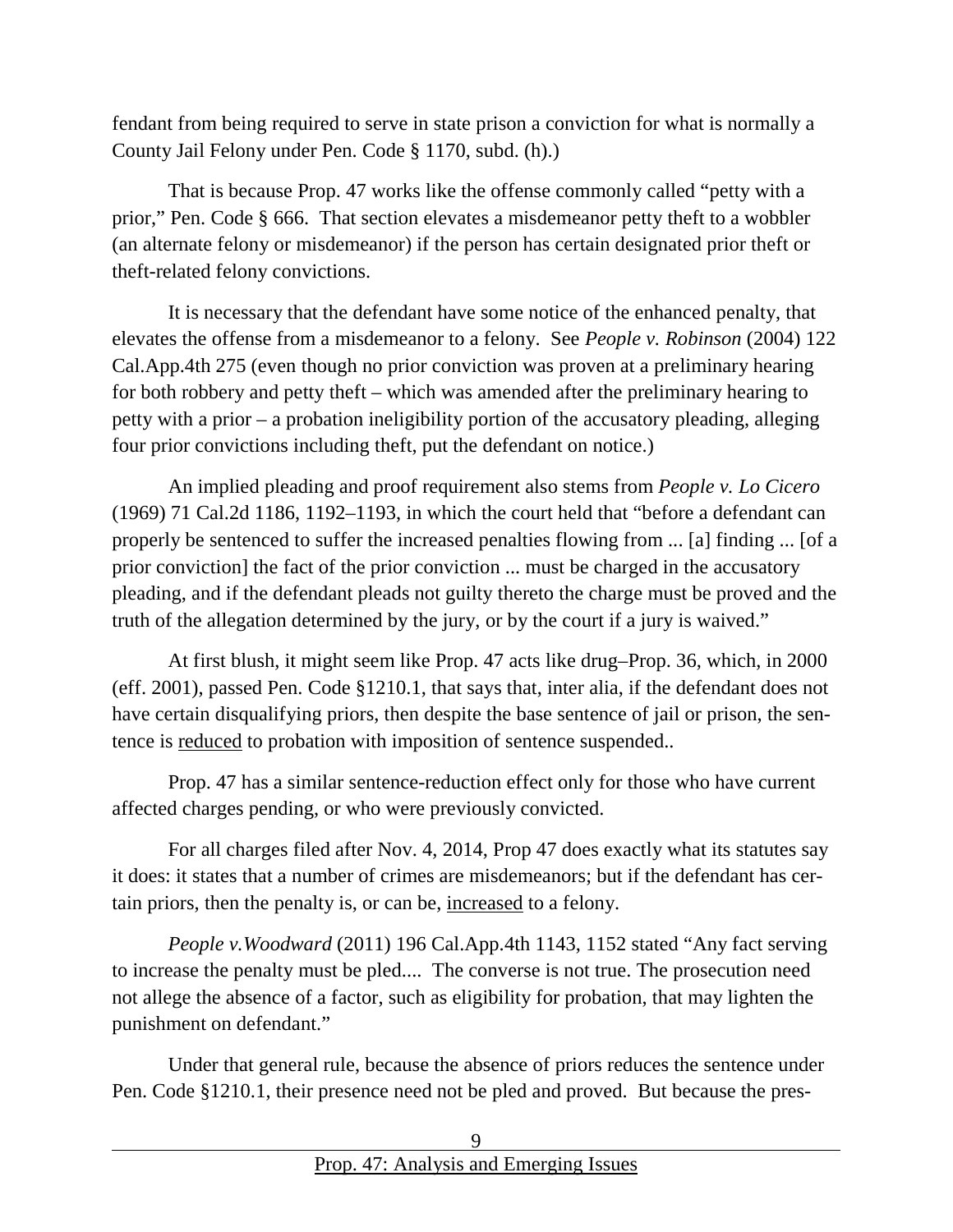ence of priors increases the sentence for those crimes effected by Prop. 47, those priors should have to be pled and proved.

# <span id="page-9-0"></span>*D. Can the court strike, or dismiss, the priors, thus making the person eligible? Pen. Code § 17 is Not Affected.*

The first issue on this question is whether those priors are "charges or allegations in a criminal action [or are] sentencing factors" *In re Varnell* (2003) 30 Cal. 4th 1132, 1134-35 (internal quotation marks, citation, and footnote omitted).

If they are charges or allegations, then, unless the statute states otherwise, or unless the legislature (i.e., the voters) have clearly indicated otherwise, than they can be dismissed under Penal Section 1385 in furtherance of justice.

If they are sentencing factors, then they cannot be disregarded. *In re Varnell, supra,* 30 Cal.4th at 1138 ("Our conclusion [is] that [Pen. Code §]1385 may be used to dismiss sentencing allegations—but not sentencing factors—...."

A "sentencing factor[ ] [is, for example] those that are relevant to the decision to grant or deny probation (e.g., Cal. Rules of Court, rule 4.414(b)(1)) or to select among the aggravated, middle, or mitigated terms (e.g., *id.,* rule 4.421(b)(1))." *In re Varnell, supra,* 30 Cal. 4th at 1139

The prior convictions here seem clearly charges or allegations, that elevate a covered present offense from a misdemeanor to a felony.

The next question is whether Prop. 47 can, or should, be interpreted as including "a legislative direction" that the court cannot dismiss a prior conviction under Pen. Code §1385. The courts "will not interpret a statute as eliminating courts' power under section 1385 "absent a clear legislative direction to the contrary." Internal quotation marks and citation omitted).

Uncodified Sections 2 and 3 of Prop. 47 (found, most easily at this writing, at "California General Election November 4, 2014, Official Voter Information Guide," page 70), state:

SEC 2.... The People of the State of California find and declare as follows:... [Prop. 47] ensures that sentences for people convicted of dangerous crimes like rape, murder, and child molestation are not changed.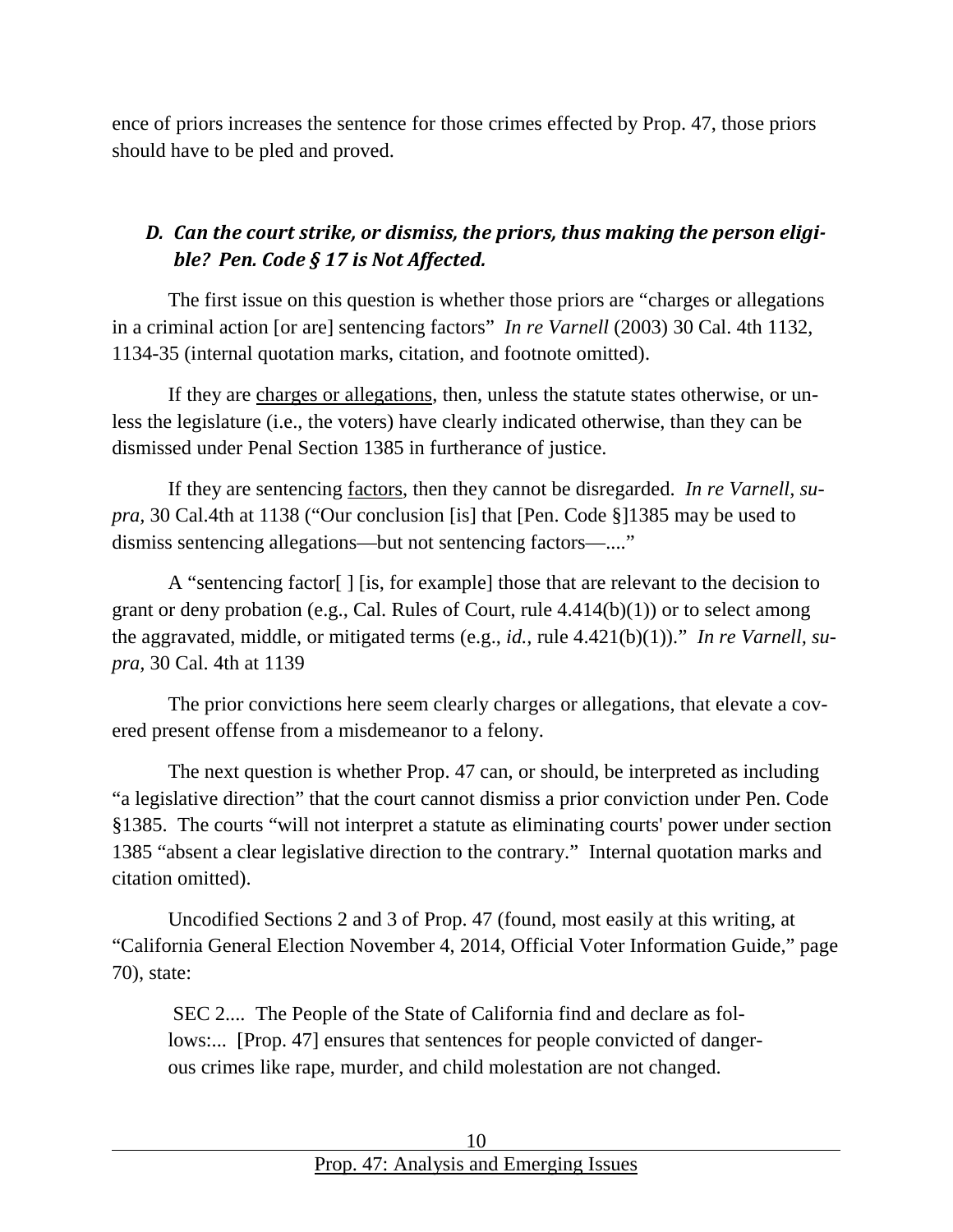SEC. 3.... In enacting this act, it is the purpose and intent of the people of the State of California to: (1) Ensure that people convicted of murder, rape, and child molestation will not benefit from this act.... (3) Require misdemeanors instead of felonies for [the covered crimes] ..., unless the defendant has prior convictions for specified violent or serious crimes.

The Analysis by the Legislative Analyst states, at page 35 of the Voter Information Guide, "The measure limits these reduced penalties to offenders who have not committed certain severe crimes listed in the measure—including murder and certain sex and gun crimes."

The Arguments in Favor of Proposition 47, at the Voter Information Guide (available at the Secretary of State's elections web site, page 38, states "*Keeps Dangerous Criminals Locked Up:* Authorizes felonies for registered sex offenders and anyone with a prior conviction for rape, murder or child molestation." Accord, Voter Information Guide, page 39, Rebuttal to Argument Against Proposition 47.

All of these seem to constitute legislative statements of intent to prohibit the court from dismissing a listed prior conviction.

However, there is no flat statement in Prop 47 that the court cannot dismiss a prior listed felony.

And, although Three Strikes Law, Pen. Code §§ 667 and 1170.12, also contains many statements that seem to say that the court cannot dismiss prior strikes, but, despite that, the California Supreme Court, in *People v. Superior Court (Romero)* (1996) 13 Cal.4th 497, 504, held that

"Although the Legislature may withdraw the statutory power to dismiss in furtherance of justice, we conclude it has not done so in the Three Strikes law. Accordingly, in cases charged under that law, a court may exercise the power to dismiss granted in section 1385, either on the court's own motion or on that of the prosecuting attorney...."

The question in this Subpart, can the court dismiss a prior allegation, should be distinguished from the question of whether the court can exercise its discretion under Pen. Code § 17, subd. (b), to reduce a wobbler from a charged felony to a misdemeanor. Prop. 47 does not have any stated legal effect on that discretion, one way or the other. So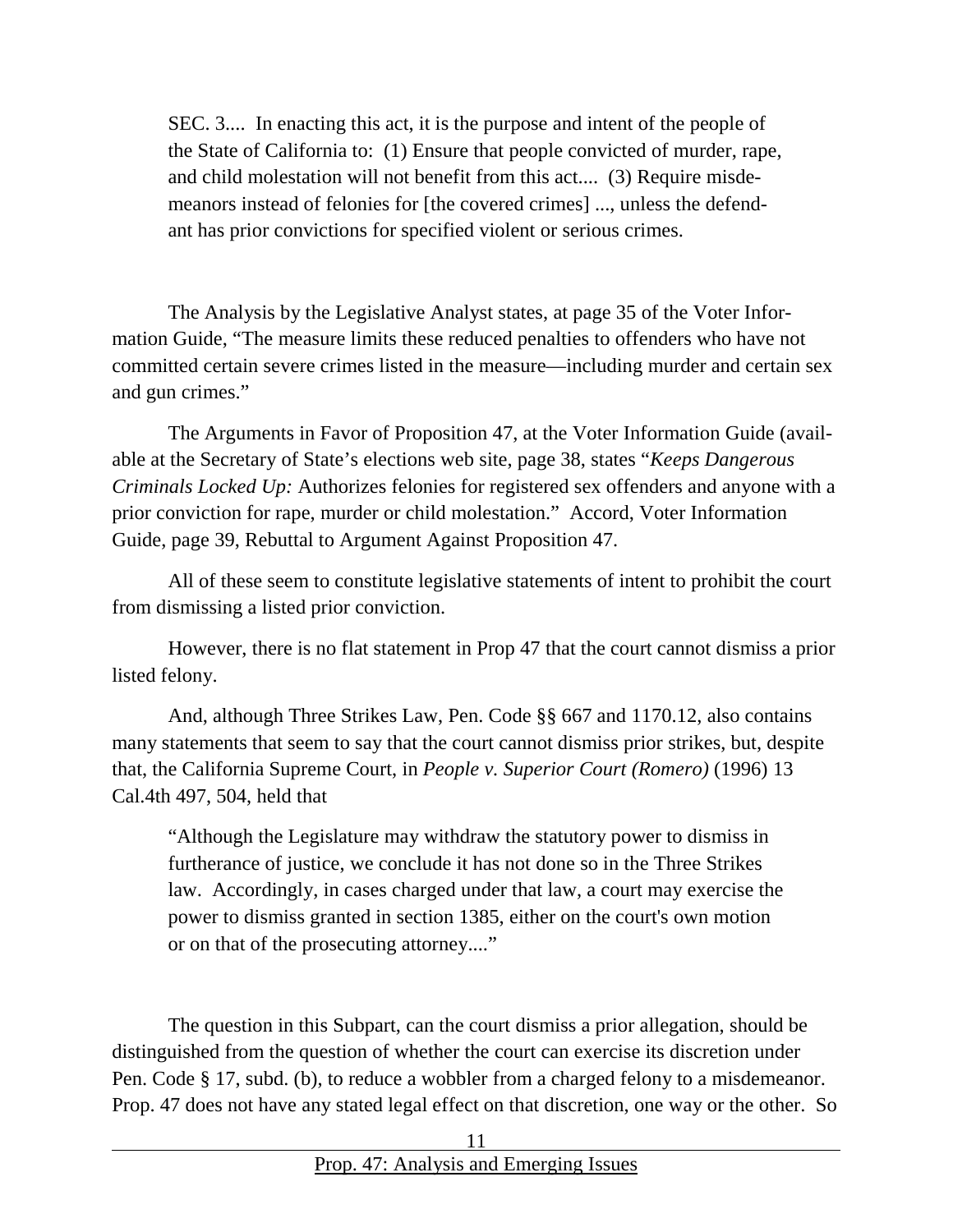even if the court could not dismiss the charged–prior, the court can still, under the conditions listed in Pen. Code §17, subd. (b), reduce a wobbler from a felony to a misdemeanor.

# *E. People convicted of Prop 47 charges, made felonies because of priors, who are denied probation, will get state prison.*

Although most people sentenced "pursuant to subdivision (h) of Pen. Code § 1170" get county jail sentences of more than one year, those whose cases are elevated from misdemeanor to wobbler-felonies or straight felonies, and those previously convicted who are denied reductions, because of prior convictions under Pen. Code § 667, subd.  $(e)(2)(C)(iv)$ , or for an offense requiring registration under Pen. Code § 290, subd. (c), will, if probation is denied, get state prison because Paragraph (3) of Subdivision (h) provides that people who have a prior serious or violent felony, or are required to register as convicted sex offenders, must go to state prison. (With the apparent exception of the two rare Pen. Code §667, subd.  $(e)(2)(C)(iv)$  offenses that are not serious or violent; see discussion above.)

Note also, that people with serious or violent felonies listed in Pen. Code §667, subd. (e)(2)( $C$ )(iv), or for offenses requiring registration under Pen. Code § 290, subd. (c), must get state prison, even if that prior conviction is dismissed for purposes of sentence length. Pen. Code § 1170, subd. (f);

#### <span id="page-11-0"></span>**III. Effective and Operative Date.**

Prop. 47 does not state when, after passage, it will be effective. Accordingly, the general rule of Cal. Const. art. II § 10 applies: "An initiative statute ... approved by a majority of votes thereon takes effect the day after the election...."

Unless a different date is stated, a law becomes operative on its effective date. See, e.g., *People v. Henderson* (1980) 107 Cal.App.3d 475, 488.

Prior to enactment of Cal. Const. art. II, § 10, the California Constitution provided that Initiative measures "shall take effect five days after the date of the official declaration of the vote by the Secretary of State...."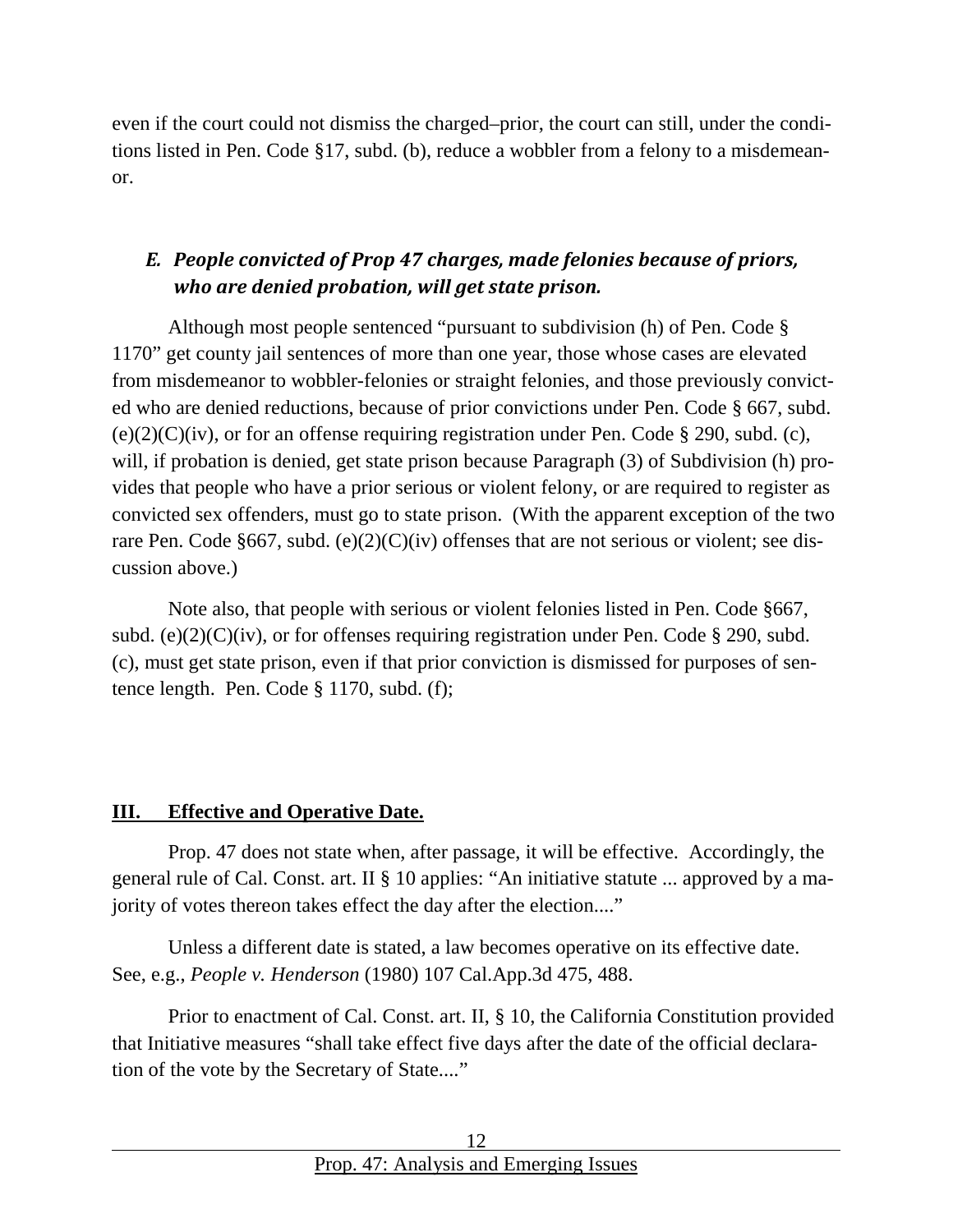Cal. Const. art. II, § 10, took out any language that delayed the effective date until the Secretary of State declares the vote.

The California Attorney General, at 65 Ops. Cal. Atty. Gen. 656 (Dec. 30, 1982), at footnote 1, states "This amendment appears to have been to avoid the necessity of distinguishing between the effective date of a measure and its operative date."

### <span id="page-12-0"></span>**IV. Prop. 47's Application to Incidents Committed Before It Became Effective, But That Did No Go to Sentence Until After its Effective Date?**

*For cases in which there was a sentence before Prop. 47's effective date, see Part XVI, below, discussing Prop. 47's section 14, and new Pen. Code § 1170.18.*

#### <span id="page-12-1"></span>*A. Basic Application.*

If Prop. 47 had no "savings" clause, that is, a clause stating whether, or the extent to which, its operation is prospective only, then under well-settled law, it would apply in cases where the incident occurred before its effective date, but the plea or verdict of guilty did not occur until after. *People v. Nasalga* (1996) 12 Cal.4th 784, 789 (offense committed before amendment; sentence came after amendment; defendant was "entitled to the ... lesser punishment [of] the amended version"); *In re Estrada* (1965) 63 Cal.2d 740 (the lead California case); *In re Kirk* (1965) 63 Cal.2d 761 (companion case to *Estrada*; dollar limit before Pen. Code § 476a could be charged as a felony raised from \$50 to \$100).

The normal rule is that if there is no savings clause, then an ameliorating amendment applies to everyone whose conviction is not final on appeal.

But Prop. 47 does have what can be construed as the "functional equivalent of a savings clause," that is, a clause stating the extent to which it applies to people who are already convicted as of its effective date.

That clauses is new Pen. Code § 1170.18, giving eligible people serving, or who already served, a sentence under old law a right to petition for recall of sentence, or for designation of the conviction as a misdemeanor; that clause is discussed in Part XVI, below.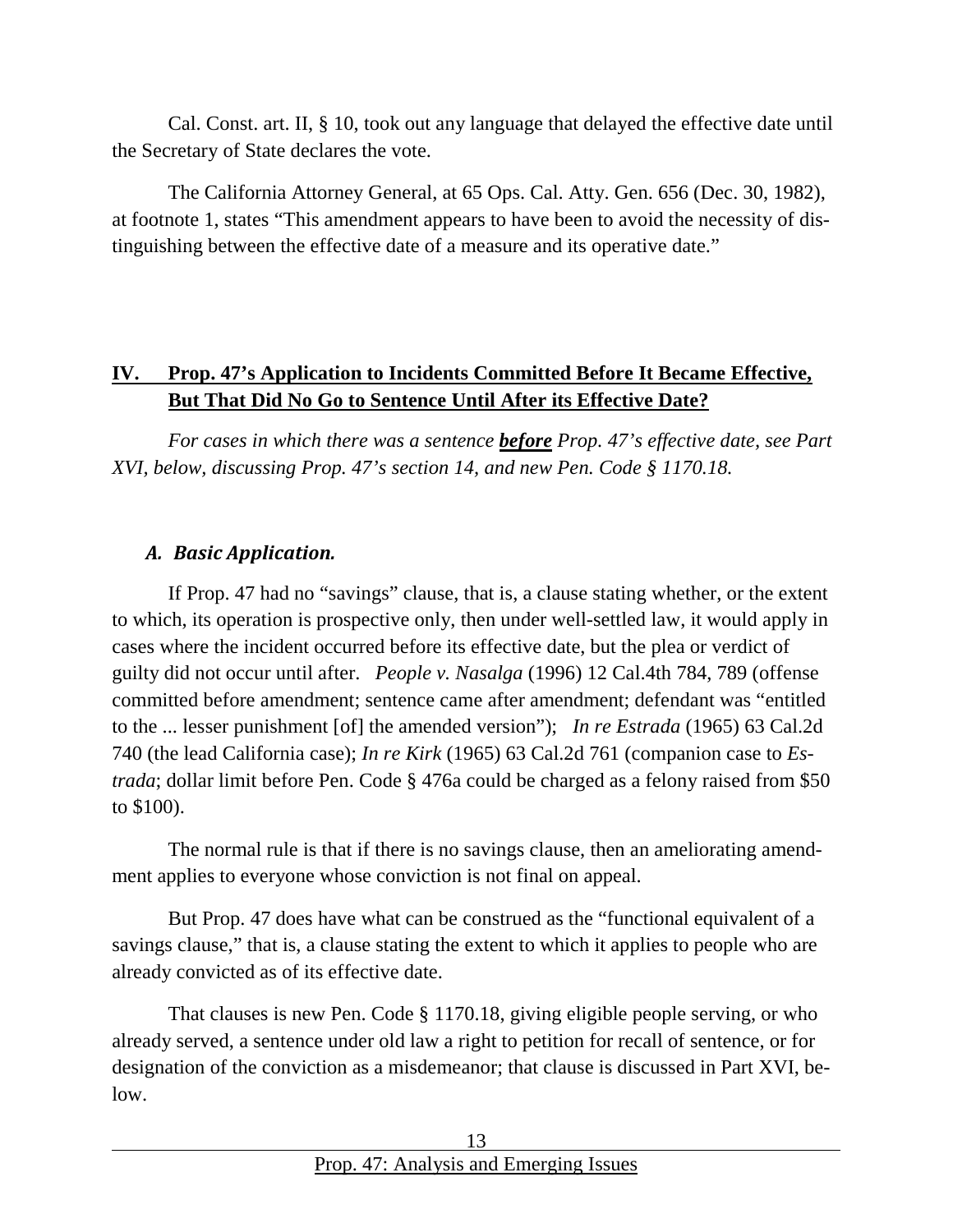*People v. Yearwood* (2013) 213 Cal.App.4th 161, 172 held that a similar clause in the 3KR (Three Strikes Reform Law), Pen. Code § 1170.126, "operates as the functional equivalent of a saving clause.")

Prop. 47's savings clause applies to (1) people who are "*currently serving a sentence for a conviction"* for an amended offense, and (2) to people "*who ha[ve] completed [their] sentence for a conviction* " Prop. 47, section 14, enacting new Pen. Code § 1170.18, subd.s (a) and (f) (discussed in Part XVI, below.)

It appears, therefore, that the savings clause does not apply to people who have, as of Prop. 47's effective date, not yet suffered a plea or verdict of guilty.

Of people whose crime was committed before 3KR's effective date, but who had not yet been sentenced as of its effective date, *Yearwood, supra,* 213 Cal.Ap.4th at 168, said, "It is undisputed that if [a person whose crime was committed before 3KR's effective date] had been sentenced ... after the effective date ... [then a sentence under the law as it existed before 3KR's effective date] would not have been imposed."

Nothing in Prop. 47 suggests that there should be any dispute here either. Contrast *In re Pedro T.* (1994) 8 Cal.4th 1041 (an ameliorating amendment did not apply to a person whose conviction was not final on appeal, despite the absence of an express savings clause, because legislative intent *did* appear, that the amelioration should not apply retrospectively).

Moreover, giving such people the benefit of Prop. 47's reductions would further the purpose of Prop. 47's uncodified section 3, item, to "Require misdemeanors instead of felonies for nonserious, nonviolent crimes like petty theft and drug possession," See this paper, Part V, below.

In *In re May* (1976) 62 Cal.App.3d 165, a defendant who had been placed on probation, apparently with imposition of sentence suspended, before an ameliorating amendment, but was found in violation of probation after the amendment, was held entitled to the benefit of the lower sentence.

Note, however, that the question decided by *Yearwood* is pending in the California Supreme Court in the lead case of *People v. Conley* S211275, formerly published at 215 Cal.App.4th 1482, and the grant–and–hold case of *People v. Lester* S211494, formerly published at 220 Cal.App.4th 291. The supreme court's web site says that this case "presents the following issue: Does [3KR] apply retroactively to a defendant who was sentenced before the Act's effective date but whose judgment was not final until after that date?"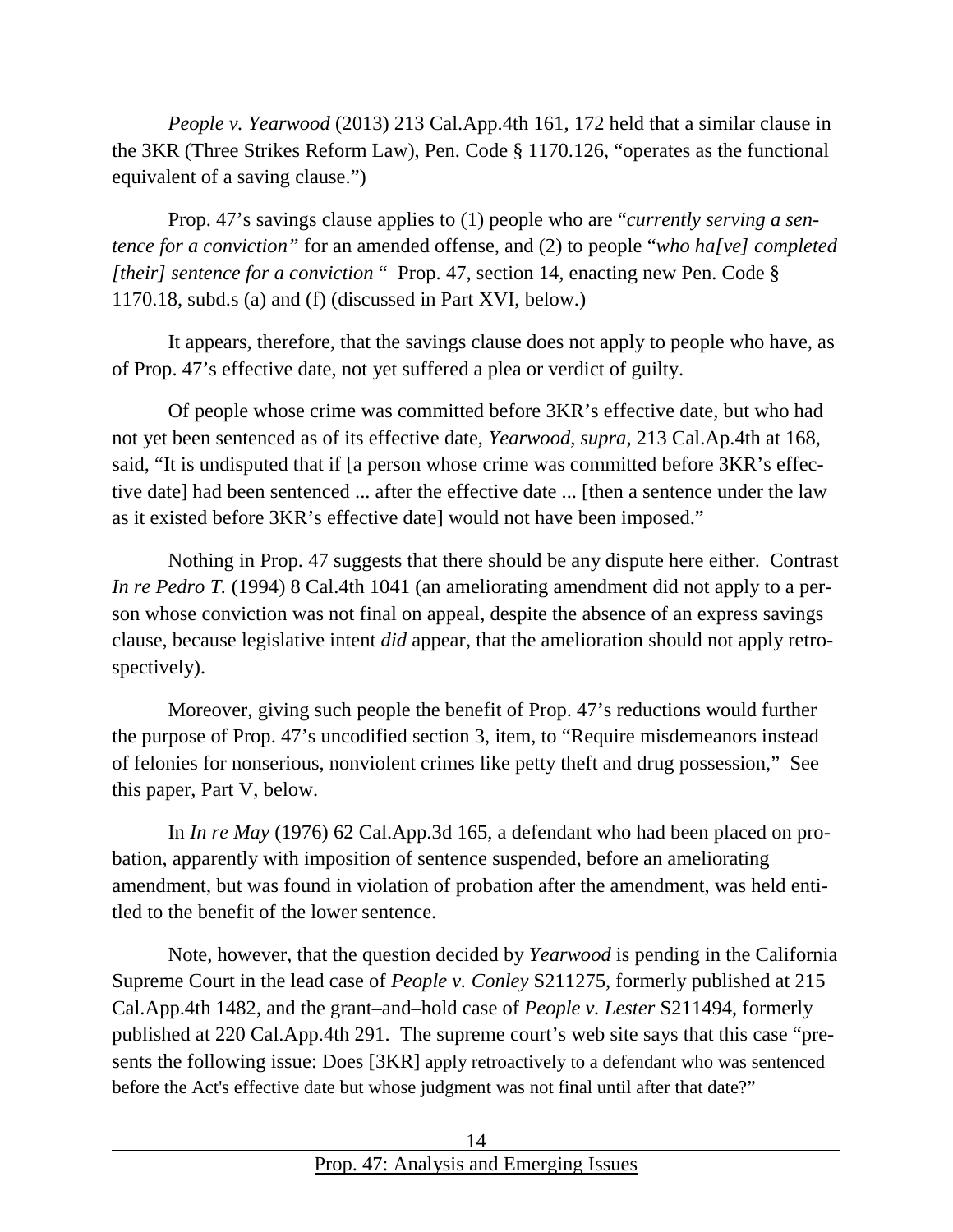#### <span id="page-14-0"></span>*B. Speedy trial rights for newly reduced charges.*

Of course, U.S. and California Constitutional speedy trial rights surely apply to existing felony and wobbler charges that will be designated as straight misdemeanors if Prop. 47 passes.

Also, surely, if the charge on a wobbler was a misdemeanor to begin with, statutory speedy trial rights under Pen. Code § 1382 are not affected.

Penal Code section 1382, subd. (a), states the time deadlines, following which the court "shall order the action to be dismissed" "unless good cause to the contrary is shown." Those rights as they apply to misdemeanors are in Pen. Code § 1382, subd.  $(a)(3)$ .

Pen. Code § 1382, subd. (a)(3) does not state a time limit for bringing a person to trial after a felony is reduced to a misdemeanor.

So: does this mean that there is no statutory time limit at all? That is not what the cases say.

In the felony case of *Sykes v. Superior Court* (1973) 9 Cal.3d 83, the supreme court ordered dismissal of the case where the defendant had not been brought to trial for 228 days following the granting of his petition for a writ of habeas corpus, and remand to the trial court for rearraignment.

In reaching this result, *Sykes, supra,* 9 Cal.3d at 88, said that "[Pen. Code §] 1382, subd. 2 [the felony time limit part], implements the ... constitutional [speedy trial] guarantees ...." The court applied the "1382" time limits even though they did not expressly apply. By applying the time limits specified by Pen. Code § 1382, *Sykes*, *supra,* 9 Cal.3d at 93, "we have reached an interpretation which gives the same protection to all persons who have established the right to [a speedy trial] ... even though that protection is not expressly provided by statute."

At least two appellate divisions of the superior court have held that Pen. Code § 1382 misdemeanor statutory time limits apply to misdemeanor situations not expressly covered by Pen. Code § 1382..

A leading case is *People v. C.F. Braun & Co.* (1977) 71 Cal.App.3d Supp. 12. In that case the question was what statutory speedy trial limit, if any, applied in a misdemeanor case upon a remand from a denied writ petition. The court held, at page 15, that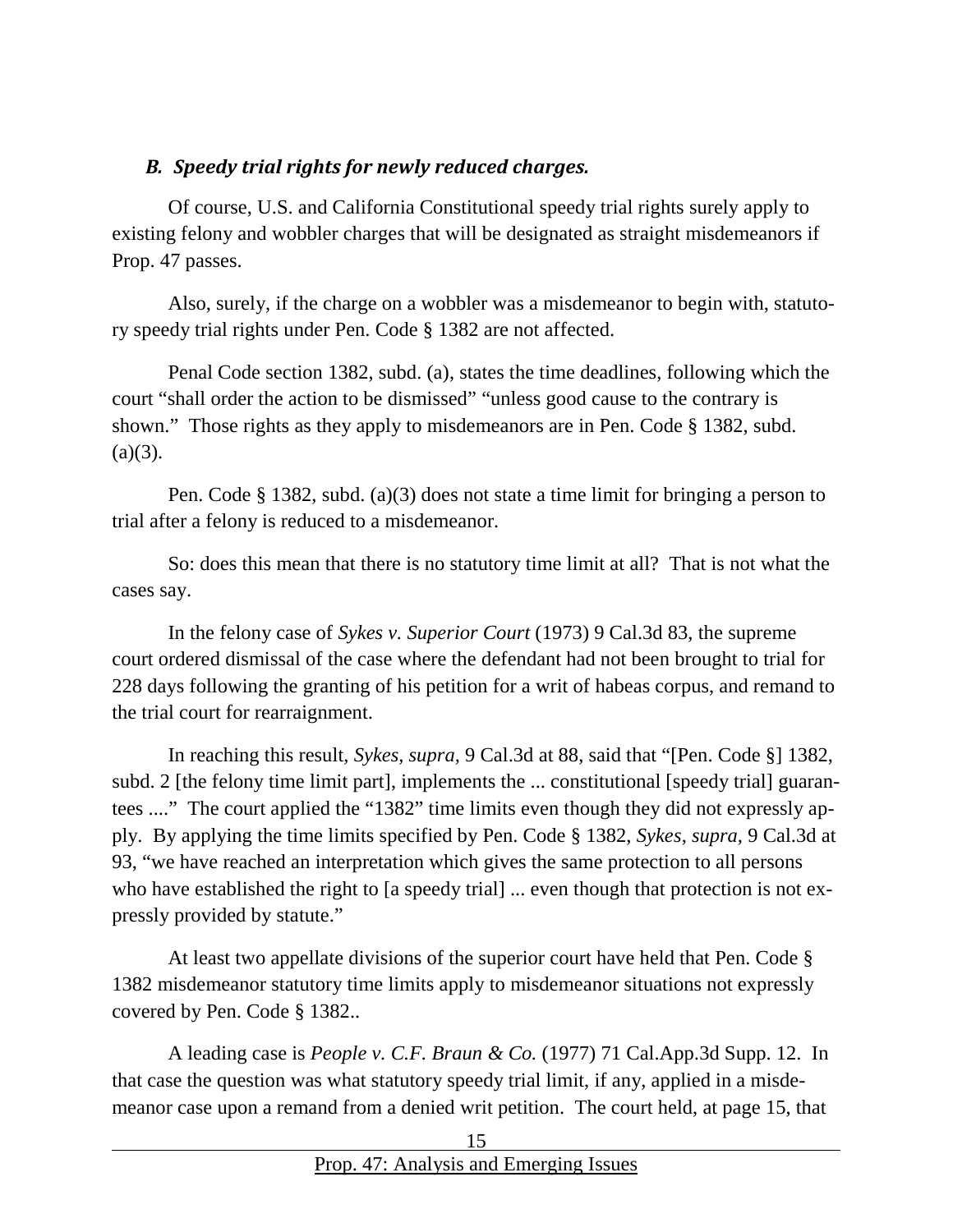although Pen. Code § 1382 did not cover that specific situation, nonetheless, "section 1382 is the applicable statute," and that because the defendant was not in custody, the applicable time to bring the defendant to trial was within 45 days of the remand.

*Braun, supra,* 71 Cal.App.3d at Supp., 15-16, relied on *Sykes v. Superior Court, supra,* to reach that result.

*Braun, supra,* was followed in *People v. Denmen* (1983) 145 Cal.App.3d Supp. 40, *Denman* dismissed the case of an in-custody defendant who was not brought to trial for 33 days after he was denied diversion under a program similar to today's Pen. Code § 1000, DEJ program.

Accordingly, Pen. Code § 1382 should be used to determine the date by which a defendant who does not waive time should be brought to trial following a reduction to a misdemeanor.

Which time limit applies: the felony time limit of, generally, 60 days; or the misdemeanor time limits of, generally 30 days if in custody, and 45 days of out?

If the defendant has not been arraigned on an information or indictment, it seems plain that the misdemeanor time limits of Pen. Code §1382, subd. (a)(3) apply.

But, where the defendant has been arraigned on an information or indictment, do the felony time limits of Pen. Code §1382, subd. (a)(2) (generally, 60 days) apply? Pen. Code section 1382, subd. (c), states that it applies in "a felony case." And Pen. Code § 691, subd. (f), defines a " 'Felony case' [as] a criminal action in which a felony is charged...."

If a misdemeanor complaint is filed to replace the felony indictment or information, *People v. Morales* (2014) 224 Cal.App.4th 1587, and *People v. Scott* (2013) 221 Cal.App.4th 525, which discuss "felony case" and "misdemeanor case" at length seem to say that the case has become a misdemeanor case. If so, the misdemeanor time limits will apply.

If there is no actual amendment, so that the accusatory pleading on which the misdemeanor proceeds is still an information, the argument seems stronger that the felony time limit applies.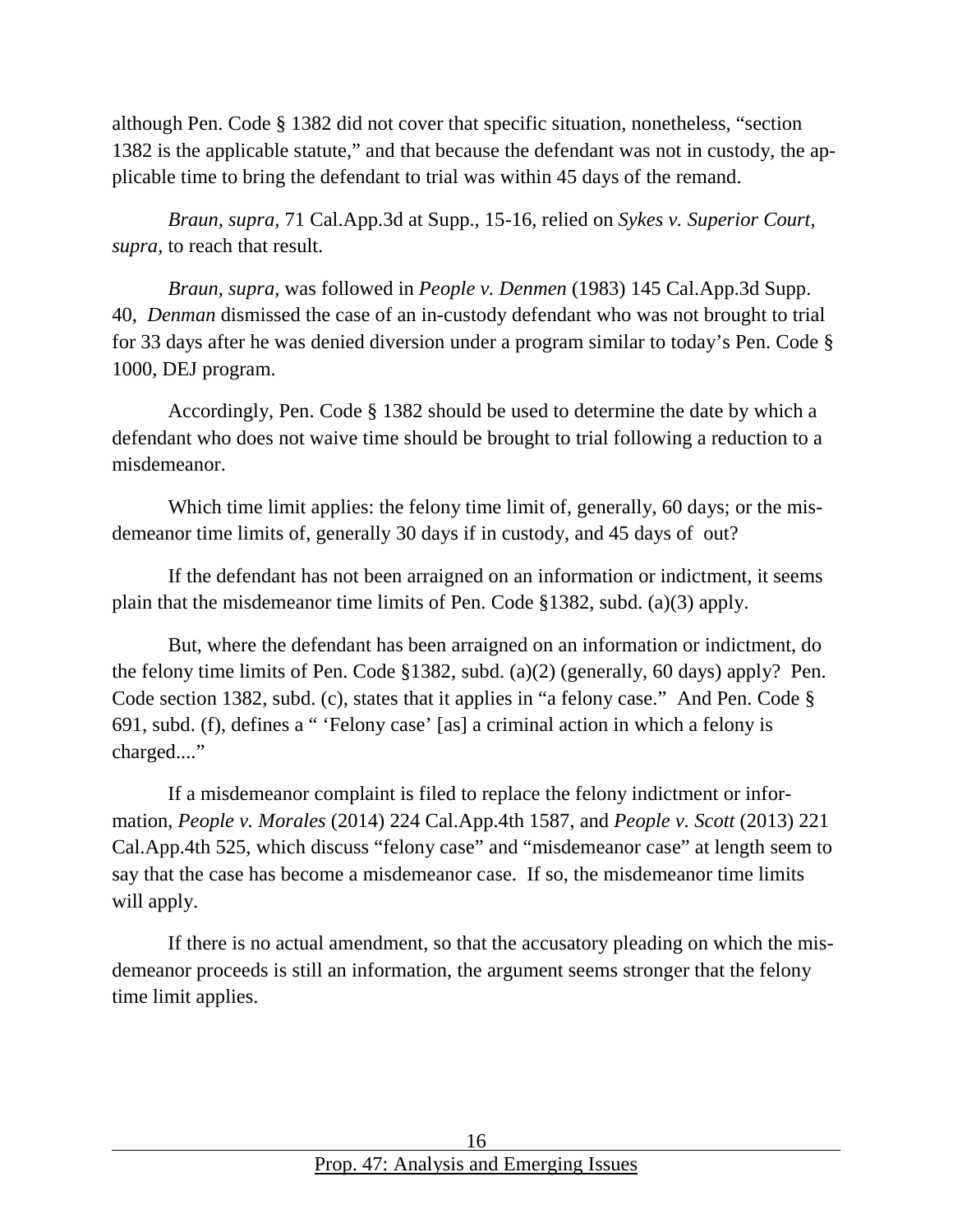#### <span id="page-16-0"></span>*C. Statute of Limitations*

The statute of limitations applicable to the felony, which was punishable by less than eight years in prison, is three years under Pen. Code § 801.

The statute of limitations applicable to the misdemeanor is one year, under Pen. Code § 802.

Suppose the defendant was arrested more than a year ago for possession of cocaine, a violation of Health and Safety Code section 11350, subd. (a), a straight felony, and misdemeanor charges are filed on or after Prop. 47's effective date of November 5, 2014.

In that situation, it seems straightforward that the misdemeanor statute should apply. After Nov. 4, the charge (assuming D has no disqualifying priors) the case could no longer charged as a felony.

Suppose, however, that the charge was filed as a straight felony before Nov. 5, 2014, within the three years applicable to the felony, but after the one year applicable to the misdemeanor. And then after November 4, 2014, the original felony charge is reduced to a misdemeanor.

Has the prosecution abated because it is now a misdemeanor, and was not filed within the one year period applicable to misdemeanors under Pen. Code § 802?

Or can the prosecution continue because it was timely when filed, within the three year period applicable to felonies punishable by less than eight years in prison, Pen. Code § 802?

As of this writing, I have not discovered any cases on all fours.

It is settled California law that when an amendment moderates the punishment for an offense, the ordinary and reasonable inference is that the Legislature determined imposition of the lesser penalty on offenders from then on will sufficiently serve the public interest. See, e.g., *In re Pedro T.* (1994) 8 Cal.4th 1041, 1045 (finding a contrary intent in the law at issue there).

But the cases do discuss whether the lower punishment also means that the prosecution should abate entirely if, applying that decreased punishment, the statute of limitations lapsed before charges were filed.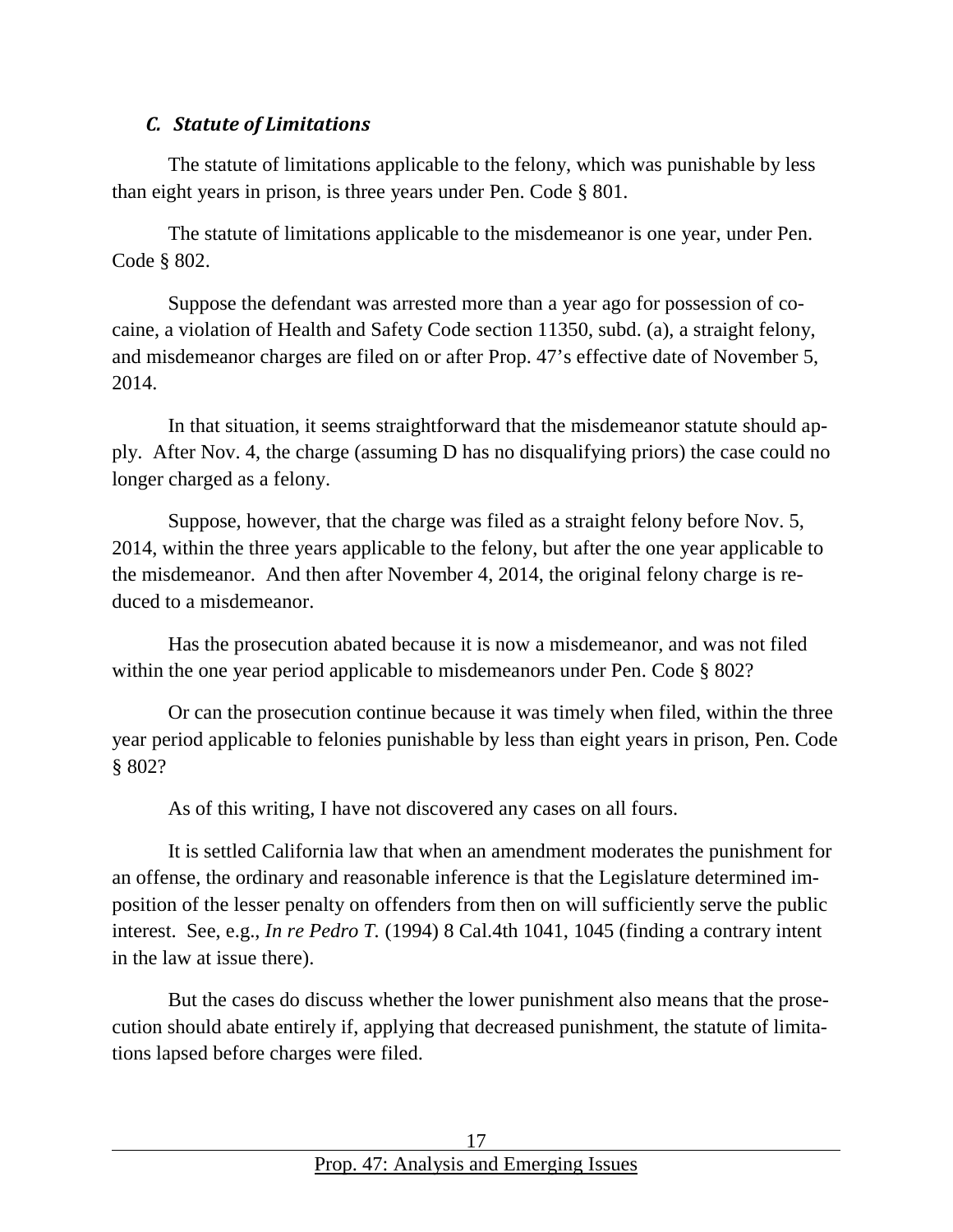Section 3, subd. (3) of Prop. 47, states the "Purpose and Intent" to require misdemeanors instead of felonies" for the effected crimes, but do not state an intent to abate prosecutions.

Pen. Code § 805 states, in relevant part,

(a) An offense is deemed punishable by the maximum punishment prescribed by statute for the offense, regardless of the punishment actually sought or imposed. Any enhancement of punishment prescribed by statute shall be disregarded in determining the maximum punishment prescribed by statute for an offense.

(b) The limitation of time applicable to an offense that is necessarily included within a greater offense is the limitation of time applicable to the lesser included offense, regardless of the limitation of time applicable to the greater offense.

Regarding Pen. Code § 805, subd. (a), see People v. Superior Court (Ongley) (1987) 195 Cal.App.3d 165 (this provision applies to wobblers).

Regarding Pen. Code § 805, subdivision (b), see *People v. Mincey* (1992) 2 Cal.4th 408, 453 (applying this provision.)

The case posited here seems more like *Mincey* than like *Ongley*, because the amended and new statutes are not wobblers; they are only wobblers if the defendant has one of the listed prior convictions.

# <span id="page-17-0"></span>**V. Sections 1, 2, and 3 of Prop. 47: Title; Findings and Declarations; Purpose and Intent.**

These sections are uncodified, that is they do not become new or amended Code sections. At this writing, the easiest place to find them is in the "California General Election November 4, 2014, Official Voter Information Guide." The full text of Proposition 47, including its uncodified sections, is found at pages 70 to 74.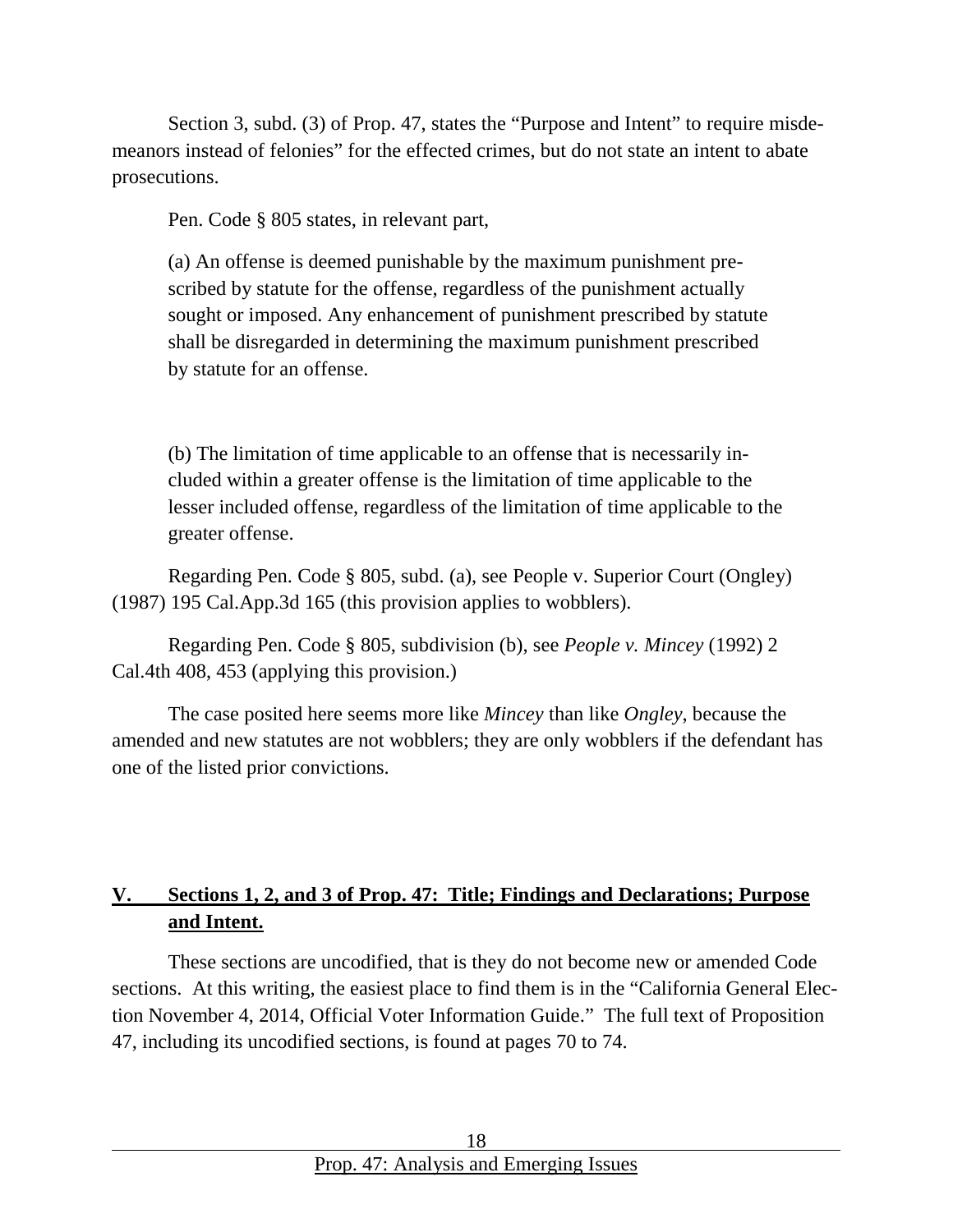Note that although uncodified, these Sections are part of the statute law, passed by the voters, not merely a part of Prop. 47's legislative history. See, e.g., *Carter v. California Dept. of Veterans Affairs* (2006) 38 Cal.4th 914, 927 (distinguishing between the two).

Proposition 47's formal title is "the Safe Neighborhoods and Schools Act." (Section 1)

These sections state that "sentences for people convicted of dangerous crimes like rape, murder, and child molestation are not changed" (section 2); and that Prop 47 will "Ensure that [such] people... will not benefit from this act" (section 3).

One purpose and intent is to "Require misdemeanors instead of felonies for nonserious, nonviolent crimes like petty theft and drug possession, unless the defendant has prior convictions for specified violent or serious crimes." Section 3, item (3).

Among the other purposes are (1) to use prison resources for serious and violent offenses, (2) to "maximize alternatives" for nonserious, nonviolent crime," and (3) to fund various school and other services directed to reducing crime and helping crime victims. (Sections 2 and 3).

#### <span id="page-18-0"></span>**VI. Section 4. The "Safe Neighborhoods and Schools Fund:**

This fund is created and described in new Government Code sections 7599 to 7599.2.

State savings from this Act, calculated or estimated as described, are deposited into this fund, as described, beginning on or before July 31, 2016, and, before August 15, 2016, and annually thereafter, transferred from the General Fund to this fund. Gov. Code § 7599, subds. (a) and (b).

Only state savings are covered. This Act places no restrictions on the use that counties and other localities can make of savings from this Act. Although state funds "shall not be used to supplant existing state or local funds utilized for these programs", Local agencies are not obligated to provide programs or levels of service for the described-programs. Gov. Code §7599.1, subds. (e) and (f)

Monies in the Safe Neighborhood and Schools Fund can only be used for the purposes designated in the Act. Gov. Code §7599, subd. (c).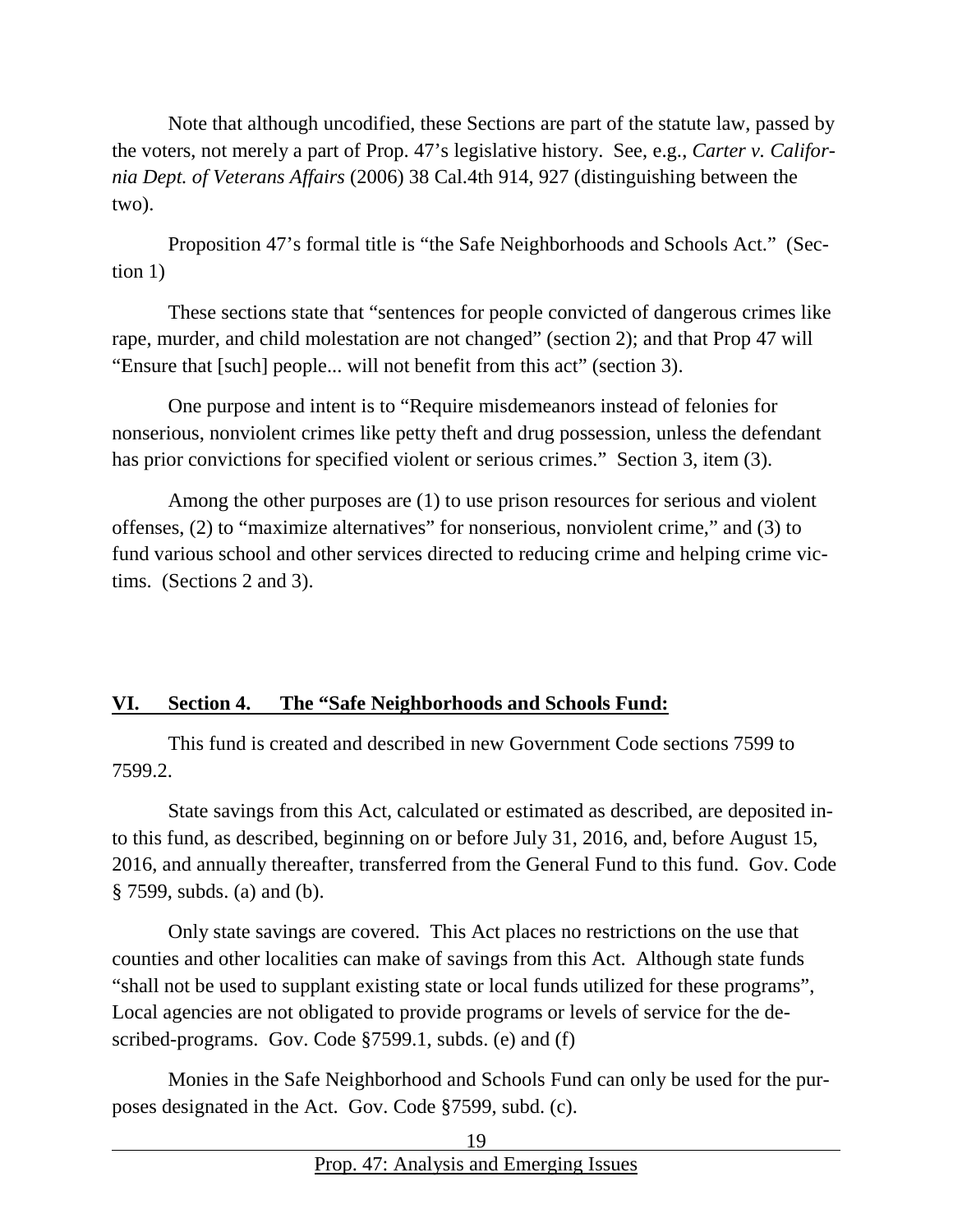Twenty-five percent goes to the State Department of Education to administer a grant program to public agencies aimed at reducing school truancy, and supporting students at risk of dropping out, or are crime victims. Gov. Code §7599.2, subd. (a)(1).

Ten percent goes to the California Victim Compensation and Government Claims Board, to make grants to trauma recovery centers to provide services to crime victims. Gov. Code §7599.2, subd. (a)(2).

Most of the funds, sixty-five percent, goes to the Board of State and Community Corrections to administer a grant program to public agencies aimed at supporting mental health and substance abuse treatment, and diversion programs for people in the criminal justice system. Gov. Code §7599.2, subd. (a)(3)..

# <span id="page-19-0"></span>**VII. Section 5. Adds Pen. Code § 459.5. Defines "Shoplifting" as entry with intent; sets the punishment, and restricts charging authority.**

#### <span id="page-19-1"></span>*A. Subdivision (a): Definition and Punishment.*

"... [S]hoplifting is defined as entering a commercial establishment with intent to commit larceny while that establishment is open during regular business hours, where the value of the property that is taken or intended to be taken does not exceed nine hundred fifty dollars (\$950).

"Any other entry into a commercial establishment with intent to commit larceny is burglary."

"Shoplifting shall be punished as a misdemeanor, except that a person with one or more prior convictions for [1] an offense specified in clause (iv) of subparagraph (C) of paragraph (2) of subdivision (e) of Section 667 **or** [2] for an offense requiring registration pursuant to subdivision (c) of Section 290 may be punished pursuant to subdivision (h) of Section 1170."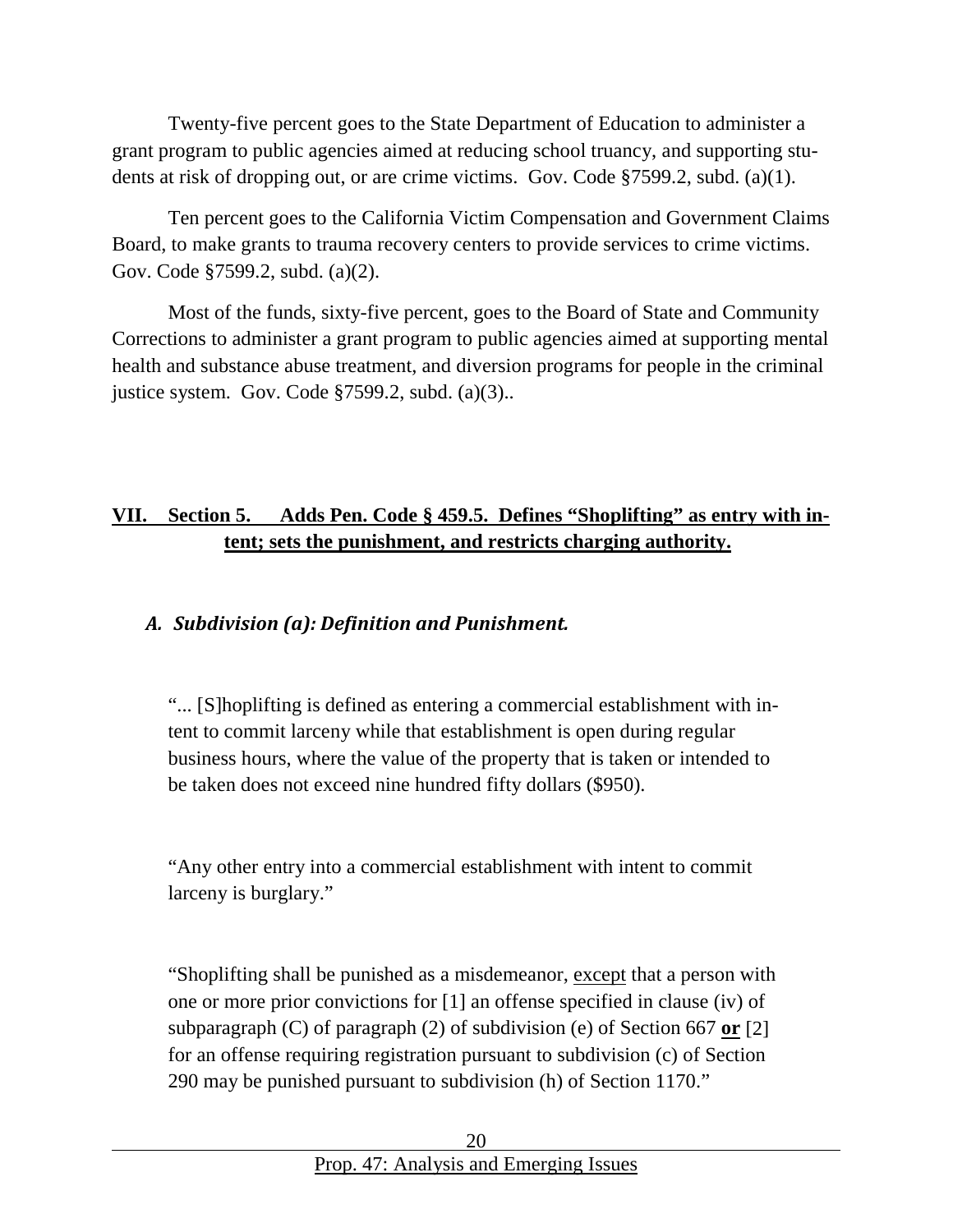(For a discussion of the priors that can elevate shoplifting from a misdemeanor to a wobbler felony , see Part II, above.

Note that since no other punishment is specified for this new misdemeanor, the general misdemeanor punishment statute, Pen. Code § 19, specifies that the punishment is by "county jail not exceeding six months, or by fine not exceeding one thousand dollars (\$1,000), or by both."

#### <span id="page-20-0"></span>*B. Subdivision (b), limitation on charging authority.*

"Any act of shoplifting as defined in subdivision (a) shall be charged as shoplifting.

"No person who is charged with shoplifting may also be charged with burglary or theft of the same property."

Notice that if only the theft, but not the entry with intent, is charged, then the offense, if the value is less than \$950, can still only be charged as a misdemeanor, under existing Pen. Code §488, or new Pen. Code §490.2 discussed in "Section 8," below.

#### <span id="page-20-1"></span>**VIII. Section 6 amends the punishment for forgery in Pen. Code § 473.**

Section 473 is the general punishment statue for forgery. Formerly, it was not divided into Subdivisions.

Prop. 47 labeled the former text of Section 473, as Subdivision (a), without change: generally, forgery is a wobbler misdemeanor or County Jail Felony under Pen. Code §1170, subd. (h).

Prop. 47 added a new Subdivision (b) to Pen. Code § 473 (emphasis, paragraph break, and other editorial features added):

> (b) [If the forgery relat[es] to a *check, bond, bank bill, note, cashier's check, traveler's check, or money order*, where the value ... does not ex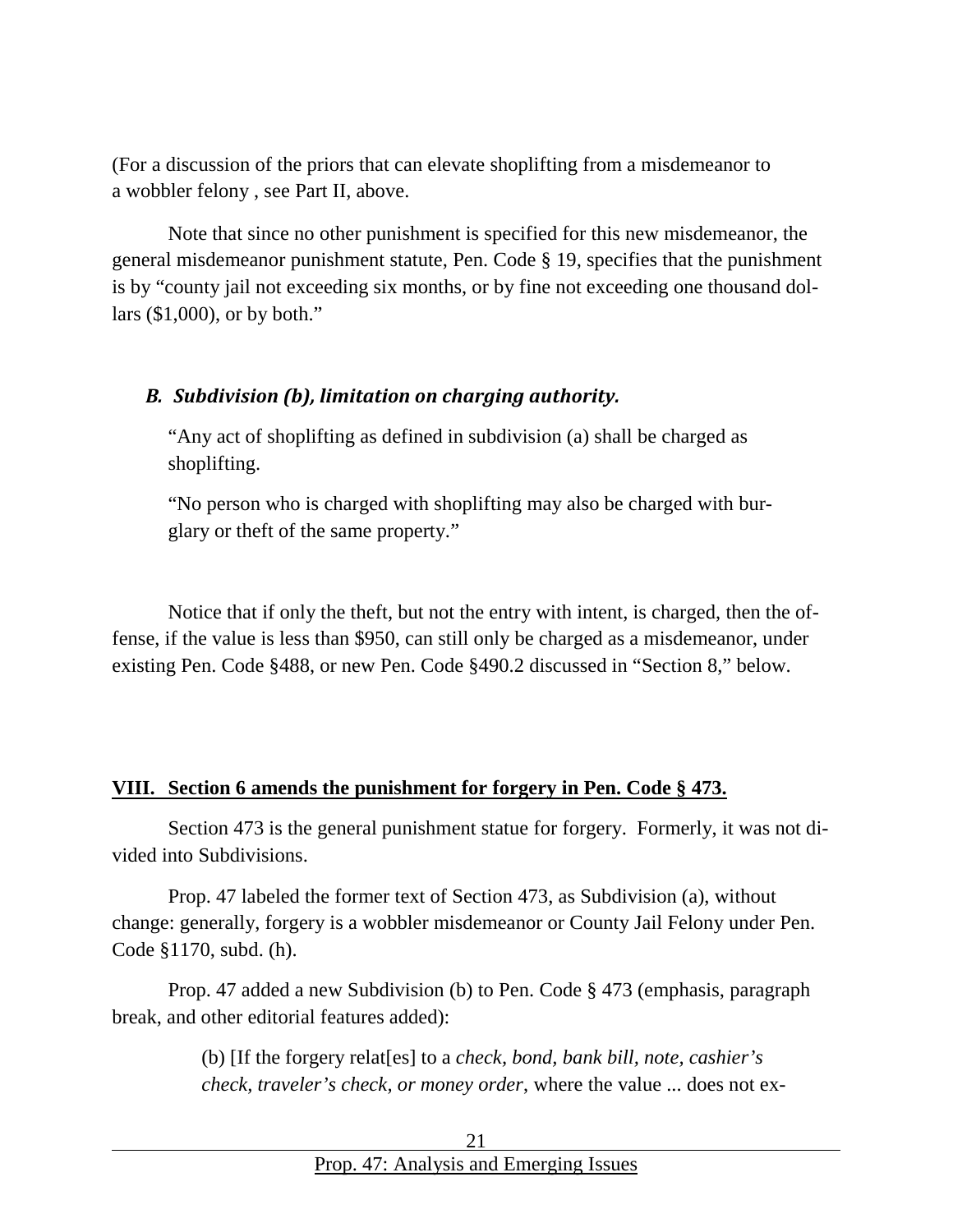ceed nine hundred fifty dollars (\$950), [that forgery] shall be punishable by imprisonment in a county jail for not more than one year,

except that such person may instead be punished pursuant to subdivision (h) of Section 1170 if that person has one or more prior convictions for an offense specified in [Pen. Code § 667, subd. (e)(2)(C)(iv) or for an offense requiring registration pursuant to [Pen. Code § 290, subd. (c)].

[**Additional exception:]** This subdivision shall not be applicable to any person who is convicted both of forgery and of identity theft, as defined in [Pen. Code §] 530.5.

Note that section 6 of Prop. 47 only amends Pen. Code § 473.

It appears, therefore, that only crimes punishable under Pen. Code § 473 are affected.

These include Pen. Code § 470; 471; 472; 475; and 476, 484f; 484i, subd. (b), *if* what was done "relater" on one the instruments listed in Pen. Code § 473. All of these statutes state that the crime is "forgery," and do not specify the punishment. They must be punishable under Pen. Code § 473, which states the punishment for "forgery."

This does not include Pen. Code § 470a; 470b; 471.5; 474; and 476a to 483.5. None of these statutes state that they are forgery, and all of them contain their own punishment (in that or an adjoining statute).

### <span id="page-21-0"></span>**IX. Section 7 amends the punishment for non–sufficient funds (NSF) checks in Pen. Code § 476a, subd. (b).**

Subdivision (a) of Pen. Code § 476a provides that this offense is generally a wobbler.

Under former law, however, the offense was a generally a misdemeanor (if the defendant does not have certain related priors), if the amount was under \$450.

Prop 47 has amended Subdivision (b) of Pen. Code § 473 to read as follows: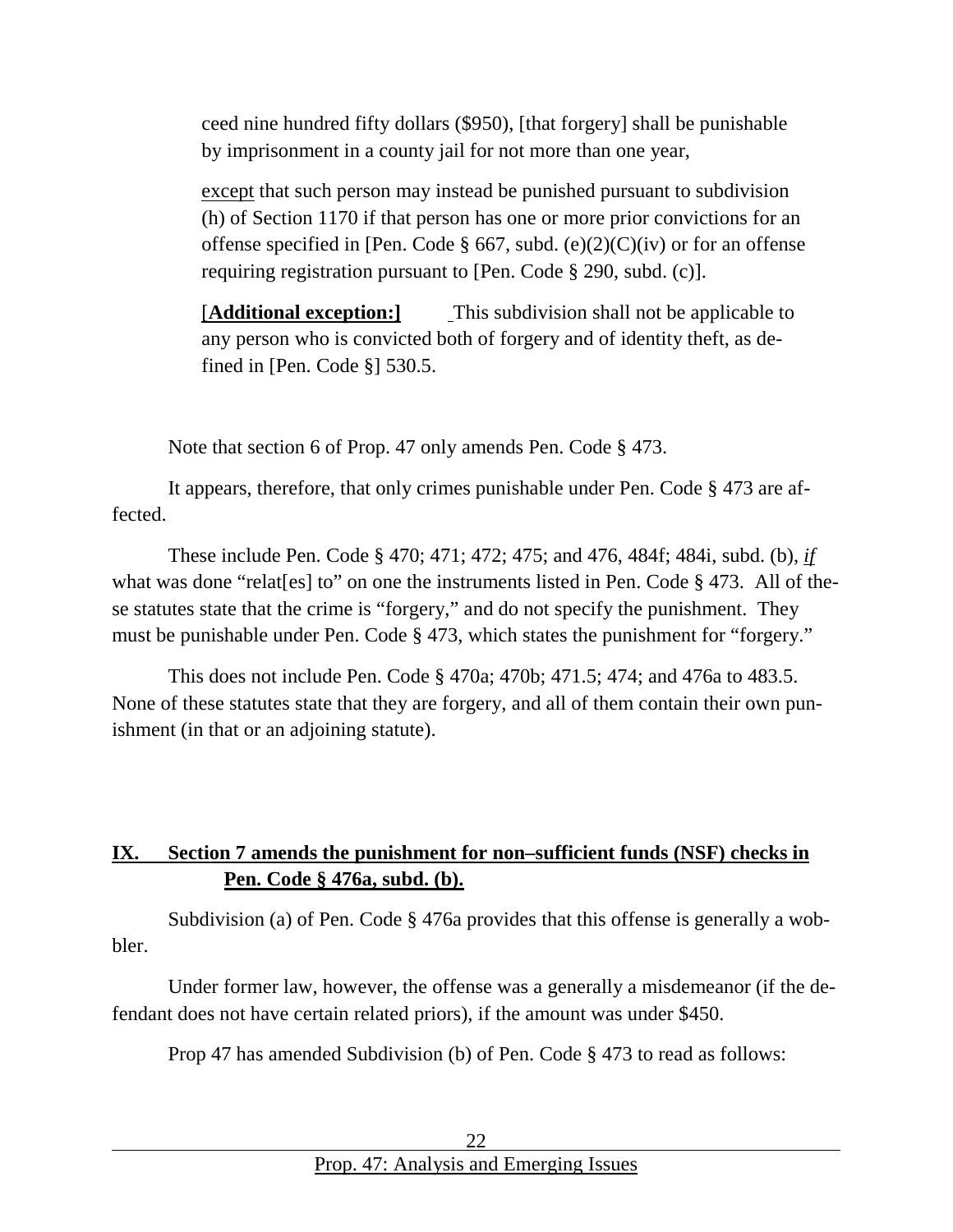However, if the total amount of all checks, drafts, or orders that the defendant is charged with and convicted of making, drawing, or uttering does not exceed ... [\$950], the offense is punishable only by imprisonment in the county jail for not more than one year*,* except that such person may instead be punished pursuant to [Pen. Code § 1170, subd. (h)] if that person has one or more prior convictions for an offense specified in [Pen. Code § 667, subd. (e)(2)(C)(iv)] or for an offense requiring registration pursuant to [Pen. Code § 290, subd. (c)].

So now, issuing NSF checks that total \$950 or less can (if the defendant is not disqualified) be charged only as a misdemeanor.

**[Additional change concerning priors].** Under the former version of Pen. Code § 476a, even if the bad check is under the misdemeanor amount, it remained a felony punishable under Pen. Code §1170, subd. (h), if the person had one or more prior convictions of violation of Pen. Code § 470, 475, 476, or this section, or certain other related priors.

*Prop. 47 changed that number from one to three.* So if the person has only one or two priors under Section 470 and the others, this offense remains a misdemeanor.

It is not clear whether the total of all checks amounting to over \$950 would have be charged in one count, or whether several counts could charge checks under \$950 with a total over \$950. It seems more in keeping with Prop 47's purpose and intent that they would have to all be charged in one count, resulting in, at most, one felony conviction.

# <span id="page-22-0"></span>**X. Section 8 adds Pen. Code § 490.2, amending the punishment for theft, generally.**

The effect of this added Section is to make all the specialty thefts that are defined as "grand theft," such as car theft (Pen. Code §487, subd. (d)(1), firearm theft (Pen. Code §487, subd. (d)(2), or theft of agricultural products (Pen. Code §487, subd. (b), into misdemeanors if the value of the property is not over \$950.

Here is the text [paragraph break, emphasis, and other editorial features added]:

(a) Notwithstanding [Pen. Code §] 487 or any other provision of law defining grand theft, obtaining any property by theft where the value of the money, labor, real or personal property taken does not exceed nine hun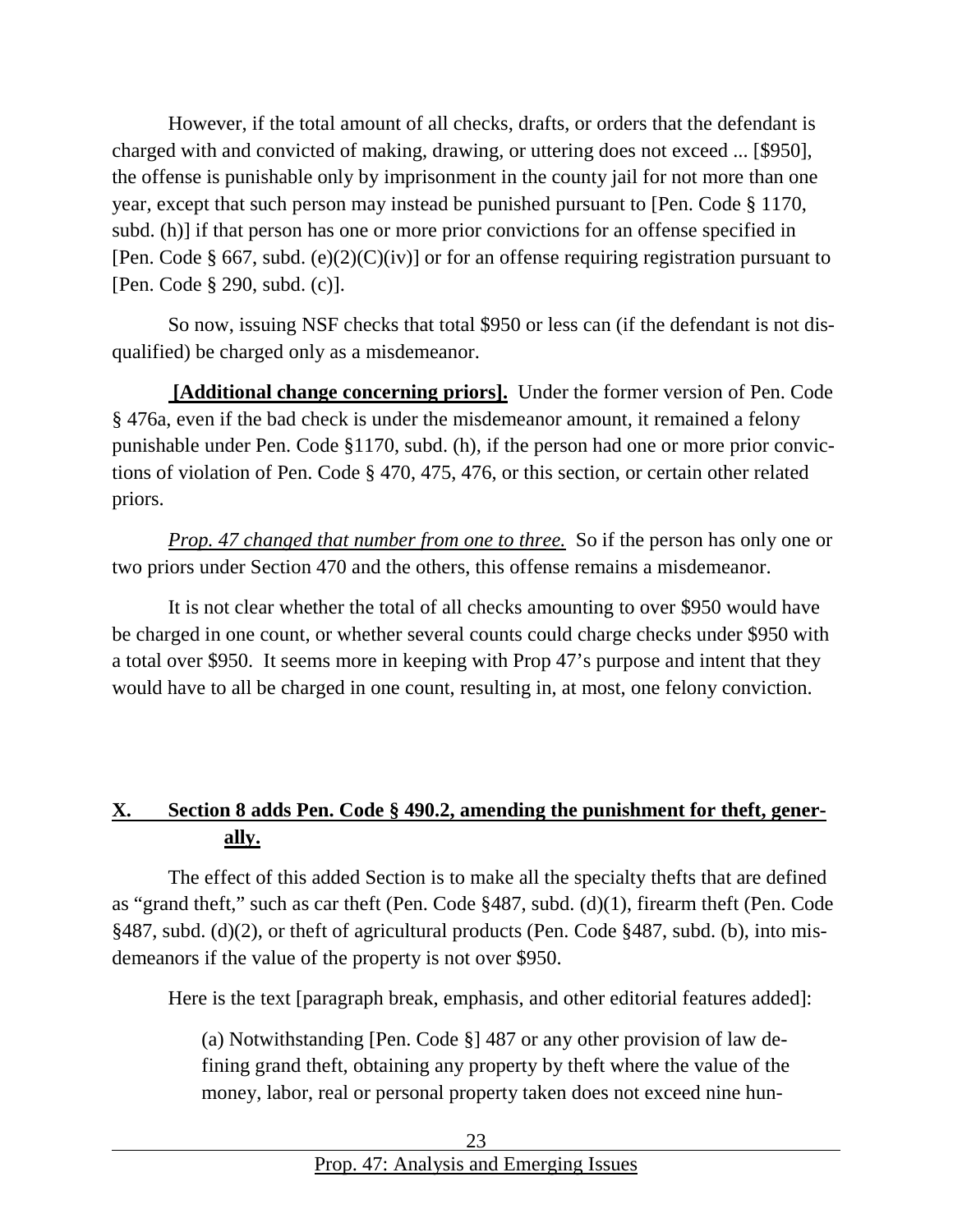dred fifty dollars (\$950) shall be considered petty theft and shall be punished as a misdemeanor,

**except** that such person may instead be punished pursuant to subdivision (h) of Section 1170 if that person has one or more prior convictions for an offense specified [Pen. Code § 667, subd. (e)(2)(C)(iv)] or for an offense requiring registration pursuant to [Pen. Code § 290, subd. (c)]. 290.

(b) This section shall not be applicable to any theft that may be charged as an infraction pursuant to any other provision of law.

*Query* if this applies to all thefts of "money, labor, real or personal property," or only those in the opening clause of new Pen. Code § 490.1, "Notwithstanding [Pen. Code §] 487 or any other provision of law defining grand theft."

Statutes defining certain crimes as "grand theft" include: Pen. Code § 484e, subds. (a), (b), and (d); 484g' 484h; 487; 487a; 487b; 487d; 487e; 487h; 487i; 487j; 489.

The general definition of "value" for theft offenses is found in Pen. Code § 484, second and third sentences:

"In determining the value of the property obtained, for the purposes of this section, the reasonable and fair market value shall be the test, and in determining the value of services received the contract price shall be the test. If there be no contract price, the reasonable and going wage for the service rendered shall govern."

In addition, some specialized theft statutes have their own definitions of "value."

Is taking a vehicle worth \$950 or less, with intent to permanently deprive the owner to possession is covered by Prop 47's new Pen. Code § 490.2?

Vehicle Code section 10851, subdivision (a), reads (emphasis added):

(a) **Any person who** drives or **takes a vehicle** not his or her own, without the consent of the owner thereof, and **with intent** either **to permanently** or temporarily **deprive the owner** thereof **of his or her title to or possession of the vehicle**, **whether with or without intent to steal the vehicle**, or any person who is a party or an accessory to or an accomplice in the driving or unauthorized taking or stealing, is guilty of a [wobbler] public offense...."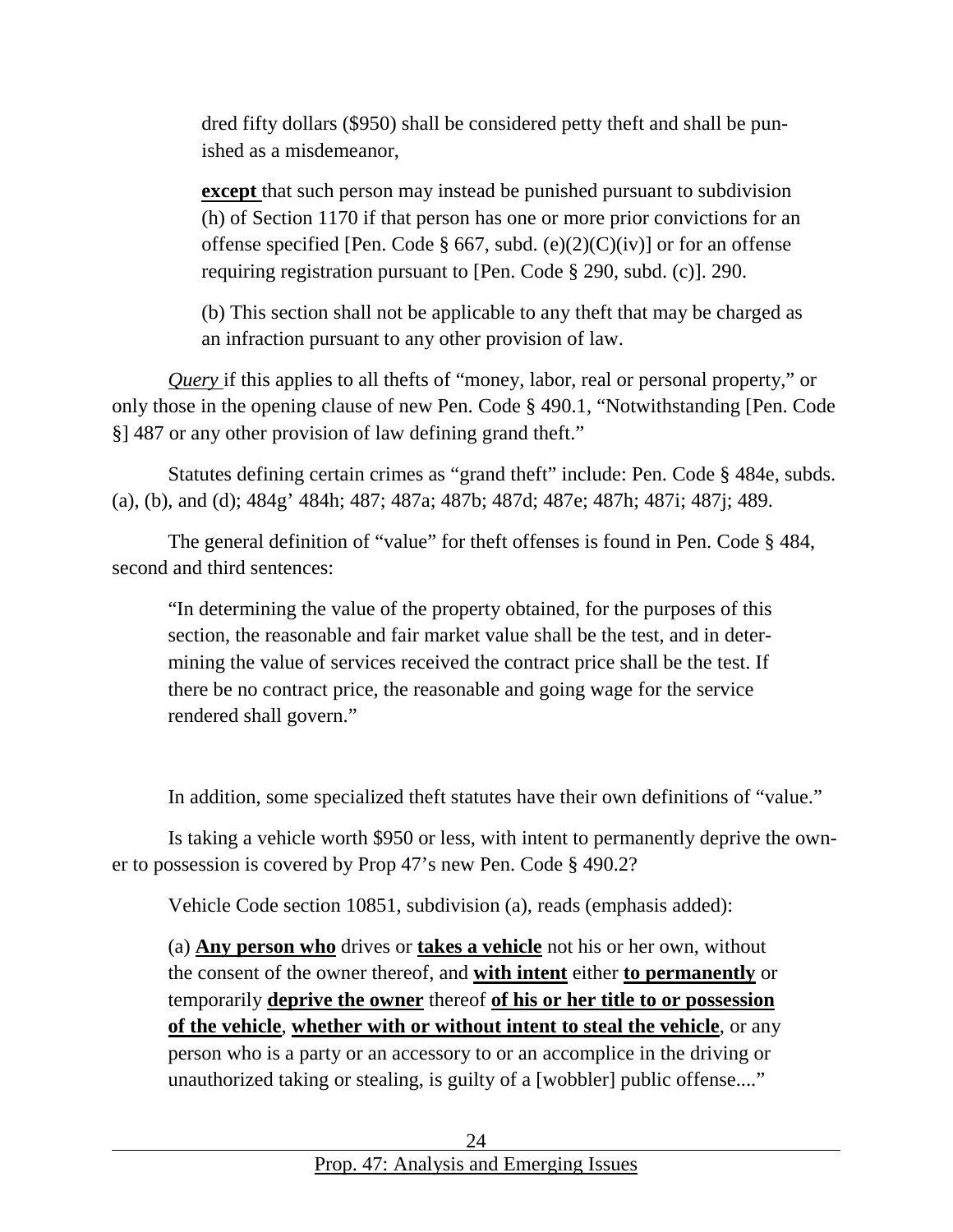The legislature, the voters, and the courts have all recognized that some violations of VC 10851 are thefts.

Penal Code section 666, subdivision (a), both before (i.e., the legislature) and after (i.e., the voters) passage of Prop. 47 refers to "… auto theft under Section 10851 of the Vehicle Code, …."

And *People v. Garza* (2005) 35 Cal.4th 866, 881 states "If the conviction is for the *taking* of the vehicle, with the intent to permanently deprive the owner of possession, then it is a theft conviction."

However, one superior court has ruled that it would not divide the statute, so Vehicle Code section 10851 is not covered by Pen. Code § 490.2.

#### <span id="page-24-0"></span>**XI. Section 9 amends the punishment for receiving stolen property in Pen. Code § 496, subd. (a).**

The general punishment for this offense is a wobbler.

Formerly, if the value of the property was not over \$950, the offense could be charged as a misdemeanor.

Prop. 47 has provided that the offense, if the value is not over \$950, is now a straight misdemeanor only, unless the person has one or more prior convictions under Pen. Code § 667, subd. (e)(2)(C)(iv), or has a prior registerable offense under Pen Code § 290, subd. (c).

### <span id="page-24-1"></span>**XII. Section 10 amends the punishment for petty theft with a prior in Pen. Code § 666.**

The former complex formula under which petty theft with a prior listed theft, or similar, offense was raised from a misdemeanor to a wobbler felony, which depended both on how many prior theft or similar convictions the person had, and on whether the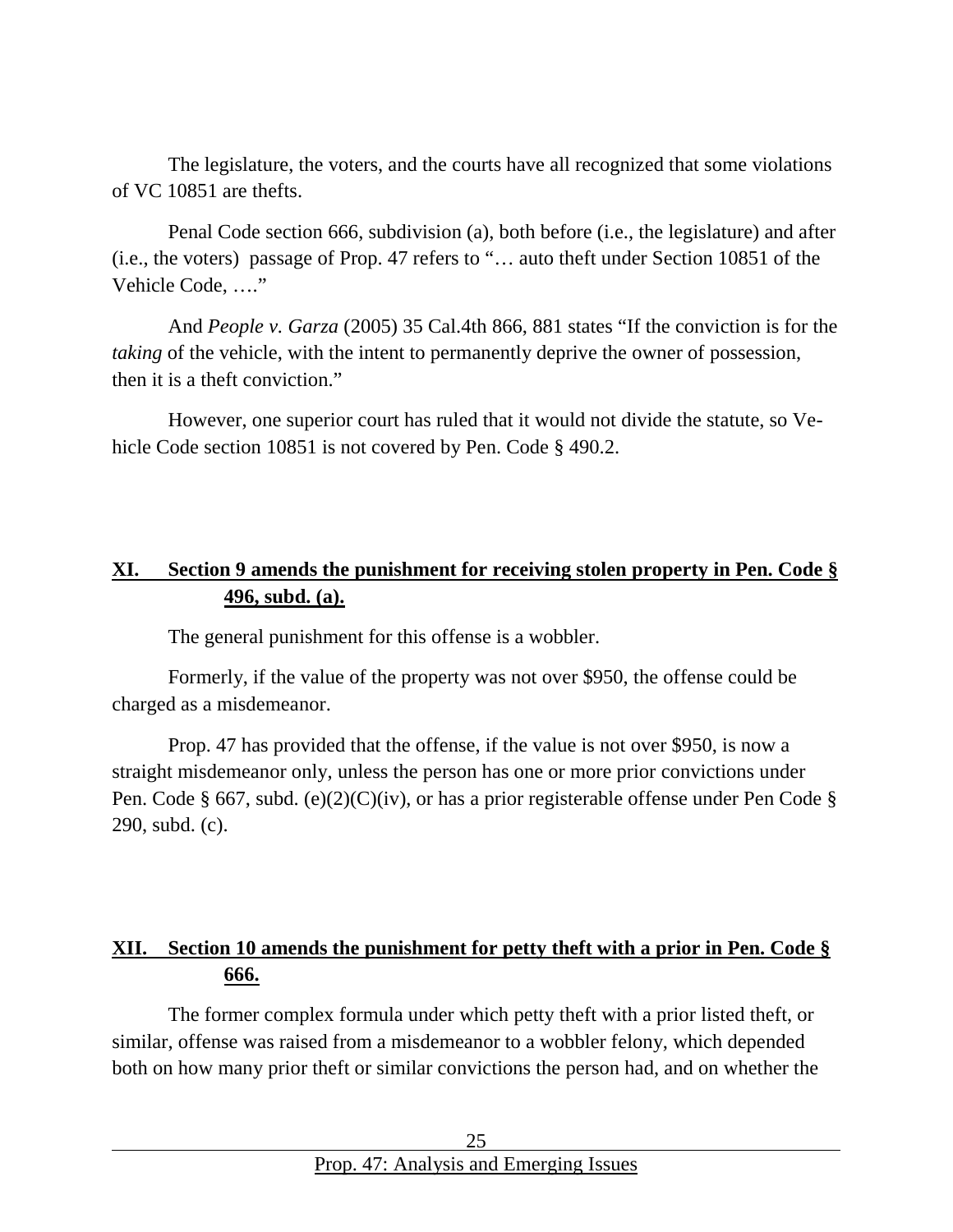person had serious or violent felony priors, or Pen. Code § 290-registerable priors, has been simplified.

It is still complex, however, and it is best understood by (1) reading Subdivision (b) before reading Subdivision (a) (emphasis explanatory remarks added)

**(b)** *Subdivision (a) [which follows] shall apply to* any person who is required to register pursuant to the Sex Offender Registration Act, or who has a prior violent or serious felony conviction, as specified in [Pen. Code § 667, subd. (e) $(2)(C)(iv)$  or has

**(a)** ... *[A]ny person described in subdivision (b) [which is above]* who, having been convicted of petty theft, grand theft, a conviction pursuant to [Pen. Code § 368] subd. (d) or (e) ..., auto theft under [Vehicle Code] Section 10851 ..., burglary, carjacking, robbery, or a felony violation of [Penal Code] Section 496, and having [been in custody for that offense, either as a sentence or as a probation condition] and who is subsequently convicted of petty theft, is punishable by imprisonment in the county jail not exceeding one year, or in the state prison.

In other words, all petty thefts are misdemeanors, even if the person has a prior theft or similar offense specified in Subdivision (a), *unless* the person also has a prior under Pen. Code § 667, subd. (e)(2)(C)(iv), or a conviction for an offense requiring registration under Pen. Code § 290, subd. (c).

**Note,** however, that Subdivision (c) of Pen. Code § 666 also provides that the person can still be prosecuted or punished under Strike Law, Pen. Code §§ 667, subdivsions (b) to (i), or 1170.12.

**Additional Exception** Also an exception to the offense being a straight wobbler is if the person has a prior conviction of elder or dependent adult abuse under Pen. Code §368, subds. (d) or (e). If the person has any of those priors, the offense is a wobbler, an alternate misdemeanor or State Prison Felony (not punishable under Pen. Code §1170, subd.(h.)).

*Note that shoplifting, as defined by Prop. 47, is not listed in Pen. Code § 666 as amended. Query* if a prior shoplifting, because it might also be said to be a petty theft, can not serve to elevate a misdemeanor to a wobbler felony. *Query,* likewise, if a current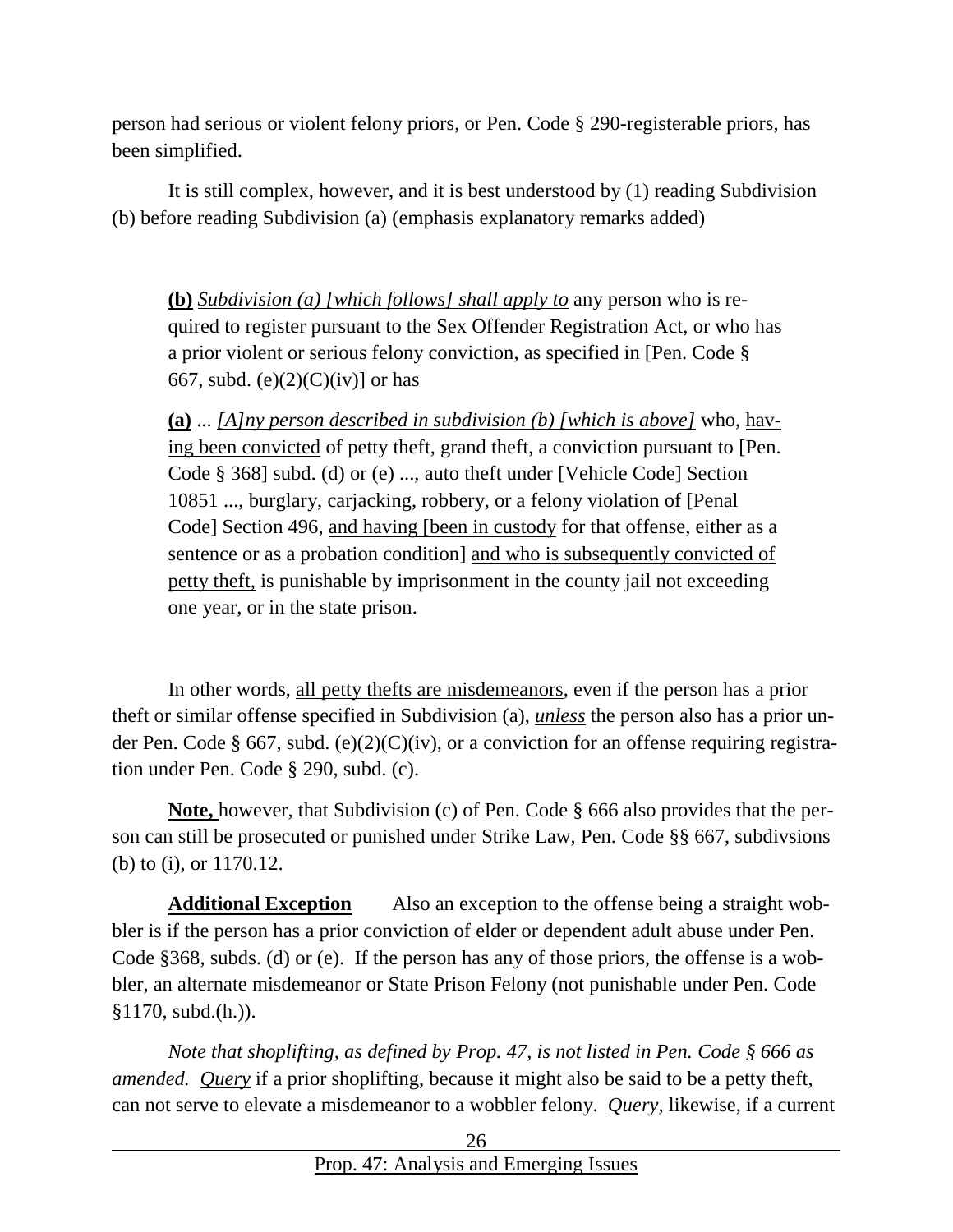shoplifting (which might also be said to be a petty theft) can be elevated to a felony by amended Pen. Code § 666.

### <span id="page-26-0"></span>**XIII. Section 11 amends the punishment for drug possession under Health and Safety Code section 11350.**

Under former law, possession of the many drugs (the most common being heroin and cocaine) listed in Health and Safety Code section 11350, subd. (a) was a straight felony, punishable under Pen. Code §1170, subd. (h)).

Also under former law, possession of the drugs listed in Health and Safety Code section 11350, subd. (b), is a wobbler, an alternate misdemeanor or County Jail Felony.

Prop. 47 made possession of any of the drugs listed in Health and Safety Code section 11350 into straight misdemeanors, **unless** the person had a prior listed in Pen. Code §667, subd. (e)(2)( $C$ )(iv), or for a registerable offense in Pen. Code §290, subd. (c).

This amendment probably does not prevent charging possession while armed as a felony under Health and Safety Code section 11370.1. That section creates a separate crime:

(a) Notwithstanding [Health and Safety Code] Section 11350 or 11377 or any other provision of law, every person who unlawfully ... cocaine base, a substance containing cocaine, a substance containing heroin, ... methamphetamine, ... [or] phencyclidine, ... while armed with a loaded, operable firearm is guilty of a felony punishable by imprisonment in the state prison for two, three, or four years.

#### <span id="page-26-1"></span>**XIV. Section 12 amends Health and Safety Code section 11357, subd. (a)**

Under current law, possession of concentrated cannabis is a wobbler, an alternate misdemeanor or County Jail Felony (Pen. Code §1170, subd. (h)).

Prop. 47 made this a straight misdemeanor, unless the person has a prior listed in Pen. Code §667, subd. (e)(2)(C)(iv), or for a registerable offense listed in Pen. Code §290, subd. (c).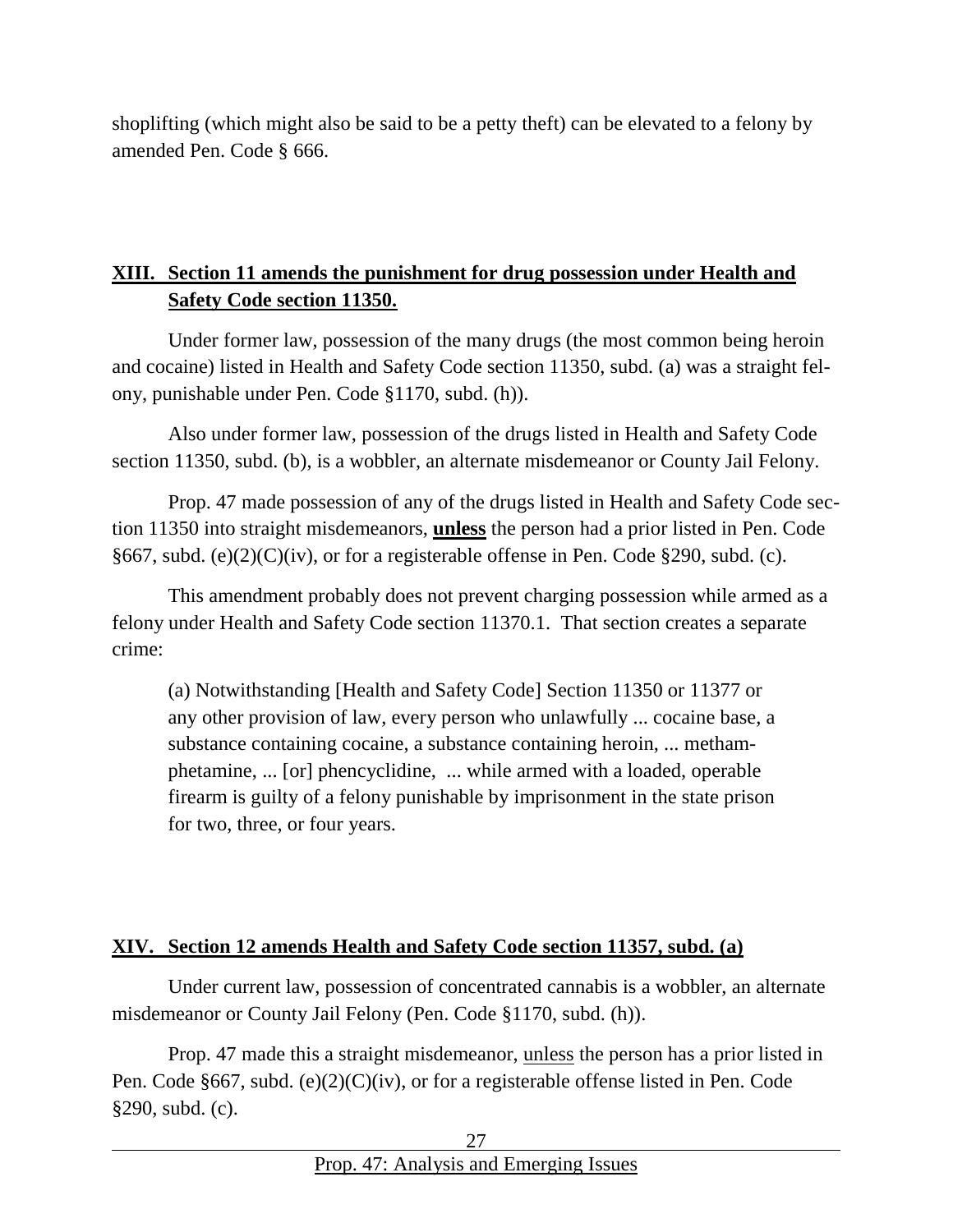### <span id="page-27-0"></span>**XV. Section 13 amends the punishment for drug possession under Health and Safety Code section 11377.**

Under former law, possession of any of the many drugs listed in Health and Safety Code section 11377, subd. (a) (most commonly, methamphetamine) was a wobbler, an alternate misdemeanor or County Jail Felony (Pen. Code §1170, subd. (h).

Also under former law, possession of any of the many drugs listed in Health and Safety Code section 11377, subd. (b), are straight misdemeanors.

Prop. 47 has made possession of any drug listed in Health and Safety Code section 11377 a straight misdemeanor unless the person has a prior listed in Pen. Code §667, subd. (e) $(2)(C)(iv)$ , or for a registerable offense listed in Pen. Code §290, subd. (c).

This amendment probably does not prevent charging possession while armed as a felony under Health and Safety Code section 11370.1. See discussion above, concerning Health and Safety Code section 11350.

# <span id="page-27-1"></span>**XVI. Section 14 adds Penal Code section 1170.18 permitting most persons already convicted to seek reductions.**

### <span id="page-27-2"></span>*A. Provisions common to all person who apply for post conviction reductions, both currently serving a sentence, or whose sentence is completed.*

This section does not apply to the standard group: persons who have one or more prior convictions for an offense listed in Pen. Code § 667, subd. (e)(2)(C)(iv), or for an offense requiring registration under Pen. Code § 290, subd. (c). *Pen. Code § 1170.18, subd. (i).*

Under no circumstances can resentencing result in a longer sentence. *Pen. Code § 1170.18, subd. (e).*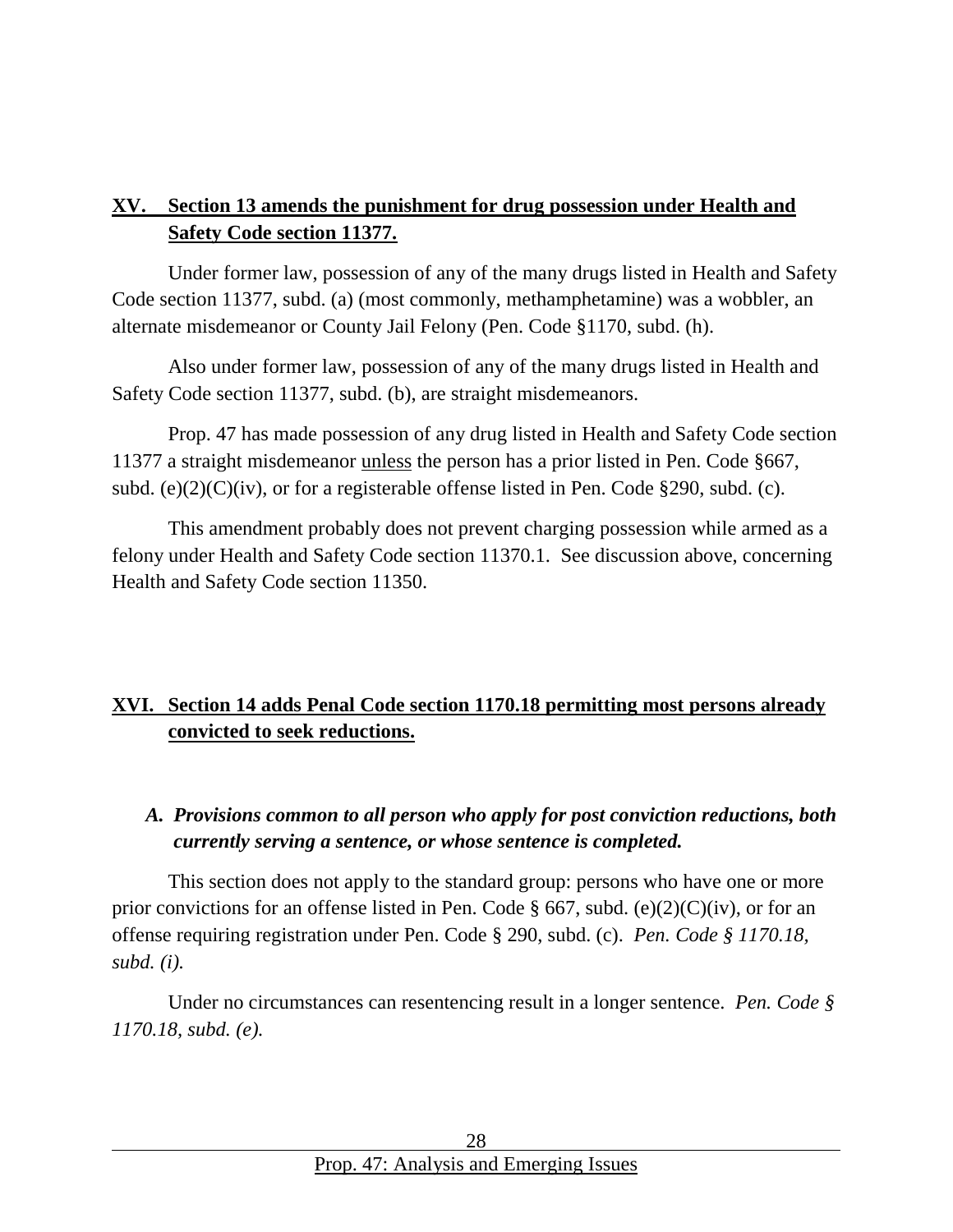The petition must be filed within three years of the effective date of this act (if passed, the Act will be effective November 5, 2014), unless there is good cause for a later date. *Pen. Code § 1170.18, subd. (j).*

Any felony conviction that is reduced shall be considered a misdemeanor for all purposes, *except* that the person still cannot own, possess, or have in custody or control any firearm; and the person can be convicted under Pen. Code § 29800 et seq. *Pen. Code § 1170.18, subd. (k).*

#### <span id="page-28-0"></span>*B. People who have already completed their sentence can petition for reduction.*

These people are covered in *Pen. Code § 1170.18, subd.s (f) to (h).*

People who have already completed their sentence for a felony that would have been a misdemeanor under Prop 47 (and who don't have any disqualifying prior) can file an application with the court, and, the matter will be reduced.

Unless the "applicant" requests one, no hearing is "necessary" for the application to be granted or denied. Pen. Code § 1170.18, subd. (h). Some people interpret this to mean that no hearing can be held at all unless the defendant requests one, but the actual text only says that no hearing is "necessary." Query if the court can hold one on its own motion, or request of the district attorney, anyway.

Presumably, when there is no hearing, these do not constitute "post–conviction hearings under Marsy's Law, Cal. Cons. Art. I, sec. 28, subd. (b)(7). Compare the post– conviction hearings for those who are currently serving a sentence, discussed below.

Note that this covers only a "*person who has completed his or her sentence for a conviction...."* Query if this requires a completed prison sentence, or if this also includes those who received probation without prison?

#### <span id="page-28-1"></span>*C. People who are currently serving a sentence.*

Persons who are "currently serving a sentence" for a felony that would have been a misdemeanor can petition for a recall of sentence. *Pen. Code § 1170.18, subd. (a).*

Although the parole provision (see below) indicates that the drafters contemplated that these would be people in prison, the language "currently serving a sentence" is broad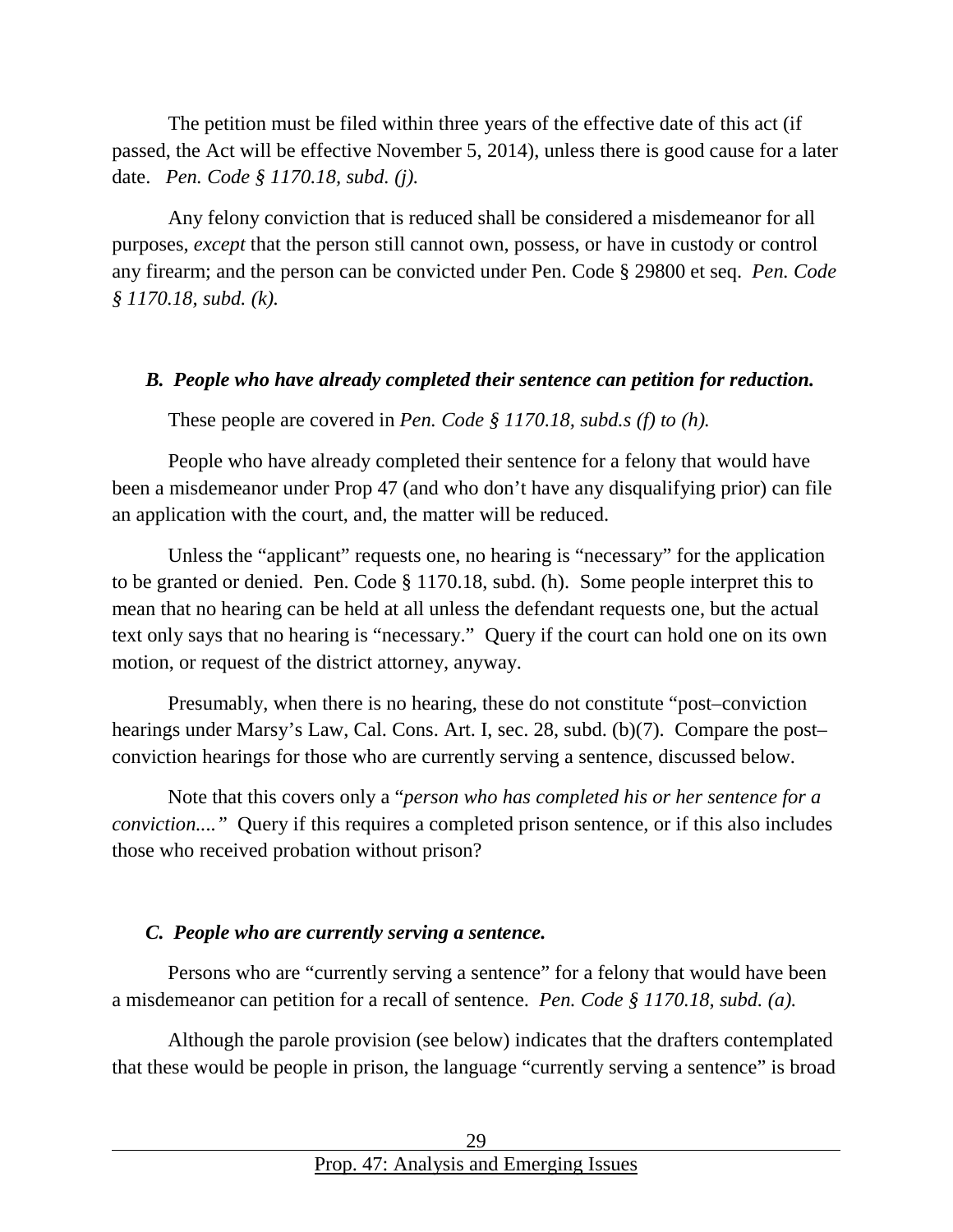enough to cover those serving a Realigned County Jail Felony sentence under Pen. Code  $$1170,$  subd.s (h)(1) or (h)(2).

This may also include those on Mandatory Supervision, under Pen. Code § 1170, subd.  $(h)(5)(B)$ .

Less clear is whether this also covers those on parole or postrelease community supervision; or whether those people are considered to have already served their sentence.

The court will recall the sentence and resentence the defendant to a misdemeanor, unless the court, in it is discretion, determines that "resentencing the petitioner would pose an unreasonable risk of danger to public safety." *Pen. Code § 1170.18, subd. (b).*

"Unreasonable risk of danger to public safety" is defined to mean "an unreasonable risk that the petitioner will commit a new violent felony under [Pen. Code § 667, subd. (e)(2)(C)(iv)]. " *Pen. Code § 1170.18, subd. (c)*

- Missing from this definition entirely is one of the two standard groups who, in other respects do not benefit from Prop 47, persons convicted of an offense for which registration is required under Pen. Code § 290, subd. (c).
- Most registerable sex offenses, and most serious and violent felonies are not mentioned in this definition.
- This definition is specified to be "As used throughout this Code...." Query whether this definition will now be held to apply to new, or to already-decided, petitions for resentencing under the recent Three Strikes Reform initiative, now codified at Pen. Code § 1170.126. One superior court has ruled that it does not; a petition for appellate review has been filed on that issue in the court of appeal.

"In exercising its discretion [in deciding of the person would pose an unreasonable risk of danger to the public safety, the court may consider all of the following:" The petitioner's criminal history, including (1) victim-injuries, length of prison commitments, and remoteness, (2) prison record, (3) "Any other evidence the court, within its discretion, determines to be relevant." *Pen. Code § 1170.18, subd. (b).*

If the petitioner is resentenced, the person will get credit for time served, and be released on parole for one year under Pen. Code § 3000.08, under the supervision of the California Department of Corrections and Rehabilitation, and the local court. *Pen. Code § 1170.18, subd. (d).*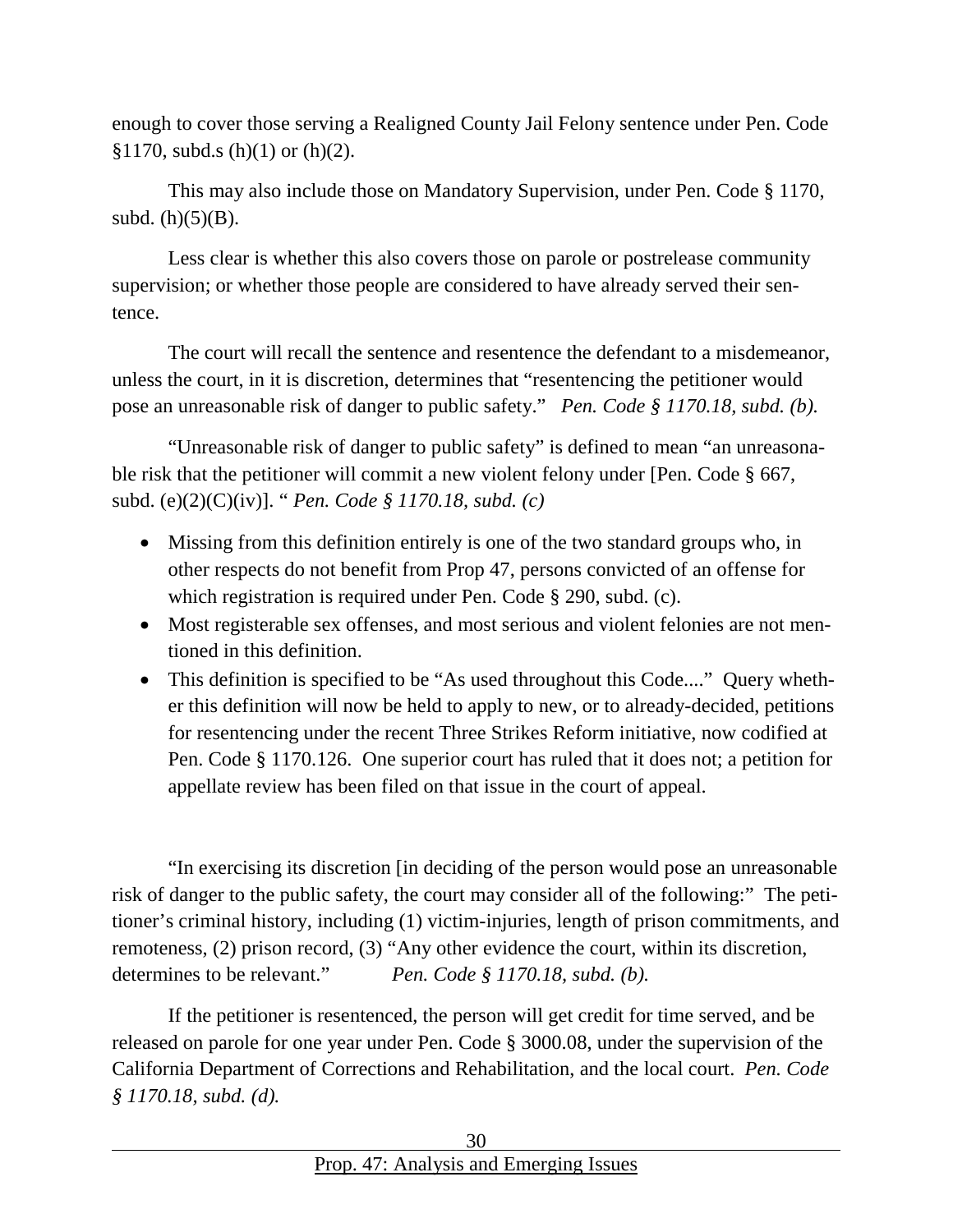The court, in its discretion, can release the person from parole. *Pen. Code § 1170.18, subd. (d).*This parole requirement is surprising because most people serving a felony sentence that is eligible for resentencing as a misdemeanor will be serving a County Jail Felony sentence under Pen. Code § 1170, subd. (1) or (2), and, if not resentenced, would not be subject to any supervision after release.

This parole requirement is also surprising because it seems more in line with the low level of the felony to place the person on postrelease community supervision under Pen. Code § 3451, than under parole monitored by CDCR.

A resentencing *hearing* is a "post-conviction release proceeding" under "Marsy's Law" (Cal. Const. Art. I, sec. 28, subd. (b)(7). Pen. Code § 1170.18, subd. (o) (italics added).

### <span id="page-30-0"></span>*D. Does Resentencing Violate Plea Bargains?*

Suppose the defendant is serving a prison sentence for grand theft, person, of \$50, violation of Pen. Code § 487, subd. (c), plea-bargained down from a robbery, Pen. Code § 211. Under Prop. 47, the defendant can petition under Pen. Code § 1170.18, subd. (a), for recall of sentence is now a misdemeanor.

Suppose that the district attorney opposes the recall of sentence on the ground that this violates the district attorney's plea agreement. What result?

In *People v Collins* (1976) 21 Cal.3d 208, the defendant pled guilty to one count of consensual oral copulation, back when that was a felony, and 14 other counts were dismissed. Before the defendant was sentenced, however, that law was repealed. The trial court sentenced the defendant to prison on the original plea, and the defendant appealed.

The Supreme Court reversed the sentence and conviction, but also reinstated one of the fourteen dismissed counts. The court reasoned as follows, Collins, supra, 21 Cal.3d at 216:

[The] prosecution has been deprived of the benefit of its bargain by the relief granted herein.... hence the dismissed counts may be restored..... Under the circumstances ... however, the defendant is also entitled to the benefit of his bargain.... Accordingly, we must fashion a remedy that restores to the state the benefits for which it bargained without depriving defendant of the bargain to which he remains entitled. This may best be effected by ... limit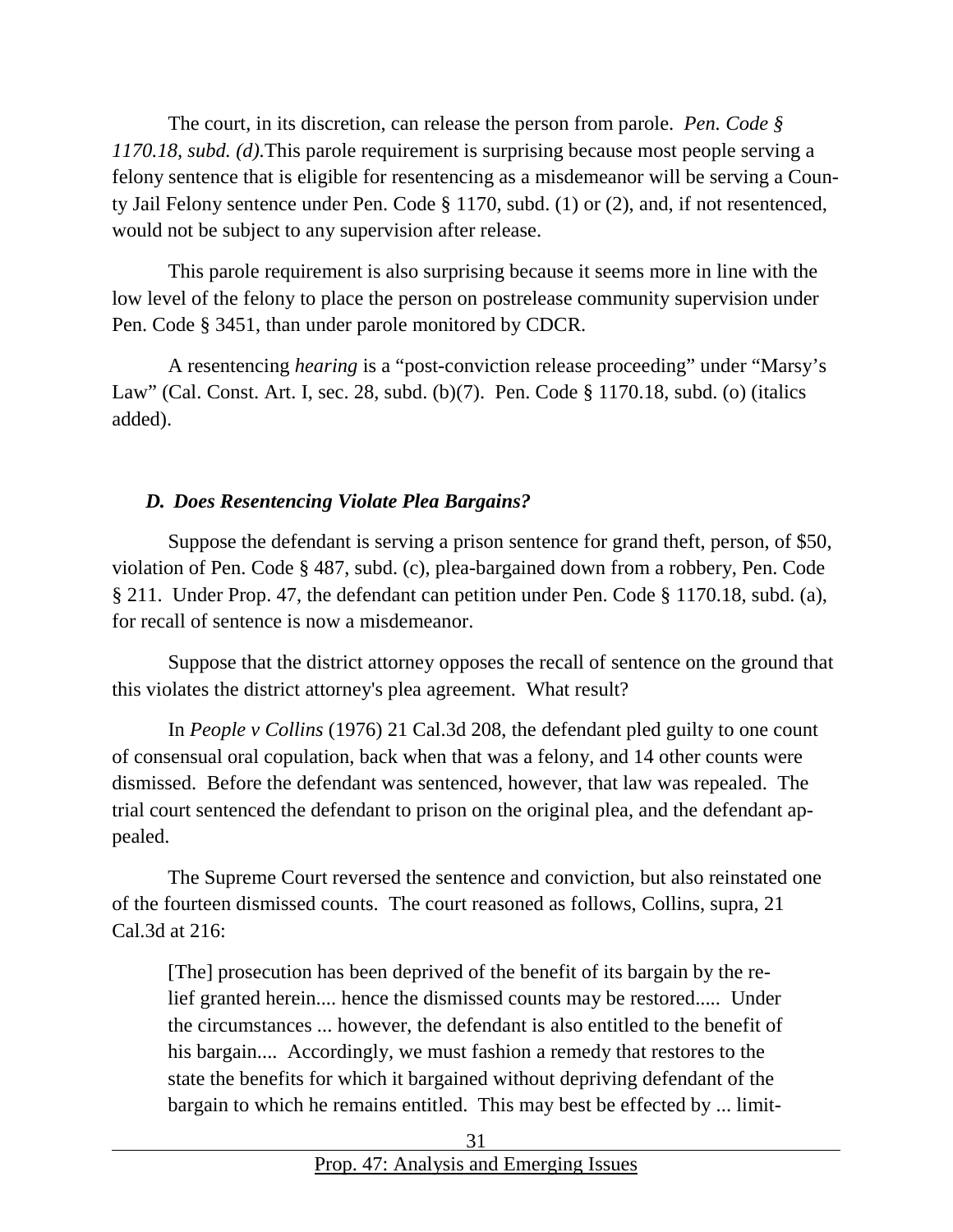ing defendant's potential sentence to not more than three years in state prison, the term [set by then-applicable law for his plea bargain].

In *Doe v. Harris* (2013) 57 Cal.4th 64, the defendant contended that his plea bargain was violated by a change in the law concerning registration of sex offenders. In 1991, when the defendant pled no-contest to one count of child molestation, registration as a sex offender under Pen. Code § 290 was kept confidential. That law was later amended, allowing publication of much information about the defendant.

The California Supreme Court denied the defendant relief. The court held that the "general rule" in California is that plea agreements are deemed to contemplate no only the existing law, but the reserve power of the state to amend the law "for the public good and in pursuance of public policy." *Doe v. Harris*, supra, 57 Cal.4th at 66 The court said this general rule is subject to (1) limitations imposed by the federal and state constitutions; and (2) "... [T]he parties to a particular plea bargain might affirmatively agree or implicitly understand the consequences of a plea will remain fixed despite amendments to the relevant law." Doe v. Harris, supra, 57 Cal.4th at 71.

*Doe v. Harris*, supra, does not mention *Collins*, supra.

Prop. 47 provides that "Under no circumstances may resentencing under this section result in the imposition of a term longer than the original sentence." New Pen. Code § 1170.18, subd. (c).

Suppose the defendant is permitted to withdraw the plea and the status quo ante is restored. Probably that would no longer be considered "resentencing under this [Pen. Code § 1170.18] section.

#### <span id="page-31-0"></span>*E. What about persons who are on probation with no pending appeal?*

Prop. 47 does not state whether people on felony probation, with no pending appeal, as of Nov. 4, 2014, are entitled to petition for reduction of their conviction.

Nor does Prop. 47 state whether a person on felony probation before Nov. 4 who violates after Nov. 4 is, if probation is not reinstated, entitled to a misdemeanor sentence.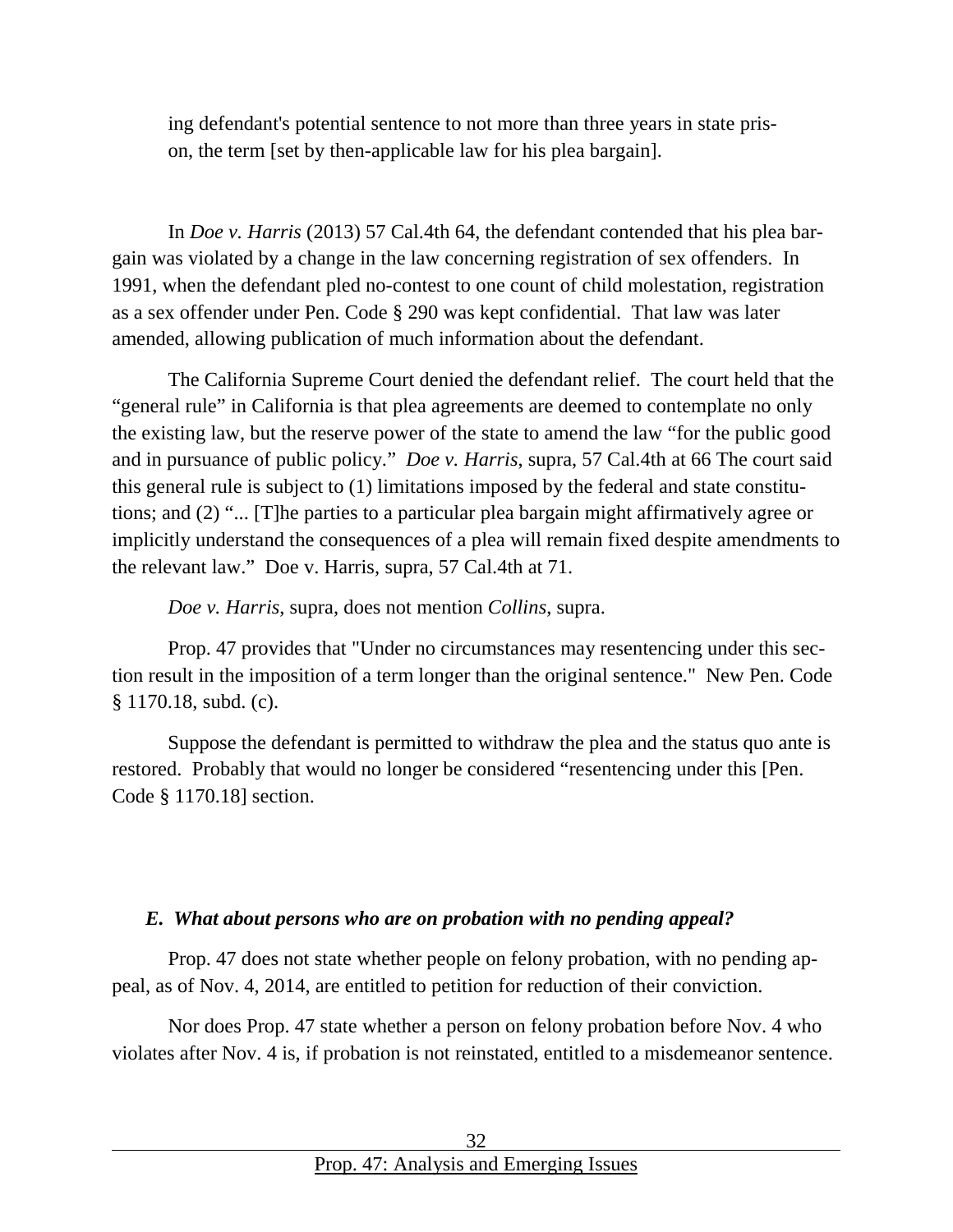Prop. 47's provisions for persons "currently serving a sentence," or those who have "completed a sentence" (see discussion of new Pen. Code § 1170.18, immediately above) do not seem, technically, to cover probationers.

Under a literal reading of the statutes, probation is, technically, not "serving a sentence." Probation is granted by either suspending imposition of sentence, or imposing sentence and suspending its execution. Pen. Code §§ 1203, subd. (a), and 1203.1, subd. (a).

It would be anomalous indeed, however, if, although a person denied probation can petition for a misdemeanor reduction, but a person granted probation could not.

The case of *People v. Scott* (2014) 58 Cal.4th 1415, may provide an analogy for the otherwise qualified person who was on probation with a suspended sentence as of November 4, 2014, and who later violates probation.

*Scott, supra,* 58 Cal.4th at 1419, held that Realignment "is not applicable to defendants whose state prison sentences were imposed and suspended prior to October 1, 2011. Upon revocation and termination of such a defendant's probation, the trial court ordering execution of the previously imposed sentence must order the sentence to be served in state prison according to the terms of the original sentence, even if the defendant otherwise qualifies for incarceration in county jail under the terms of the Realignment Act."

Under *Scott*'s, *supra*'s, reasoning, an otherwise qualified person on probation with a suspended sentence on Nov. 5, 2014, who violates on or after that date will not be entitled to an automatic reduction to a misdemeanor. If that person is not reinstated on probation, the person will then be currently serving a sentence, and will have to petition for a reduction, which the court could deny if the court found that granting the petition would pose an unreasonable risk to public safety.

It is not certain, however, that *Scott, supra,* will be applied. *Scott, supra,* 58 Cal.4th at 1421, relied on a provision of Realignment, Pen. Code § 1170, subd. (h)(6), stating that "[t]he sentencing changes made by the [Realignment Act] ... shall be applied prospectively to any person sentenced on or after October 1, 2011." Prop. 47 has no such express language.

Regardless of how that issue comes out, it seems that qualified people whose pre– Nov. 4 probation was granted by suspending imposition of sentence entirely, and who violate after that would be entitled to a misdemeanor sentence.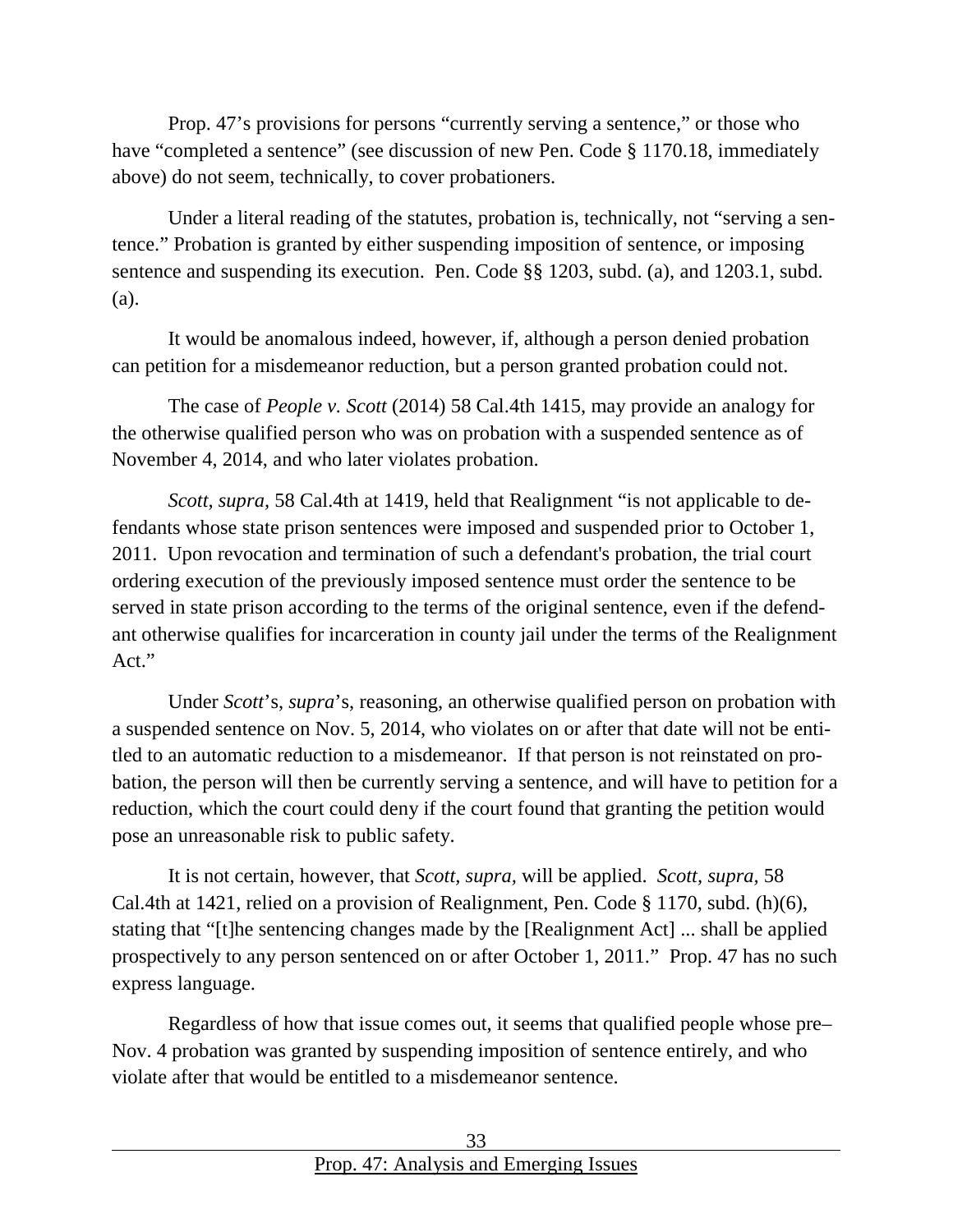It would be anomalous to grant reductions for persons whose sentence is completely done, and those who are incarcerated because they are currently serving a sentence, but not for those who are on a grant of probation.

Also, granting resentencing to those currently on a grant of probation would further the purpose and intent at Prop 47's section 3, item (3) discussed above, to "Require misdemeanors instead of felonies for [covered crimes] for [qualified defendants]."

It appears straightforward, that people whose probation was granted by suspending imposition of judgment, can apply for a declaration that their offense is a misdemeanor, under Pen. Code § 17, subd. (b)(3). See also *Meyer v. Superior Court* (1966) 247 Cal.App.2d 133 (Section 17 reduction is available even after the case is "dismissed" under Pen. Code § 1203.4)

People whose probation was granted by imposing sentence and suspending its execution would seem to have an equal protection claim that they also should be entitled to recall of sentence. There does not seem to be a rational basis to grant that to eligible people who are serving, or have completed, a sentence, but not deny this to eligible people who got probation by executing but suspending the sentence. C.f. *People v. Hofsheier* (2006) 37 Cal.4th 1185 (no rational basis for the mandatory required of sex offender registration for those who commit voluntary oral copulation with a minor age 16 or 17, but not requiring it for those who commit voluntary intercourse with such a person.)

*Statutory methods* by which a defendant on probation can of getting the case reduced to a misdemeanor,

**If imposition of sentence was suspended**: then defendant should ask to be treated like others with pending charges. If the defendant is in violation, and terminated, then court would abuse its Pen. Code § 17 discretion not to reduce.

#### **If sentence was imposed, with execution suspended:**

Many people point out that Pen. Code  $\S 1170.18$ , subd. (a) applies to people "currently serving a sentence." A person who was sentenced with execution suspended, they continue, is, as a matter of law, not serving a sentence. So some people argue that Pen. Code § 1170.18 cannot apply to a person on probation.

Accordingly, the probationer should, according that, apply for a reduction just the same as those with currently pending charges.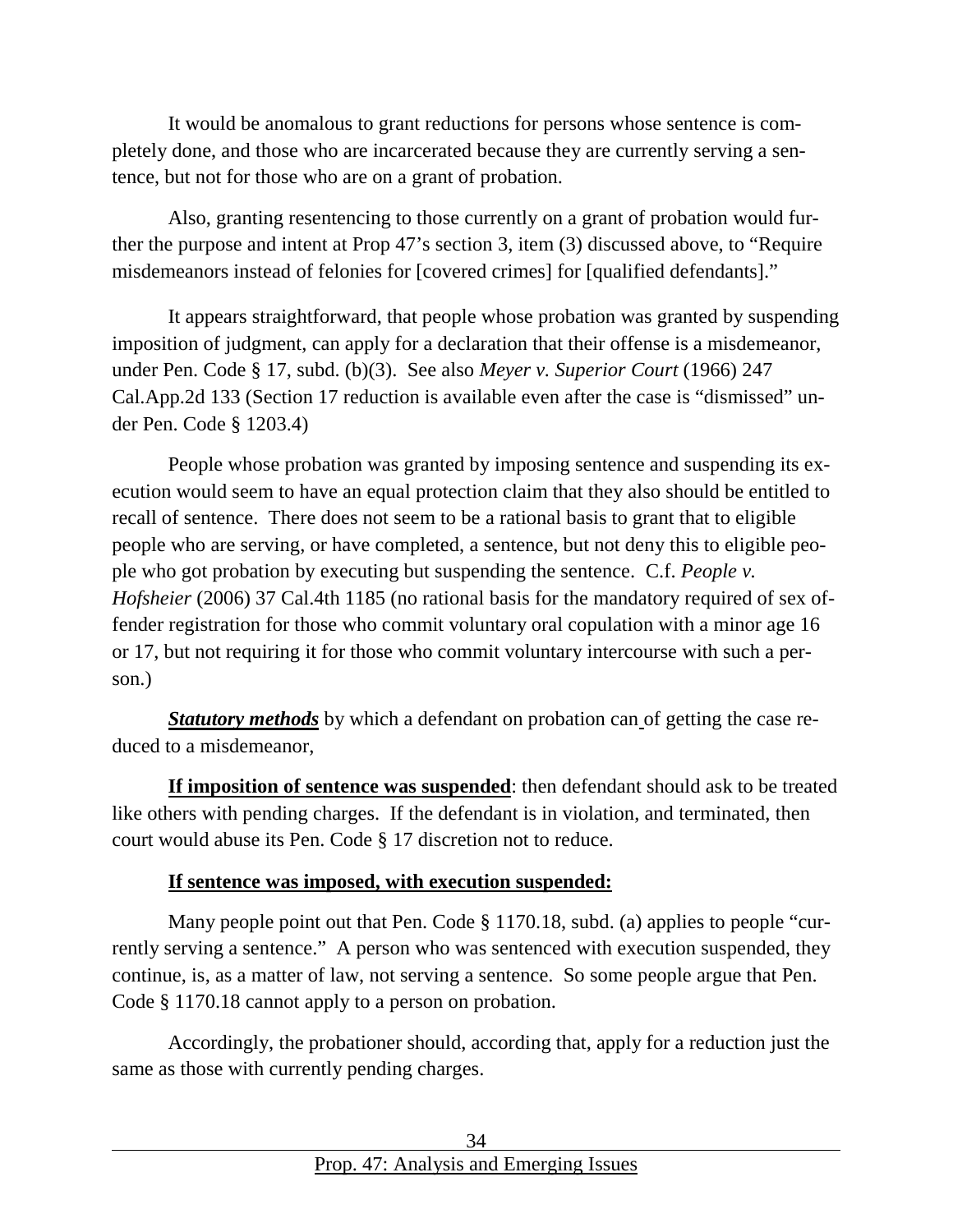If the local court, however, requires defendants to make application under new Pen. Code § Pen. Code § 1170.18, subd. (a), for recall of sentence, the attorney should consider whether to go along with that custom, or to demand treatment like those with pending charges.

The main question is whether it is worth the delay and extra litigation that would take.

Many people express concern about "dangerousness hearings" under Pen. Code § 1170.18, subd. (b) and (c). But is there a serious risk that the court will find that resentencing a person who is on felony probation to misdemeanor probation (with possible parole supervision) presents an unreasonable risk that the person will commit an offense under Pen Code § 667, subd.  $(e)(2)(C)(iv)$ ?

If the attorney believes there is, the attorney should probably counsel the person to wait until probation is concluded. After that application will be made under Pen. Code § 1170.18, subd. (f), and no dangerousness hearing can be conducted at all.

*Equal Protection* claims by which a defendant on probation can seek a reduction:

"[If] two classes [are] 'similarly situated with respect to the purpose of the law in question, but ... treated differently .... the state must ... provide a rational justification for the disparity. *P v. Lynch* (2012) 209 Cal.App.4th 353, 358.

The classes here are people convicted before Nov 5 [One denied, the other granted probation] of an offense that would have been a misdemeanor if P47 had been in effect.

# <span id="page-34-0"></span>*F. Timing of the Petition for Resentencing; Limitations on Gun Rights; Is Pen. Code §17 an Alternative?*

See also the Part on Immigration, for special considerations for non-citizens.

The petition for sentence recall, or application for misdemeanor declaration must be filed within three years of Nov. 5, 2014; for good cause they can be filed later. New Pen. Code §1170.18, subd. (j).

"If the [judge who] originally sentenced the petitioner is not available, the presiding judge shall designate another judge to rule on the petition or application." New Pen. Code §1170.18, subd. (l)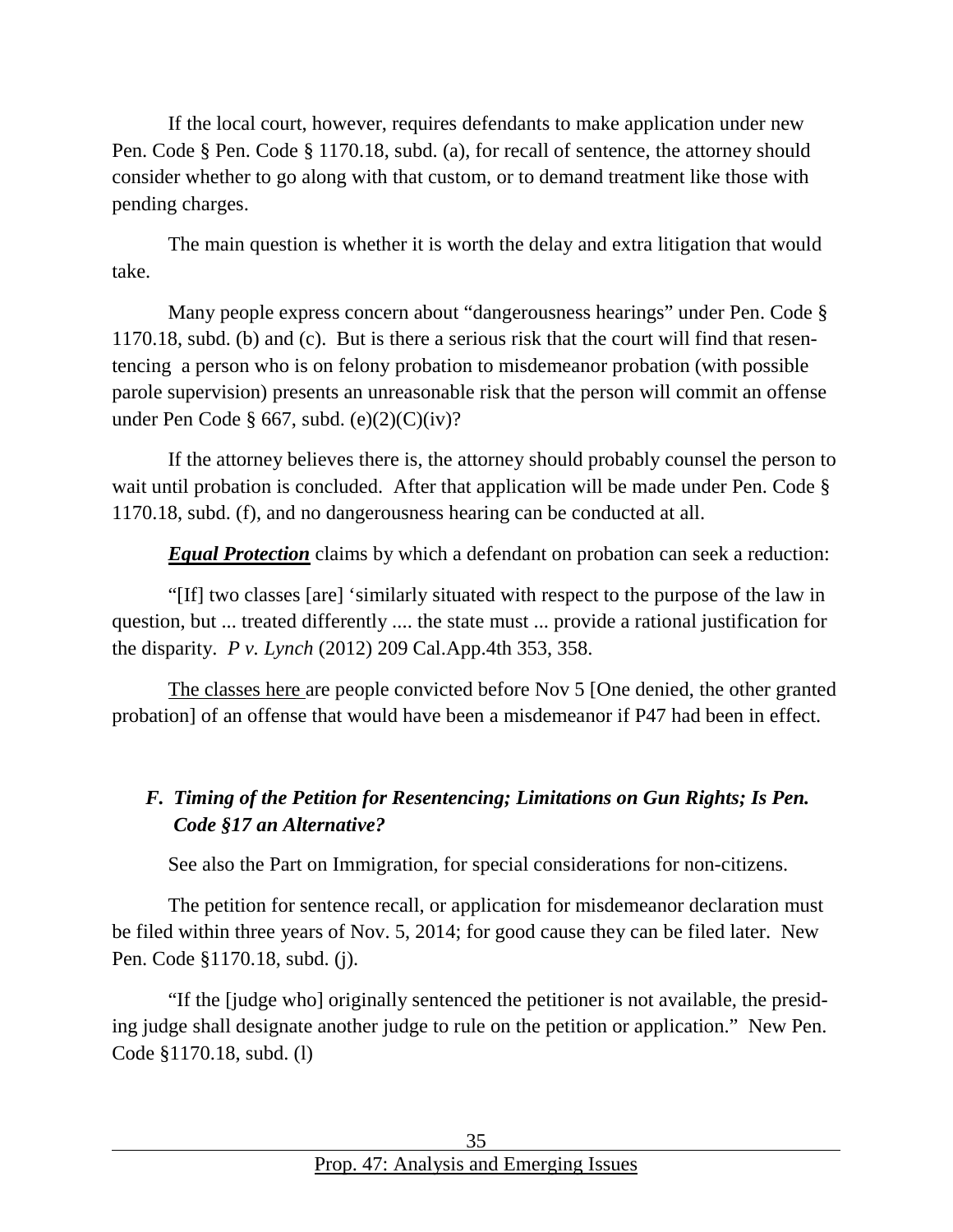Some people currently serving a sentence, such as those whose felony sentence is almost completed, may want to wait until their sentence is done, and file an application to designate the offense as misdemeanor. That would avoid the one-year parole required for persons currently serving a sentence. People considering this should also consider the extra adjustment hardships of release with a felony conviction; the possibility of adjustment assistance that parole might offer, and the court's discretion to release the person from parole.

The main limitation of this reduction is that it does not apply to gun possession. New Pen. Code §1170.18, subd. (k) provides that:

"Any felony conviction that is [reduced to a misdemeanor under Pen. Code §1170.18] shall be considered a misdemeanor for all purposes, except that [this] shall not permit that person to own, possess, or have in his or her custody or control any firearm or prevent his or her conviction under [Pen. Code §29800 to 29875]."

A claim that this limitation violates equal protection, because a person sentenced for a felony under old law lost gun rights, but under new law, the person, now convicted of only a misdemeanor, does not lose gun rights, (such as Health and Saf. Code §11350), will have to confront such cases as *People v. Yearwood, supra,* 213 Cal.App.4th 161.

*Yearwood, supra,* was discussed in Part IV, above. *Yearwood* considered, inter alia, 3KR's (Three Strikes Reform's) new Pen. Code §1170.126, which is similar to Prop 47's new Pen. Code §1170.18: both provide for resentencing, with limitations, for persons already convicted.

*Yearwood* held, 213 Cal.App.4th at 168, that limiting the relief available to a person already convicted to the resentencing provisions of §1170.126, rather than giving such people the full benefit of 3KR as though they had not yet been sentenced, was not an equal protection violation.

A discretionary reduction of a felony wobbler to a misdemeanor under Pen. Code §17, subd. (b) restores the person's right to firearms. *People v. Gilbreth* (2007) 156 Cal.App.4th 163.

Pen. Code §17, by its terms, is not available, however, to people who have already been sentenced to state prison. So only people who received probation by having imposi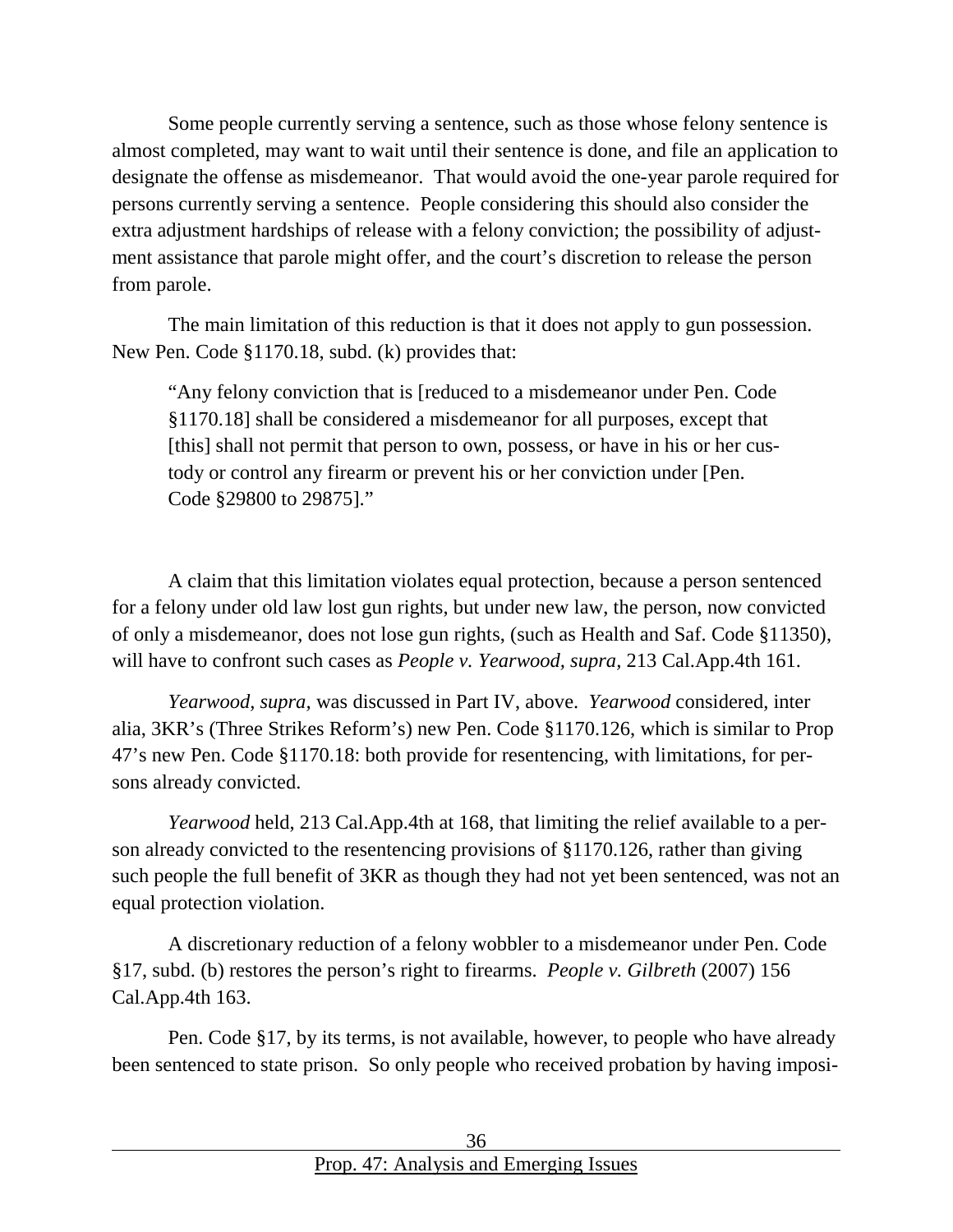tion of sentence suspended, could try to avail themselves of Pen. Code §17 relief. That relief is discretionary, however, and so might not be granted.

#### <span id="page-36-0"></span>*G. After Reduction, Do DNA Samples Get Expunged?*

As of this writing, November 20, 2014, I am informed that officials at the

Penal Code section 296 states who is subject to DNA collection for inclusion in the California DNA Database and Data Bank Program. Pen. Code § 296, subd. (a), includes

"Any person, including any juvenile, who is convicted of or pleads guilty or no contest to any felony offense... or any juvenile who is adjudicated under [Welfare and Institutions Code section 602] of any felony offense."

Pen. Code § 299 states who can get their DNA profile expunged. Pen. Code § 299, subd. (f) provides:

"Notwithstanding any other provision of law, including [Penal Code] Sections 17, 1203.4 and 12034a, a judge is not authorized to relieve a person of the separate administrative duty to provide [DNA] specimens, ... required by this chapter if a person has been found guilty or was adjudicated a ward of the court by a trier of fact of a qualifying offense as defined in subdivision (a) of [Penal Code] Section 296, or was found not guilty by reason of insanity or pleads no contest to a qualifying offense as defined in subd. (a) of [Penal Code] Section 296."

However, Prop 47 is not directed to an individual case, as are Pen. Code § 17, 1203.4 and 1203.4a; nor was Prop 47 contemplated by the legislature when it promulgated Pen. Code § 299.

By enacting Prop 47, the voters have determined that the "new lighter penalty [is] now deemed to be sufficient." *People v. Nasalga* (1996) 12 Cal.4th 784, 795. That should be considered on the question of whether the DNA should be expunged in light of Prop 47's relief.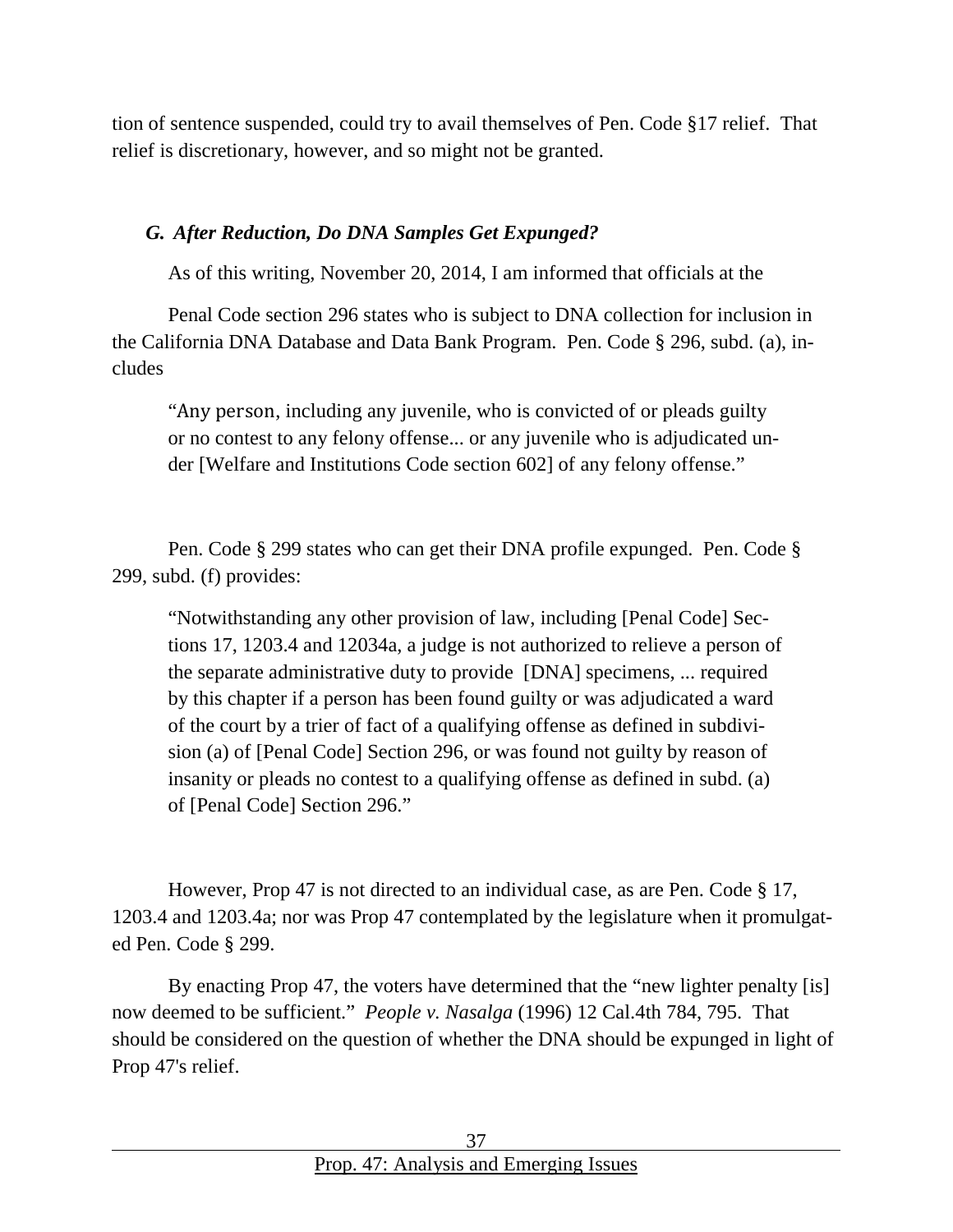#### <span id="page-37-0"></span>H. *After Reduction, Do One Year Prison Priors Still Count?*

Suppose someone who (1) is *currently serving a prison term* when Prop 47 became effective, and had the sentence recalled, and was resentenced to a misdemeanor; or who (2) *completed a prison term*, and, under Prop 47, had the offense designated a misdemeanor, then is convicted, within the next five years, of a new felony.

Does this person's prison term get increased by one year for a prison prior under Pen. Code § 667.5?

The general provision that prior prison terms enhance a new prison term by one year is Pen. Code § 667.5, subd. (b).

But Pen. Code § 667.5, subd. (g) provides that: "A prior separate prison term ... shall mean a continuous completed period of prison incarceration imposed for the particular offense ...."

Query if the prison term was "completed" if it was cut short by a resentencing under Pen. Code § 1170.18, subd. (b).

And if it is held that a prior prison term was not "completed" by a person whose term was cut short by Prop 47, is there a rational basis for imposing a prior prison term enhancement on a person who completed the prison term before Prop 47 was enacted?

One purpose of the prior prison term enhancement is to deter recidivism. See, e.g., *People v Fielder* (2004) 114 Cal.App.4th 1221, 1229.

By enacting Prop 47, however, the voters have determined that the "new lighter penalty [is] now deemed to be sufficient." *People v. Nasalga* (1996) 12 Cal.4th 784, 795. That should be considered on the question of whether the prison prior should not be alleged at all as a matter of law; or if the prison prior should normally be dismissed by the court in its discretion.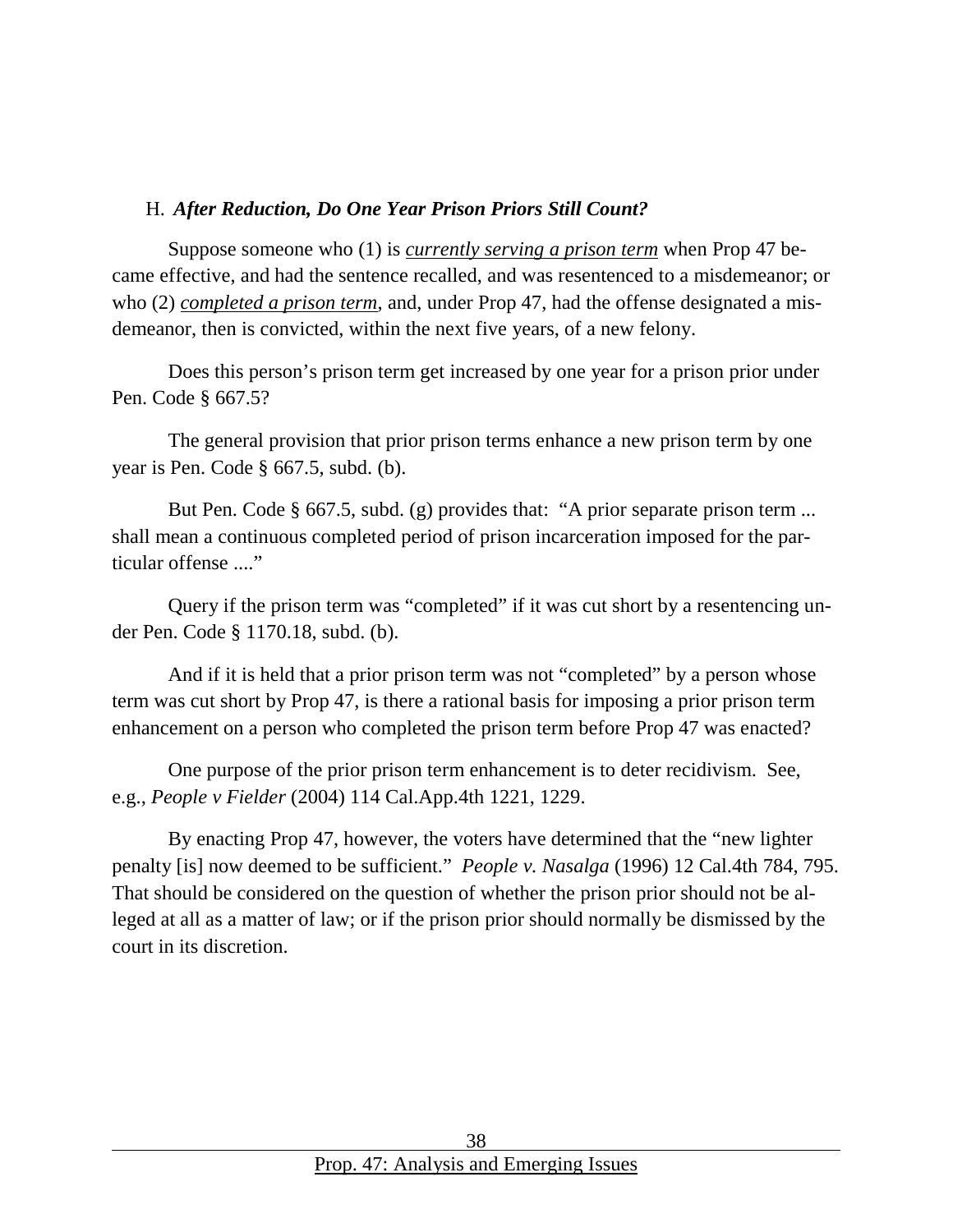#### <span id="page-38-0"></span>**XIX. Sections 15 and 18:Permissible Amendments to Prop. 47; Construction**

This must be "broadly [and liberally] construed to accomplish its purposes."

It can be amended by a two‑thirds vote of each house of the Legislature if the amendments are consistent with and further the intent of this act.

The Legislature can by majority vote amend, add, or repeal provisions to further reduce the penalties for any of the offenses addressed by this act.

#### <span id="page-38-1"></span>**XX. Section 16 Standard severability clause**

A standard severability clause, stating that if part of the act is declared unconstitutional, the rest of the act survives.

# <span id="page-38-2"></span>**XVII. Juveniles**

#### *A. New Petitions*

Concerning actual custody, for new cases at least, Prop 47 applies to juveniles. Welfare and Institutions Code section 726, subdivision (d), provides, in relevant part,

(a) [A] minor may not be held in physical confinement for a period in excess of the maximum term of imprisonment which could be imposed upon an adult convicted of the offense or offenses which brought or continued the minor under the jurisdiction of the juvenile court.

….

(d) …. "Physical confinement" means placement in a juvenile hall, ranch, camp, forestry camp or secure juvenile home pursuant to [Welf. & Inst. §] 730, or in any institution operated by the Youth Authority.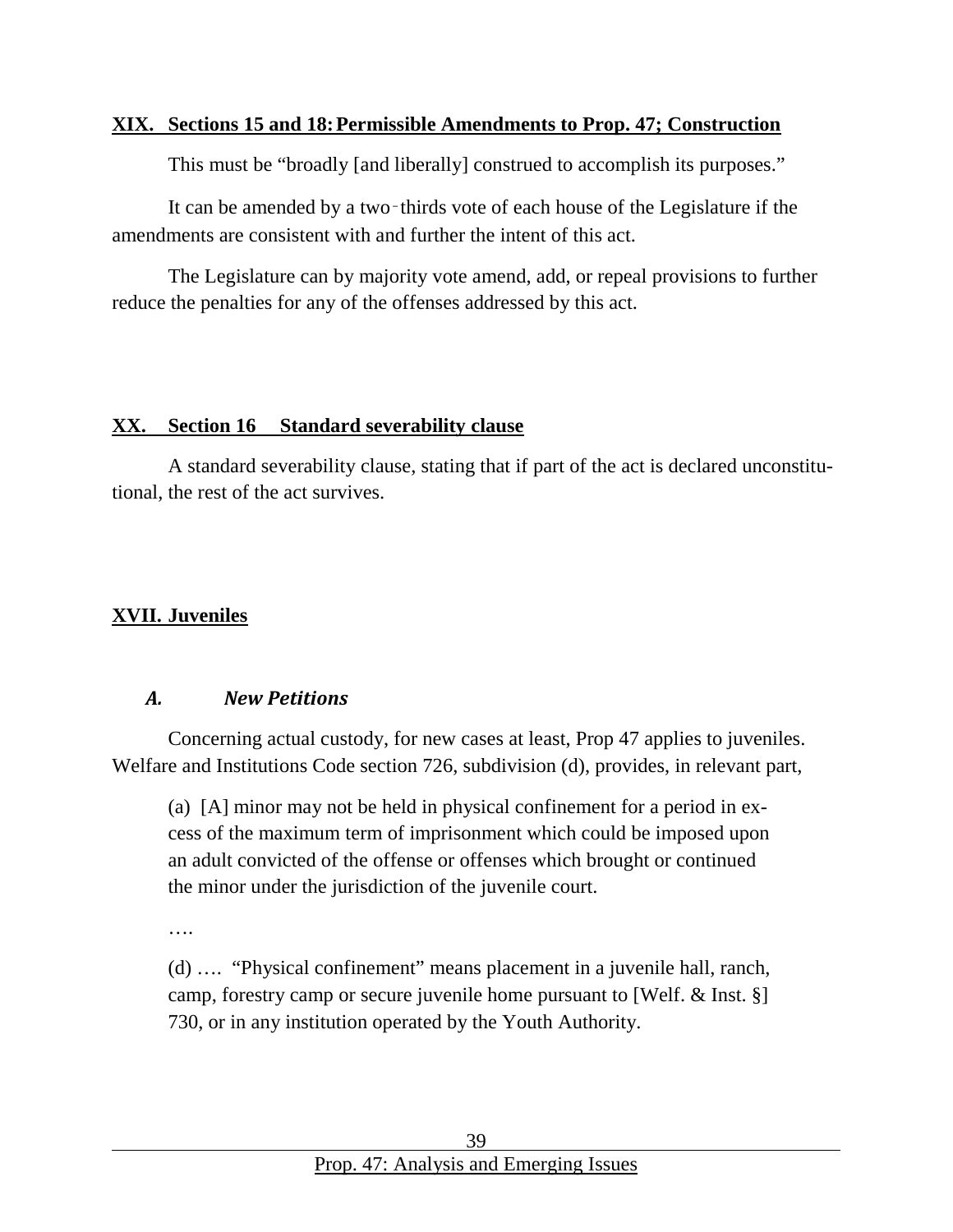So for new cases, if they would be misdemeanors if charged against an adult, they will have to be misdemeanors, with no greater time, if charged against a juvenile.

What about prior juvenile adjudications to a violation of an offense listed in the standard P47 elevating, or predicate, offenses, that is to an offense listed in Pen. Code § 667, subd. (e) $(2)(C)(iv)$ , or to an offense for which registration is required under Pen. Code § 290, subd. (c).

The answer is that a juvenile adjudication is not a conviction.

Welfare and Institutions Code section 203 states, in relevant part, "An order adjudging a minor to be a ward of the juvenile court shall not be deemed a conviction for any purpose…."

Accord, *People v. West* (9184) 154 Cal.App.3d 100, 110 (holding that the word "juvenile" in Cal. Const. Art. I, sec. 28, subd. (f)(4), concerning a prior conviction of an "adult or juvenile" refers to the age of the person convicted in adult court, not to an adjudication in juvenile court).

Moreover, Prop 47 does not have a provision like that in Pen. Code § 667, subd.  $(d)(3)$  and Pen. Code § 1170.12, subd.  $(b)(3)$ , stating when a juvenile adjudication can be used as though it were an adult conviction.

In addition, particularly concerning conviction of an offense requiring registration pursuant to Pen. Code § 290, subd. (c), juveniles who are ordered to register as sex offenders are not ordered to do so pursuant to Pen. Code § 290, subd. (c), but pursuant to Pen. Code sec. 290.008. (A predicate offense in Pen. Code § 666, however, can be any person who is required to register pursuant to the Sex Offender Registration Act.....")

# *B. Do Already–Confined Juveniles Get a New Prop 47 Disposition?*

Are juveniles who are already in "physical confinement" for a felony offense that would have been a Prop 47 offense, entitled to resentencing, that is, to a new disposition?

Prop 47 enacted Pen. Code § 1170.18, which granted qualified persons currently serving, a sentence, "for a conviction" the right to petition for recall of sentence, and resentence as a misdemeanor. Pen. Code § 1170.18, subd. (a). This will generally result in a reduction in custody time. Pen. Code § 1170.18, subd. (d).

Prop. 47 does not have any express provisions concerning juveniles, or juvenile adjudications.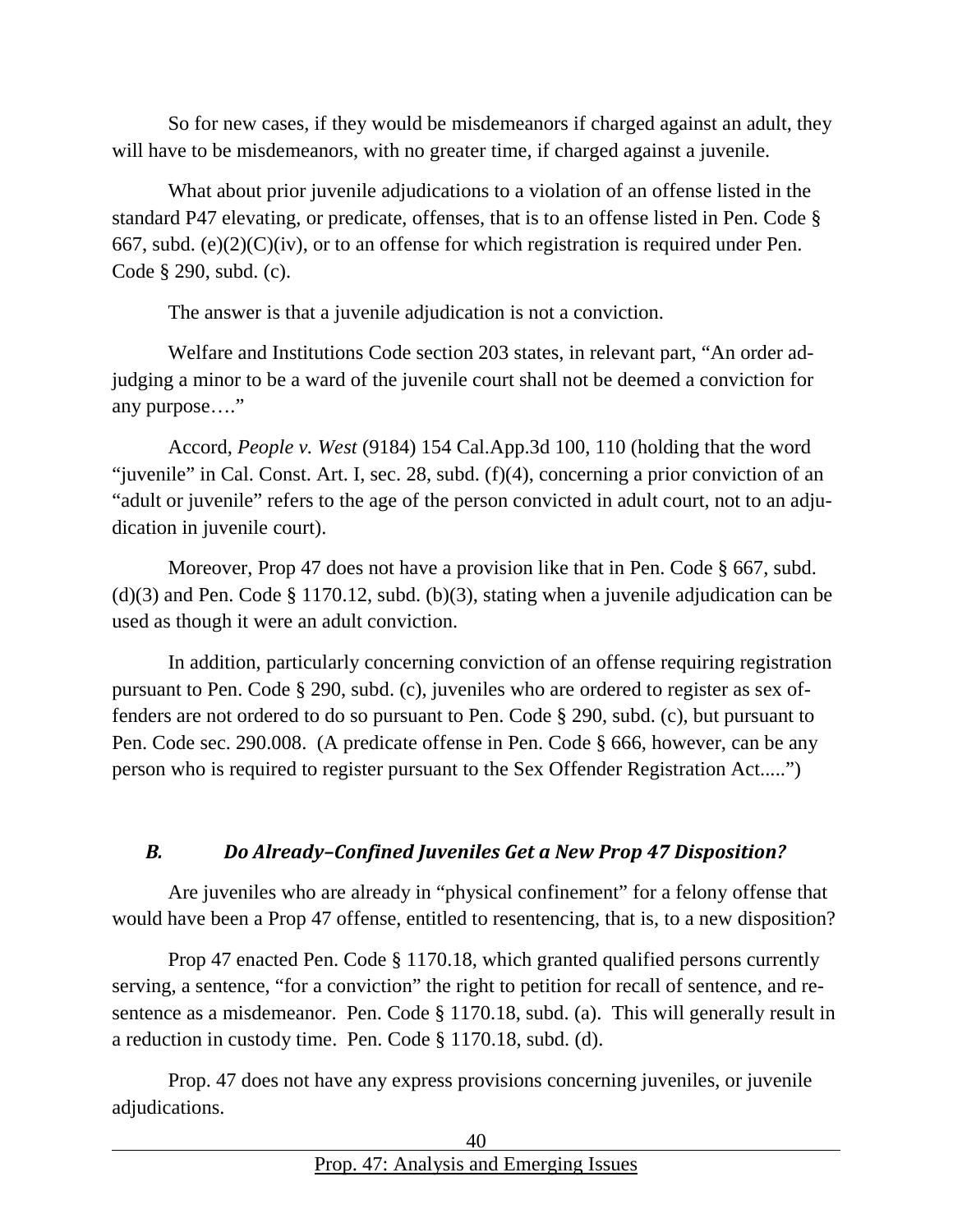However, as noted above, Welf. & Inst. Code § 26, subd. (d), provides, in relevant part, as follows (emphasis added):

If the minor is removed from the physical custody of his or her parent or guardian as the result of an order of wardship made pursuant to Section 602, **the order shall specify that the minor may not be held in physical confinement for a period in excess of the maximum term of imprisonment which could be imposed upon an adult** convicted of the offense or offenses which brought or continued the minor under the jurisdiction of the juvenile court.

"Physical confinement" means placement in a juvenile hall, ranch, camp, forestry camp or secure juvenile home pursuant to Section 730, or in any institution operated by the Youth Authority.

Accordingly, even if the order of confinement does not expressly specify "that the minor may not be held in physical confinement for a period in excess of the maximum term of imprisonment which could be imposed upon an adult," by operation of law, that term must be implied in the order.

Our question, therefore, is whether where the maximum term of imprisonment for an adult is reduced, must the minor's maximum term for an identical offense also be reduced?

The voters have determined, by enacting Pen. Code §1170.18, that qualified adults currently serving a sentence for a Prop 47 felony that would have been a misdemeanor, are entitled to resentence.

Welfare and Institutions Code section 726, subdivision (d) was enacted to conform with the holding in *People v. Olivas* (1976) 17 Cal.3d 326, that youthful offenders sentenced to the Youth Authority cannot be held in excess of the maximum term that might be imposed upon an adult for the same offense. See, e.g., *In re Aaron N.* 70 Cal.App.3d 931, 937.

Prior to *Olivas, supra,* California's Juvenile Law permitted a youthful misdemeanant confined to the Youth Authority for a misdemeanor to be confined two and even more times longer than an adult for the same misdemeanor. *Olivas, supra,* 17 Cal.3d at 242.

The court "concluded that the selective process which permits the extended incarceration of youthful misdemeanants constitutes a denial of equal protection of the law." *Olivas, supra,* 17 Cal.3d at 239.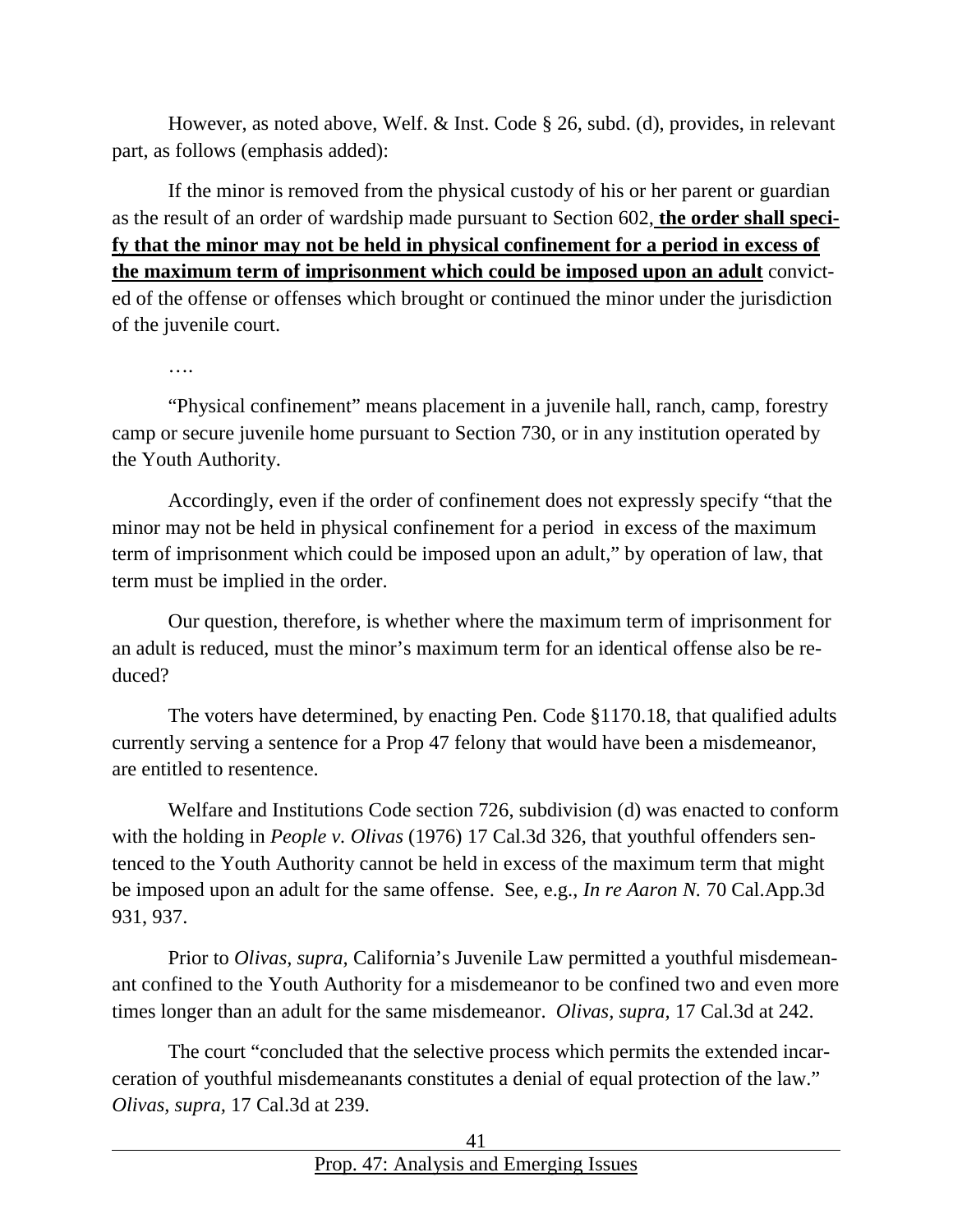Now that Prop 47 offenses are misdemeanors for qualified adults, and the court orders that confine them to custody are subject to recall and resentencing, no reason appears why the orders that confine juveniles to custody should not be reconsidered accordingly.

After all, as pointed out, there is either an express or implied term in those juvenile orders, that "that the minor may not be held in physical confinement for a period in excess of the maximum term of imprisonment which could be imposed upon an adult," *Olivas, supra s*hould be applied to those orders also; there is no rational basis not to.

*In re Estrada* (1965) 63 Cal.2d 740, and its progeny, probably do not apply at all. *Estrada* is the first in a long line of California cases holding that an ameliorating amendment, unless there is a savings clause, applies to all cases not final on appeal. *Estrada* has been applied in juvenile cases. See, e.g., *In re Aaron N., supra*.

Of course, if the juvenile case is final on appeal, *Estrada* does not apply by its terms.

If the case is not final on appeal, the could must consider whether Prop 47 includes a savings clause that precludes its application to anything but new cases.

Pen. Code § 1170.126, enacted by 2012's Prop 36, the Three Strikes Reform initiative, is a clause similar to that in Prop 47's Pen. Code § 1170.18: both provisions permit a person already sentenced to apply for a reduction in sentencing.

*People v. Yearwood* (2013) 213 Cal.App.4th 161, 172 held that a similar clause in the 3KR (Three Strikes Reform Law), Pen. Code § 1170.126, "operates as the functional equivalent of a saving clause." That holding will probably be applied to Prop 47's Pen. Code § 1170.18.

However, the question decided by *Yearwood, supra,* is pending in the California Supreme Court in the lead case of *People v. Conley, supra,* S211275, formerly published at 215 Cal.App.4th 1482, and the grant–and–hold case of *People v. Lester, supra,* S211494, formerly published at 220 Cal.App.4th 291. The supreme court's web site says that this case "presents the following issue: Does [3KR] apply retroactively to a defendant who was sentenced before the Act's effective date but whose judgment was not final until after that date?"

At this writing, November 20, 2014, the *Conley, supra,* case is fully briefed, but no oral argument date is set. If the Supreme Court does rule opposite to *Yearwood, supra,* then probably *Estrada, supra,* would apply to juveniles in this situation.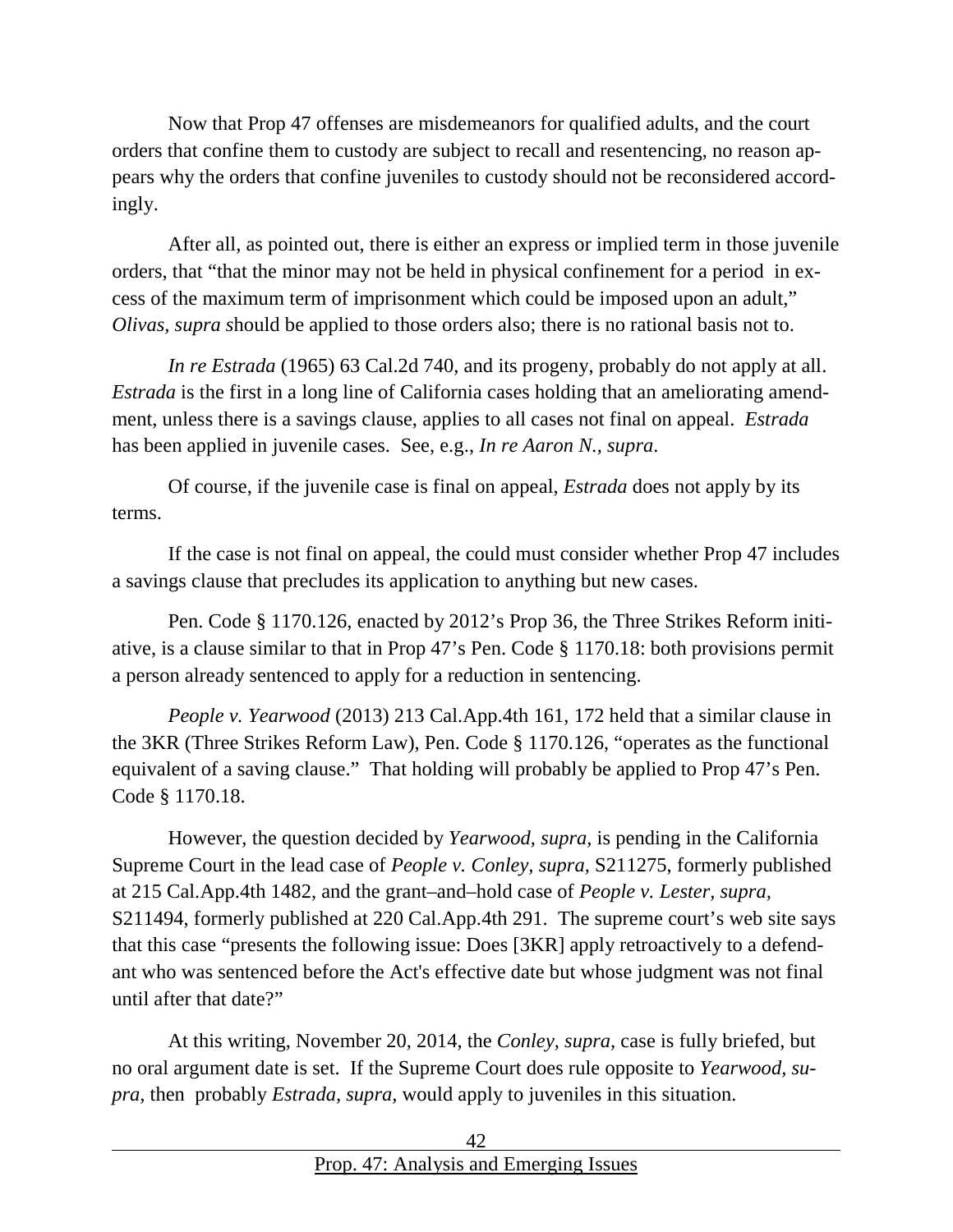#### <span id="page-42-0"></span>**XVIII. Immigration considerations for non-citizens.**

Consider delaying reduction to misdemeanor until after Jan. 1, 2015: Then the maximum for a misdemeanor is 364 days, so non-citizens need not worry about a 1-year sentence. SB 1310, Stats. 2014, Ch. 174, adding Penal Code section 18.5. See, generally, CEB, *California Criminal Defense of Immigrants* (2014) § 16.3 "Length of Sentence Imposed.

Misdemeanor second degree burglary, Pen. Code § 459, might have fewer adverse immigration consequences that the new shoplifting offense of Pen. Code § 459.5. That is because shoplifting requires intent to commit larceny, which is a crime or moral turpitude under immigration law, while second degree burglary requires an intent to commit larceny or any felony; "any felony" might not involve moral turpitude. See, generally, CEB, *California Criminal Defense of Immigrants* (2014) Ch. 7 ("Burglary Offenses), particularly § 7.7 ("Crime involving moral turpitude")

Reduction of a drug offense to a misdemeanor can keep a young person eligible for Deferred Action for Childhood Arrivals (DACA). (At this writing, November 20, 2014, President Obama is announcing a new Executive Order concerning non-citizens. That should be studied for a possible like effect.) But, in general, a drug misdemeanor still can make some deportable and keep people from being able to get a green card through close relatives. See, generally, CEB, *California Criminal Defense of Immigrants* (2014) Ch. 8 ("Controlled Substance Offense"), particularly § 8.3 ("Deportable Offense"); and See, generally, website: "Consideration of Deferred Action for Childhood Arrivals" [http://www.uscis.gov/humanitarian/consideration-deferred-action-childhood](http://www.uscis.gov/humanitarian/consideration-deferred-action-childhood-arrivals-daca)[arrivals-daca](http://www.uscis.gov/humanitarian/consideration-deferred-action-childhood-arrivals-daca) (last accessed Nov. 16, 2014).

#### <span id="page-42-1"></span>**Appendices**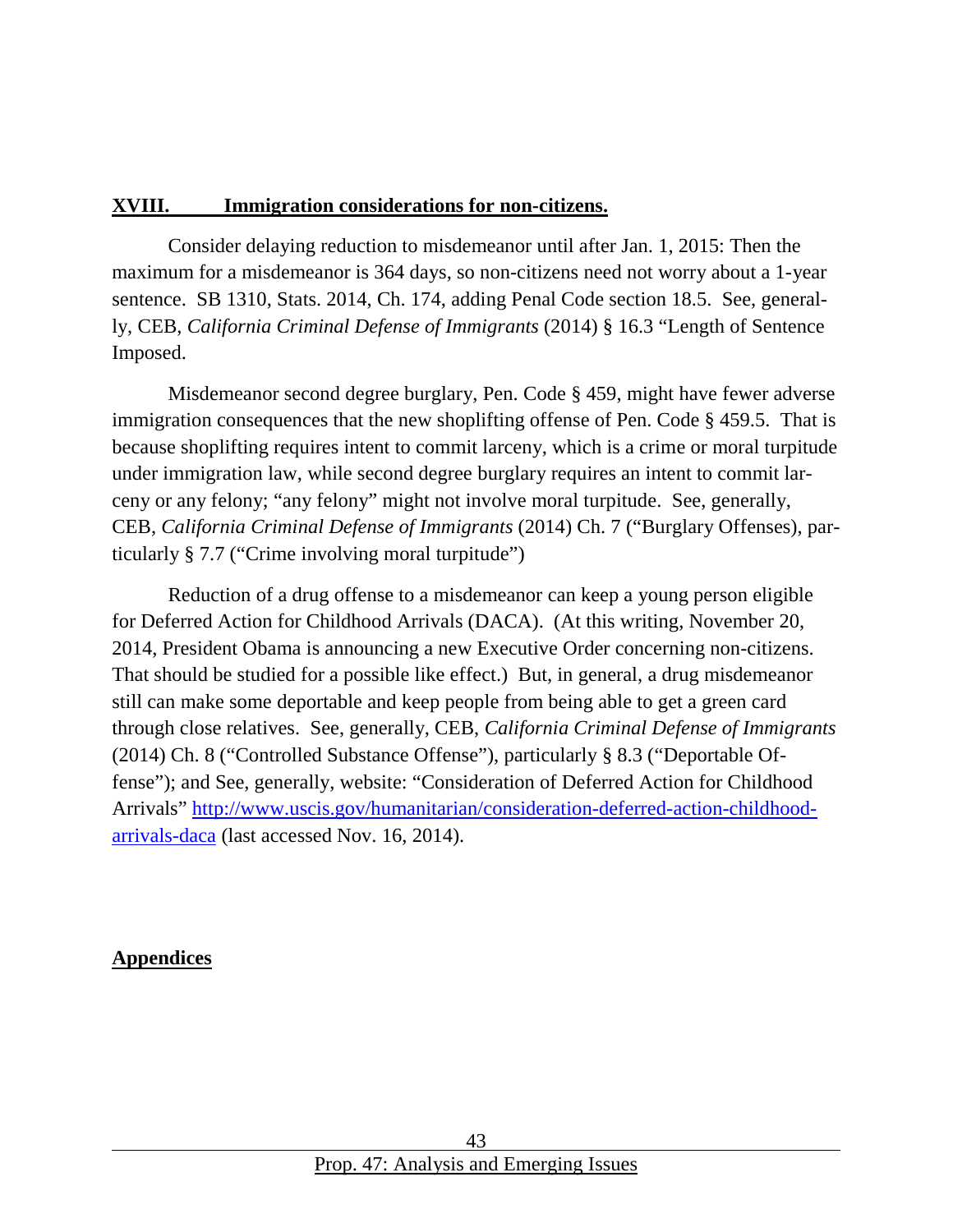# <span id="page-43-0"></span>*Appendix 1: Penal Code section 667, subdivision (e)(2)(C)(iv)*

(iv) The defendant suffered a prior serious and/or violent felony conviction, as defined in subdivision (d) of this section [i.e., a prior strike], for any of the following felonies:

(I) A "sexually violent offense" as defined in [Welf. & Inst. Code § 6600, subd. (b); see Appendix 3 for a list of those offenses].

(II) Oral copulation with a child ... under 14 ... who is more than 10 years younger than [defendant] as defined by [Pen. Code §] 288a, sodomy with [a child] under 14 years ... and more than 10 years younger than [defendant] as defined by [Pen. Code §] 286, or sexual penetration with [a child] under 14 ... who is more than 10 years younger than [defendant] as defined by [Pen. Code§] 289.

(III) A lewd or lascivious act involving a child under 14 years of age, in violation of [Pen. Code §] 288.

(IV) Any homicide[or] ... attempted homicide ... in [Pen. Code §§] 187 to 191.5....

(V) Solicitation to commit murder as defined in [Pen. Code §] 653f.

(VI) Assault with a machine gun on a peace officer or firefighter, as defined in [Pen. Code § 245, subd. (d)(3)]....

(VII) Possession of a weapon of mass destruction, as defined in [Pen. Code § 11418, subd.  $(a)(1)$ ].

(VIII) Any serious and/or violent felony offense punishable in California by life imprisonment or death.

# <span id="page-43-1"></span>*Appendix 2: The Sexually Violent Offenses in Welfare and Institutions Code section 6600, subdivision (b)*

(b) "Sexually violent offense" means the following acts when committed by force, violence, duress, menace, fear of immediate and unlawful bodily injury on the victim or another person, or threatening to retaliate in the future against the victim or any other person, ... and result in a conviction, or a finding of not guilty by reason of insanity ... :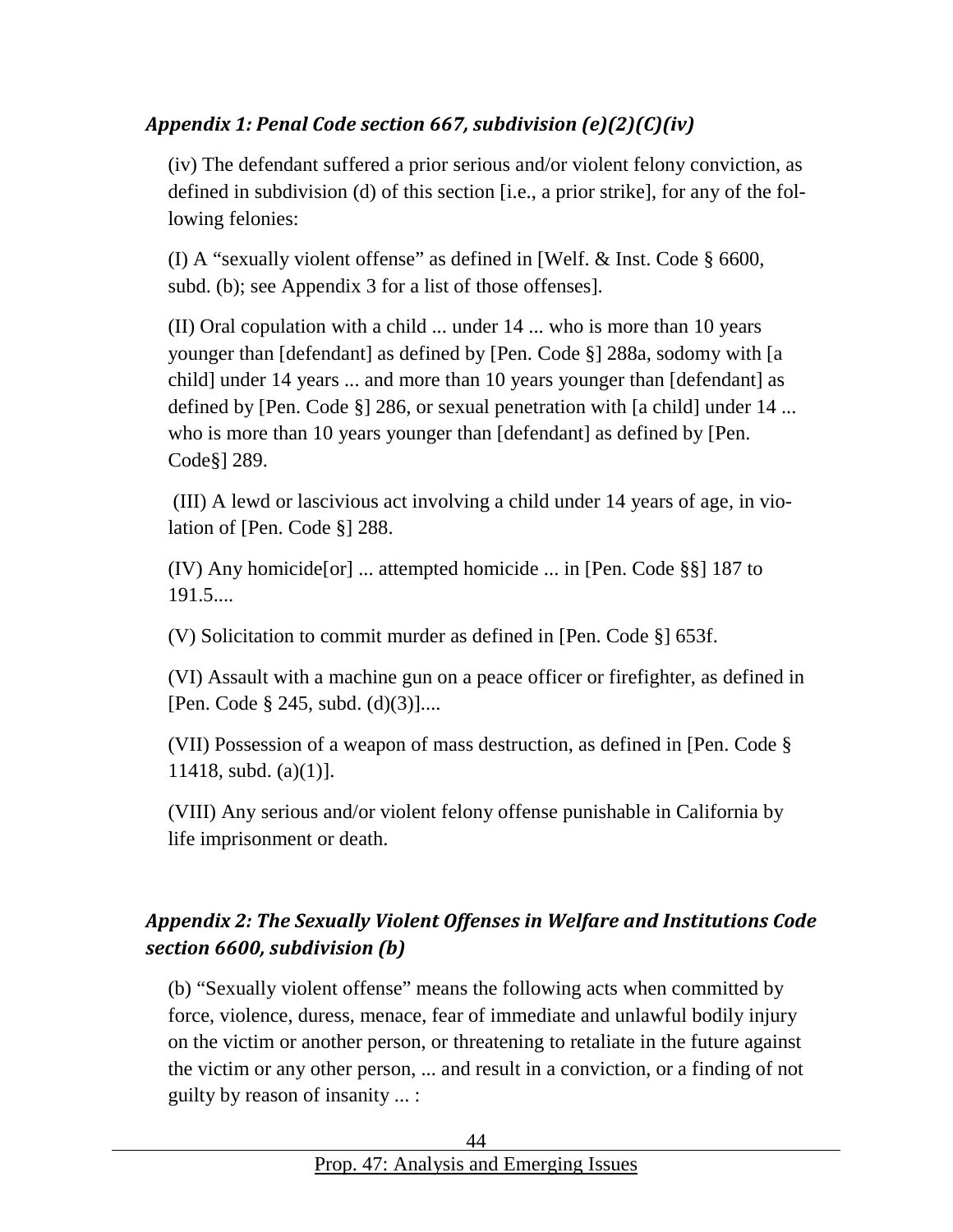felony violation of [Pen. Code §§] 261, 262, 264.1, 269, 286, 288, 288a, 288.5, or 289...,

or any felony violation of [Pen. Code §§] Section 207, 209, or 220..., committed with the intent to ... violat[e] [Pen. Code §§] 261, 262, 264.1, 286, 288, 288a, or 289....

#### <span id="page-44-0"></span>*Appendix 3: The Offenses Requiring Registration under Penal Code section 290, subdivision (c).*

*Notes: (1) Offenses are listed in the order they appear in Pen. Code §290, subd. (c); so [HH] to [JJ] are not in numerical order. (2) Offenses [KK] and [LL] are generic offenses.*

[A] § 187 ... in the perpetration, or an attempt to perpetrate, rape or any [violation of] §§ 286, 288, 288a, or 289;

[B] §§ 207 or 209 ... with intent to violate §§ 261, 286, 288, 288a, or 289;

[C] § 220, except assault to commit mayhem;

[D] § 236, subd. (b) or (c); [E] § 243.4;

[F] § 261, subd. (a)(1), (2), (3), (4), or (6);

[G] § 262, subd. (a)(1) involving the use of force or violence for which the person is sentenced to the state prison;

| [H] $\S$ 264.1; [I] $\S$ 266; [J] $\S$ 266c; [K] $\S$ 266h, subd. (b);                                |  |                               |                                |                  |  |  |  |
|-------------------------------------------------------------------------------------------------------|--|-------------------------------|--------------------------------|------------------|--|--|--|
| [L] $\S$ 266i, subd. (b); [M] $\S$ 266j;                                                              |  |                               | [N] $\S 267$                   | $[O] \$ 269;     |  |  |  |
| $[P]$ § 285;                                                                                          |  | [Q] $\S 286$ ; [R] $\S 288$ ; | [S] $\S$ 288a; [T] $\S$ 288.3; |                  |  |  |  |
| [U] $\S 288.4$ ; [V] $\S 288.5$ ;                                                                     |  |                               | [W] $\S 288.7;$                | $[X]$ § 289;     |  |  |  |
| $[Y] \$ 311.1;<br>[Z] $\S$ 311.2, subd (b), (c), or (d);                                              |  |                               |                                |                  |  |  |  |
| $[AA]$ § 311.3; $[BB]$ § 311.4;                                                                       |  |                               | [CC] $§$ 311.10;               | [DD] $§$ 311.11; |  |  |  |
| [EE] $\S$ 647.6, [FF] former $\S$ 647a;                                                               |  |                               | [GG] $\S$ 653f, subd. (c);     |                  |  |  |  |
| [HH] § 314, subd. 1 or 2; [II] § 272 involving lewd or lascivious conduct;<br>[JJ] felony $\S$ 288.2; |  |                               |                                |                  |  |  |  |